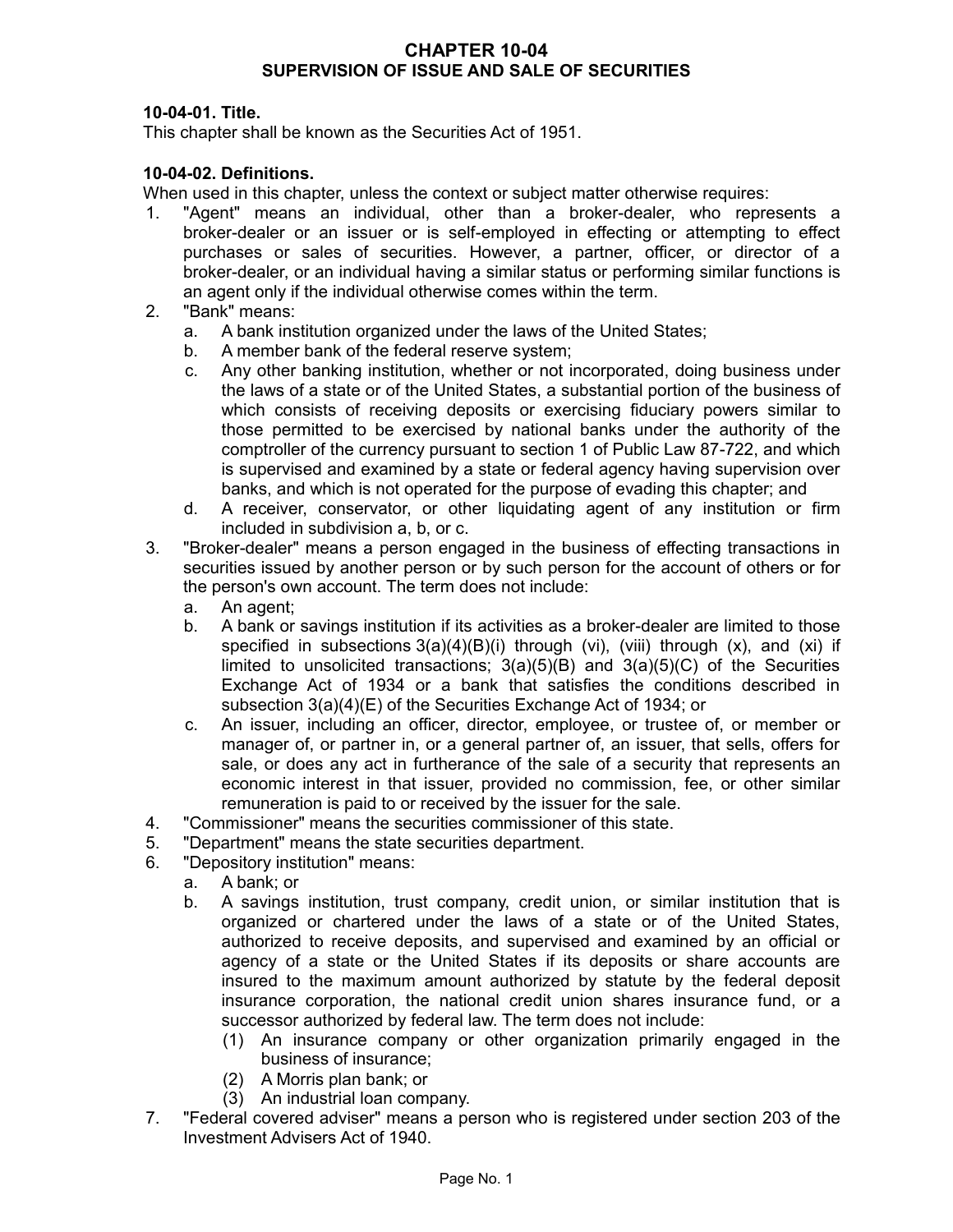- 8. "Federal covered security" means a security that is, or upon completion of a transaction will be, a covered security pursuant to section 18(b) of the Securities Act of 1933 or rules or regulations adopted under that Act.
- 9. "Institutional investor" means any of the following, whether acting for itself or for others in a fiduciary capacity:
	- a. A depository institution or international banking institution;
	- b. An insurance company;
	- c. A separate account of an insurance company;
	- d. An investment company as defined in the Investment Company Act of 1940;
	- e. A broker-dealer under the Securities Exchange Act of 1934;
	- f. An employee pension, profit-sharing, or benefit plan if the plan has total assets in excess of ten million dollars or its investment decisions are made by a named fiduciary, as defined in the Employee Retirement Income Security Act of 1974, that is a broker-dealer registered under the Securities Exchange Act of 1934, an investment adviser registered or exempt from registration under the Investment Advisers Act of 1940, an investment adviser registered under this Act, a depository institution, or an insurance company;
	- g. A plan established and maintained by a state, a political subdivision of a state, or an agency or instrumentality of a state or a political subdivision of a state for the benefit of its employees, if the plan has total assets in excess of ten million dollars or its investment decisions are made by a duly designated public official or by a named fiduciary, as defined in the Employee Retirement Income Security Act of 1974, that is a broker-dealer registered under the Securities Exchange Act of 1934, an investment adviser registered or exempt from registration under the Investment Advisers Act of 1940, an investment adviser registered under this chapter, a depository institution, or an insurance company;
	- h. A trust, if it has total assets in excess of ten million dollars, its trustee is a depository institution, and its participants are exclusively plans of the types identified in subdivision f or g, regardless of the size of their assets, except a trust that includes as participants self-directed individual retirement accounts or similar self-directed plans;
	- i. An organization described in section 501(c)(3) of the Internal Revenue Code, corporation, Massachusetts trust or similar business trust, limited liability company, or partnership, not formed for specific purpose of acquiring the securities offered, with total assets in excess of ten million dollars;
	- j. A small business investment company licensed by the small business administration under section 301(c) of the Small Business Investment Act of 1958 with total assets in excess of ten million dollars;
	- k. A private business development company as defined in section 202(a)(22) of the Investment Advisers Act of 1940 with total assets in excess of ten million dollars;
	- l. A federal covered investment adviser acting for its own account;
	- m. A qualified institutional buyer as defined in rule  $144A(a)(1)$ , other than rule 144A(a)(1)(i)(H), adopted under the Securities Act of 1933;
	- n. A major United States institutional investor as defined in rule 15a-6(b)(4)(i) adopted under the Securities Exchange Act of 1934; or
	- o. Any other person, other than an individual, of institutional character with total assets in excess of ten million dollars not organized for the specific purpose of evading this chapter.
- 10. "Investment adviser" means any person who, for compensation, engages in the business of advising others, either directly or through publications or writings, as to the value of securities or as to the advisability of investing in, purchasing, or selling securities, or who, for compensation and as a part of a regular business, issues or promulgates analyses or reports concerning securities. The term includes financial planners and other persons who, as an integral component of other financially related services, provide the foregoing investment advisory services to others for compensation and as part of a business or who hold themselves out as providing the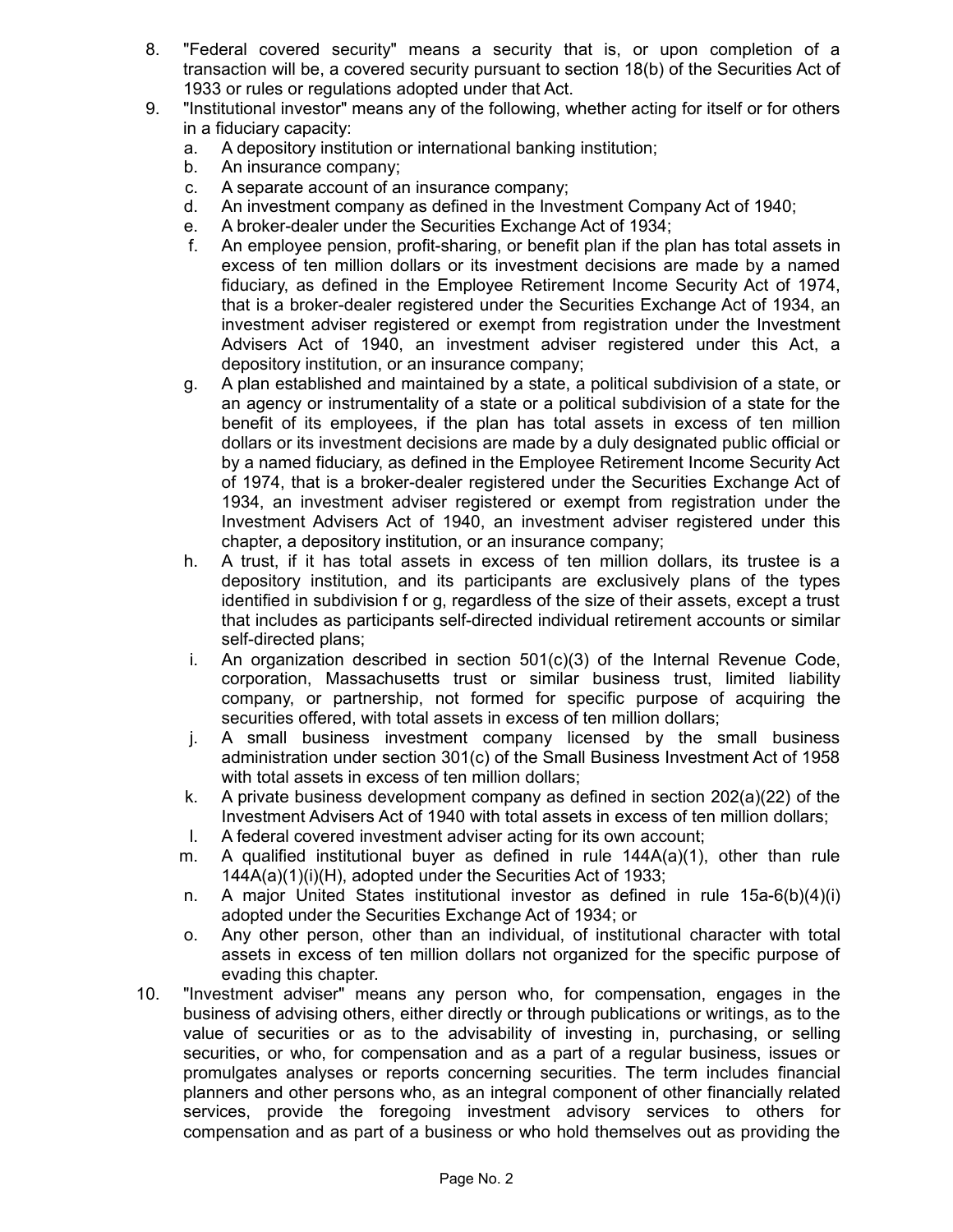foregoing investment advisory services to others for compensation. The term does not include:

- a. An investment adviser representative.
- b. A bank, savings institution, or trust company.
- c. A lawyer, accountant, engineer, or teacher whose performance of these services is solely incidental to the practice of the person's profession.
- d. A broker-dealer or its agent whose performance of these services is solely incidental to the conduct of business as a broker-dealer and who receives no special compensation for them.
- e. A publisher of any bona fide newspaper, news column, newsletter, news magazine, or business or financial publication or service, whether communicated in hard copy form, or by electronic means, or otherwise, that does not consist of the rendering of advice on the basis of the specific investment situation of each client.
- f. A federal covered adviser.
- g. A person who is excluded by the Investment Advisers Act of 1940 from the definition of investment adviser.
- h. Such other persons not within the intent of this subsection as the commissioner may by rule or order designate.
- 11. a. "Investment adviser representative" means an individual employed by or associated with an investment adviser or federal covered adviser and who:
	- (1) Makes any recommendations or otherwise renders advice regarding securities directly to advisory clients;
	- (2) Manages the accounts or portfolios of clients;
	- (3) Determines which recommendations or advice regarding securities should be given:
	- (4) Provides investment advice or holds out as providing investment advice, receives compensation to solicit, offer, or negotiate for the sale of or sells investment advisory services; or
	- (5) Immediately supervises employees in the performance of any of the foregoing.
	- b. The term does not include an individual who:
		- (1) Is employed by or associated with a federal covered investment adviser, unless the individual has a "place of business" in this state, as that term is defined by the securities and exchange commission pursuant to section 203A of the Investment Advisers Act of 1940.
		- (2) Is an agent whose performance of investment advice is solely incidental to the individual acting as an agent and who does not receive special compensation for investment advisory services.
		- (3) Performs only clerical or ministerial acts.
- 12. "Issuer" means every person who issues or proposes to issue any security, except that:
	- a. With respect to certificates of deposit, voting-trust certificates, collateral trust certificates, or shares in an unincorporated investment trust, issuer means the person or persons performing the acts and assuming the duties of depositor or manager pursuant to the provisions of the trust or other agreement or instrument under which such securities are issued.
	- b. With respect to equipment trust certificates or like securities serving the same purpose, issuer means the person by whom the equipment or property is or will be used or to which the property or equipment is or will be leased or conditionally sold or that is otherwise contractually responsible for assuring payment of the certificate.
	- c. With respect to fractional interests in an oil, gas, or other mineral lease or in payments out of production under a lease, right, or royalty, issuer means the owner of any such right or any interest in such lease or in payments out of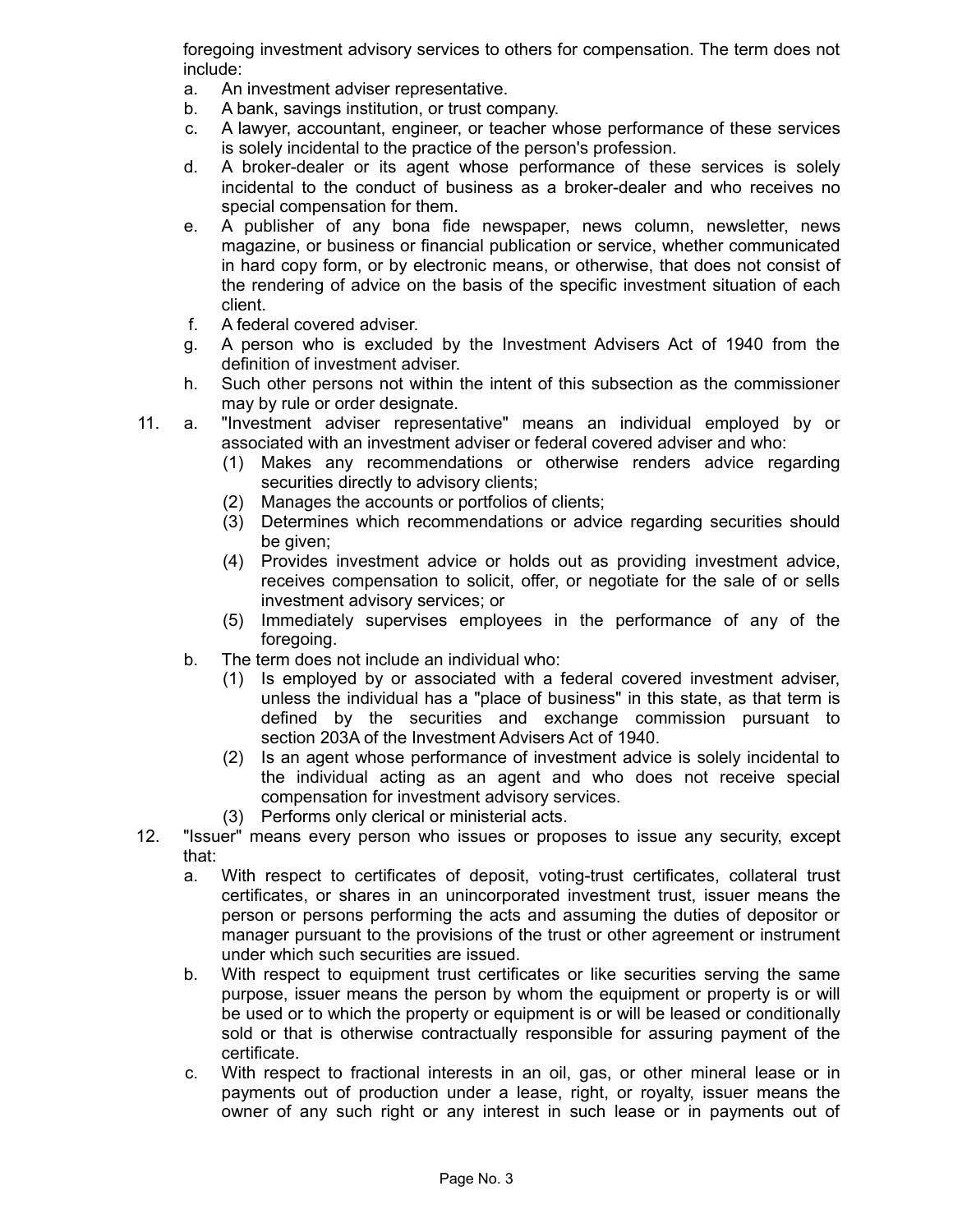production under a lease, right, or royalty, whether whole or fractional, that creates fractional interests for the purpose of sale.

- d. With respect to a fractional or pooled interest in a viatical settlement contract, issuer means the person who creates, for the purpose of sale, the fractional or pooled interest. The issuer of a viatical settlement contract that is not fractionalized or pooled means the person effecting the transactions with the investors in such contracts.
- 13. "Offer for sale" or "offer to sell" means every attempt or offer to dispose of, or solicitation of an order or offer to buy, a security or interest in a security for value.
- 14. "Person" means an individual, corporation, limited liability company, partnership, association, joint venture, trust, government, governmental subdivision, agency, or instrumentality or any other legal or commercial entity.
- 15. "Place of business" of a broker-dealer, an investment adviser, or a federal covered investment adviser means:
	- a. An office at which the broker-dealer, investment adviser, or federal covered investment adviser regularly provides brokerage or investment advice or solicits, meets with, or otherwise communicates with customers or clients; or
	- b. Any other location that is held out to the general public as a location at which the broker-dealer, investment adviser, or federal covered investment adviser provides brokerage or investment advice or solicits, meets with, or otherwise communicates with customers or clients.
- 16. "Principal place of business" of a broker-dealer or an investment adviser means the executive office of the broker-dealer or investment adviser from which the officers, partners, or managers of the broker-dealer or investment adviser direct, control, and coordinate the activities of the broker-dealer or investment adviser.
- 17. "Record" except in phrases "of record", "official record", and "public record" means information that is inscribed on a tangible medium or that is stored in an electronic or other medium and is retrievable in perceivable form.
- 18. "Sale" or "sell" means every sale, contract to sell, or disposition of a security or interest in a security for value, and every contract to make any such sale or disposition. The term includes:
	- a. Any security given or delivered with, or as a bonus on account of any purchase of securities or any other thing, must be conclusively presumed to constitute a part of the subject of such purchase and to have been sold for value.
	- b. A sale or offer of a warrant or right to purchase or subscribe to another security of the same or another issuer and a sale or offer of a security that gives the holder a present or future right or privilege to convert the security into another security of the same or another issuer, including an offer of the other security.
- 19. "Security" means any note; stock; treasury stock; bond; debenture; evidence of indebtedness; certificate of interest or participation in any profit-sharing agreement; certificate of interest or participation in an oil, gas, or mining title or lease or in payments out of production under such a title or lease; collateral trust certificate; preorganization certificate or subscription; transferable share; investment contract; viatical or life settlement contract or a fractionalized or pooled interest therein; program, contract, or other arrangement in which persons invest in a common enterprise the returns of which depend to any extent upon inducing other persons to participate or invest in the enterprise; investment of money or money's worth including goods furnished or services performed in the risk capital of a venture with the expectation of profit or some other form of benefit to the investor when the investor has no direct control over the investment or policy decisions of the venture; voting-trust certificate; certificate of deposit for a security; foreign currency commodity contract, as used in chapter 51-23; or beneficial interest in title to property, profits, or earnings; or, in general, any interest or instrument commonly known as a "security"; or any certificate of interest or participation in, temporary or interim certificate for, receipt for, guarantee of, or warrant or right to subscribe to or purchase, any of the foregoing.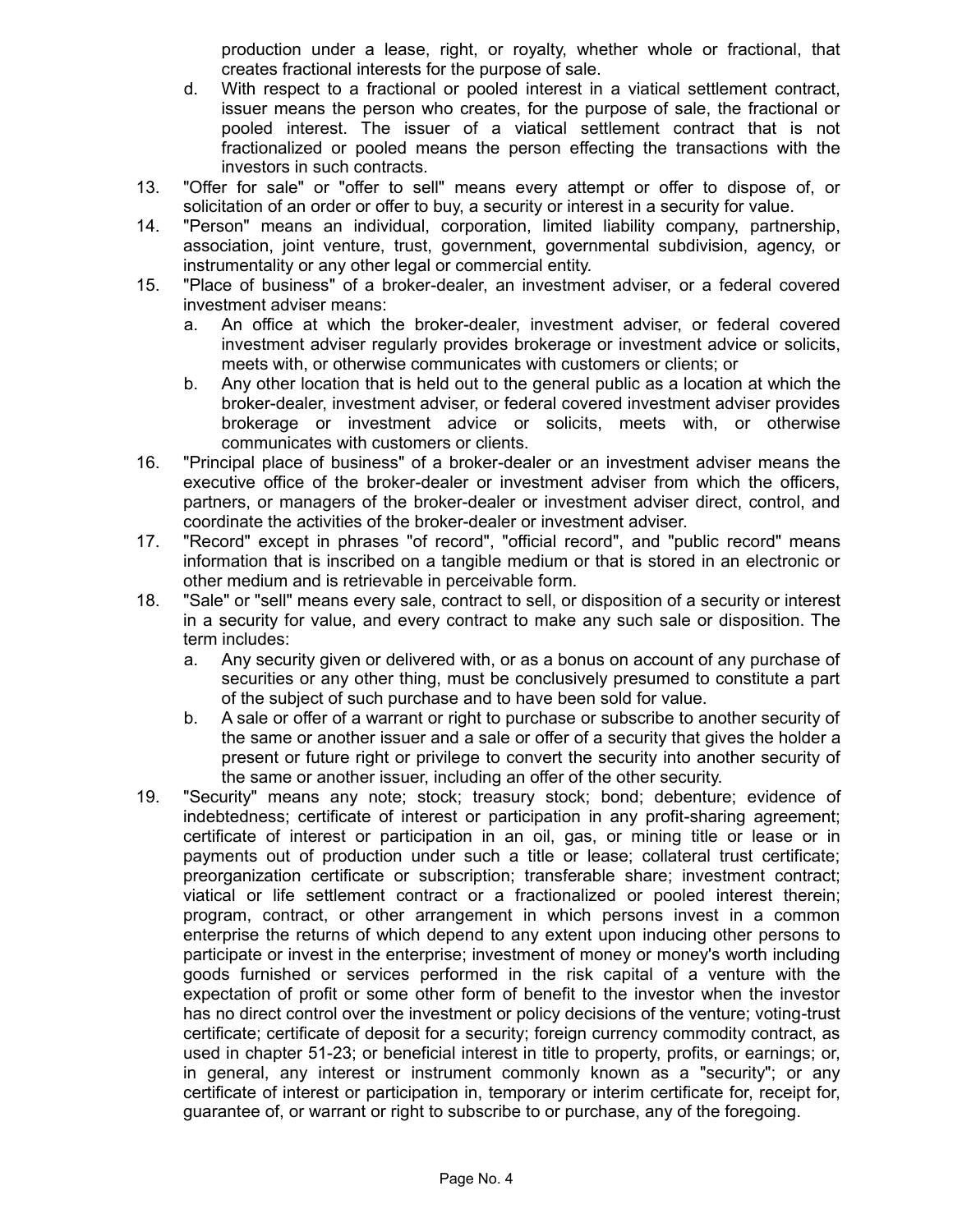- 20. "State" means a state of the United States, the District of Columbia, Puerto Rico, the United States Virgin Islands, or any territory or insular possession subject to the jurisdiction of the United States.
- 21. "Viatical or life settlement contract" means an agreement for the purchase, sale, assignment, transfer, devise, or bequest of any portion of the death benefit or ownership of a life insurance policy or certificate, for consideration that is less than the expected death benefit of the life insurance policy or certificate. "Viatical or life settlement contract" does not include:
	- a. The assignment, transfer, sale, devise, or bequest of a death benefit, life insurance policy, or certificate of insurance by the owner to the provider pursuant to chapter 26.1-33.4;
	- b. The assignment of a life insurance policy to a bank or depository institution; or
	- c. The exercise of accelerated benefits pursuant to the terms of a life insurance policy issued in accordance with the insurance laws of this state.

### **10-04-03. Administration of chapter.**

1. The state securities department is under the supervision of a chief officer designated as the securities commissioner. The securities commissioner must be appointed by the governor and confirmed by the senate and shall hold office for a term of four years, beginning on the first day of July following a national presidential election and continuing until a successor has been appointed, confirmed by the senate, and has qualified, unless removed as herein provided. If the senate is not in session, the governor may make an interim appointment, and the interim appointee may hold office until the senate confirms or rejects the appointment. The commissioner may not own or control any security required to be registered under this chapter, or any security which is exempt based on the approval of the securities department. The commissioner may not be an officer, director, or employee of any broker-dealer, agent, investment adviser, or investment adviser representative required to be registered under this chapter, or of a federal covered adviser required to be notice-filed under this chapter. The governor may remove from office any commissioner who fails to discharge faithfully the duties of office or who becomes disqualified under the provisions of this section.

It is the prime duty of the commissioner to administer the provisions of this chapter. The commissioner shall receive a salary within the amount appropriated for salaries by the legislative assembly. The commissioner shall use a seal with the words "securities commissioner, North Dakota" and such design as the commissioner may prescribe engraved thereon by which seal the commissioner may authenticate documents used in the administration of this chapter. The commissioner may employ such employees as are necessary for the administration of this chapter. In the absence or disability of the commissioner, the deputy or designee of the commissioner may administer the provisions of this chapter as acting commissioner.

- 2. The commissioner shall have authority to administer oaths in, and to prescribe forms for, all matters arising under this chapter. The commissioner may from time to time make, amend, and rescind such rules, forms, and orders as are necessary under this chapter, including rules and forms governing registration statements, applications and reports, and defining any terms, whether or not used in this chapter, if the definitions are consistent with this chapter. The commissioner shall cooperate with the administrators of the securities laws of other states and of the United States with a view toward achieving maximum uniformity in the interpretation of like provisions of the laws administered by them and in the forms which are required to be filed under such law.
- 3. In addition to their regular compensation, the commissioner and the commissioner's employees shall be paid travel expenses necessary and actually incurred in the performance of their duties.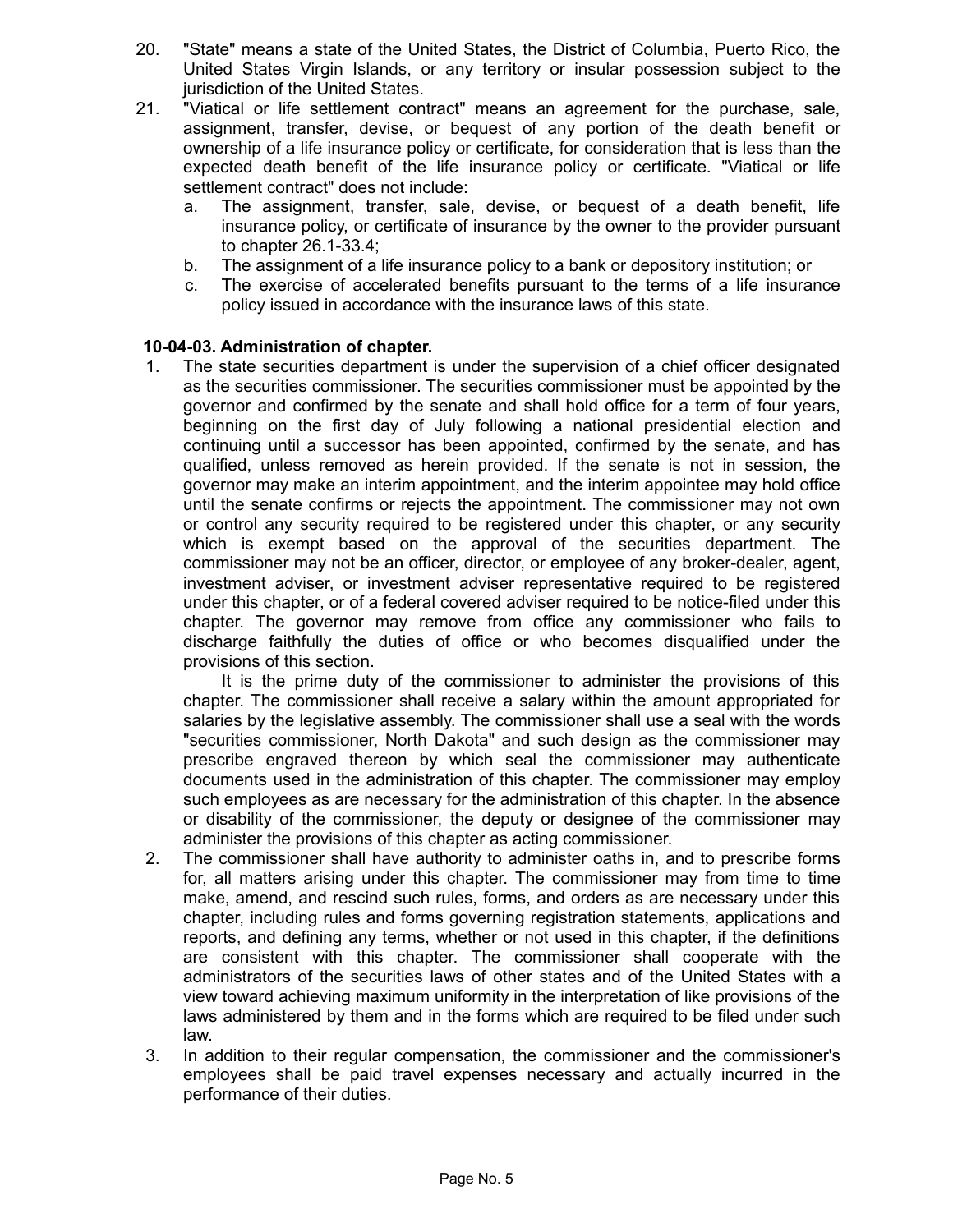- 4. A special fund is established in the state treasury and designated as the investor education and technology fund. The commissioner may deposit the following moneys into the investor education and technology fund:
	- a. Payments for tuition or other costs associated with educational services or materials provided by the department.
	- b. Grants or donations for the purpose of investor education received by the commissioner from any public or private source.
	- c. Civil penalties assessed by the commissioner under the Securities Act of 1951, if the commissioner finds that:
		- (1) The violations or alleged violations underlying the assessment of civil penalties involve repeat violations, involve numerous investors, or appear to have been perpetrated on a systematic basis; and
		- (2) The violations or alleged violations underlying the assessment of civil penalties could have been prevented or significantly curtailed had the individual investors involved in the matter been more knowledgeable about financial concepts in general, or about any specific laws, practices, or procedures relating to the securities industry.

The commissioner shall maintain and administer the investor education and technology fund. The moneys in the fund are appropriated to provide education services to the public relating to any of the financial services industries, including the securities industry, and to provide for the technology needs of the department, including the purchase or rental of equipment or software, servicing of the equipment or software, and training the commissioner's staff in the use of the equipment or software.

- 5. A special fund is established in the state treasury and designated as the securities department special fund. All fees, civil penalties, or other moneys collected under this chapter must be deposited in the securities department special fund, except funds permitted to be deposited into the investor education and technology fund under subsection 4 or civil penalties collected from enforcement actions for the purpose of distribution to aggrieved investors, which may be deposited in the investor restitution fund. Funds in the investor restitution fund are appropriated to the securities commissioner on a continuing basis for distribution to aggrieved investors.
	- a. The moneys deposited in the securities department special fund are reserved for use by the securities department to defray the expenses of the department in the discharge of administrative and regulatory powers and duties of the department as prescribed by law. Deposits under this subdivision are subject to the applicable laws relating to the appropriations of state funds and to the deposit and expenditure of state moneys. The securities commissioner is responsible for the proper expenditure of these moneys as provided by law.
	- b. The office of management and budget shall transfer any balance in the securities department special fund in excess of the amounts necessary for department expenditures pursuant to the department's biennial appropriation to the general fund.
- 6. The commissioner may honor requests from interested persons for the issuance of a statement or opinion concerning the applicability of this chapter or the rules adopted under this chapter to any transaction or proposed transaction which may be subject to this chapter. Any such request must be accompanied by a nonrefundable fee of one hundred fifty dollars.

## **10-04-04. Registration of securities.**

It is unlawful for any person to sell, or offer for sale, any security in this state unless it is registered under this chapter or the security or transaction is exempt under section 10-04-05 or 10-04-06 or it is a federal covered security.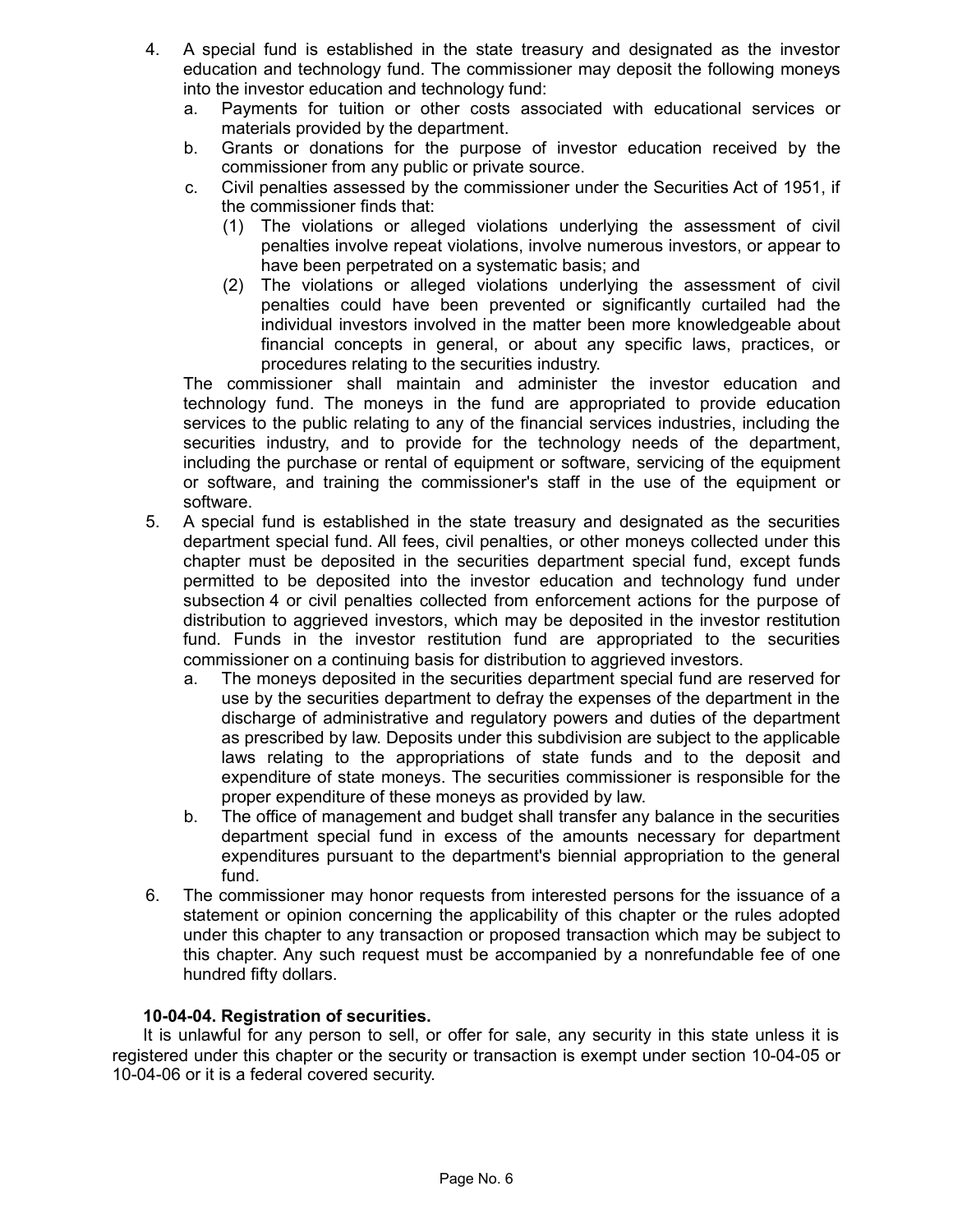## **10-04-04.1. Agent or investment adviser representative records - Exempt record.**

The home address of an agent or investment adviser representative received by the commissioner is an exempt record as defined in section 44-04-17.1.

## **10-04-05. Exempt securities.**

Sections 10-04-04, 10-04-07.1, 10-04-07.2, 10-04-08, and 10-04-08.4 do not apply to any of the following securities:

- 1. A security, including a revenue obligation or a separate security as defined in rule 131 adopted under the Securities Act of 1933, issued, insured, or guaranteed by the United States, by a state, by a political subdivision of a state, by a public authority, agency, or instrumentality of one or more states, by a political subdivision of one or more states, or by a person controlled or supervised by and acting as an instrumentality of the United States under authority granted by the Congress, or a certificate of deposit for any of the foregoing, except that this exemption does not include a municipal security with respect to the offer or sale in this state if the security is payable solely from revenues to be received from a nongovernmental industrial or commercial enterprise, unless such payments are made or unconditionally guaranteed by a person whose securities are exempt from registration or the issuer first files a notice in a record specifying the terms of the proposed offer or sale and pays a nonrefundable filing fee of one hundred dollars.
- 2. Securities issued by and representing or that will represent an interest in or a direct obligation of, or be guaranteed by a banking institution organized under the laws of the United States, a member bank of the federal reserve system, or a depository institution a substantial portion of the business of which consists or will consist of receiving deposits or share accounts that are insured to the maximum amount authorized by statute by the federal deposit insurance corporation, the national credit union share insurance fund, or a successor authorized by federal law or exercising fiduciary powers that are similar to those permitted for national banks under the authority of the comptroller of currency pursuant to section 1 of Public Law 87-722 or issued or guaranteed as to both principal and interest by an international bank of which the United States is a member.
- 3. Securities issued by a building and loan association subject to supervision by an agency of the state of North Dakota, or policy contracts, including variable annuity contracts, of an insurance company subject to supervision by an agency of the state of North Dakota.
- 4. Securities issued or guaranteed by a railroad, other common carrier, public utility, or public utility holding company that is regulated in respect to its rates and charges by the United States or a state, regulated in respect to the issuance or guarantee of the security by the United States, a state, Canada, or a Canadian province or territory, or a public utility holding company registered under the Public Utility Holding Company Act of 1935 or a subsidiary of such a registered holding company within the meaning of that Act.
- 5. Any security issued by any person organized and operated not for private profit but exclusively for religious, educational, benevolent, fraternal, charitable, social, or reformatory purposes; provided that prior to any offer of such security each person must meet the following conditions:
	- a. Apply for and obtain the written approval of the commissioner.
	- b. File an application, offering disclosure document, and pay a nonrefundable filing fee of one hundred fifty dollars, which document and fee must accompany the application.
	- c. File a notice identifying the basis of its qualification under this exemption with such additional information as the commissioner may require.
	- d. Provide a copy of the offering disclosure document to each person to whom an offer to sell or sale is made.

The approval is effective for a period of one year from the date of approval. At least thirty days prior to the expiration date, there must be filed an application, offering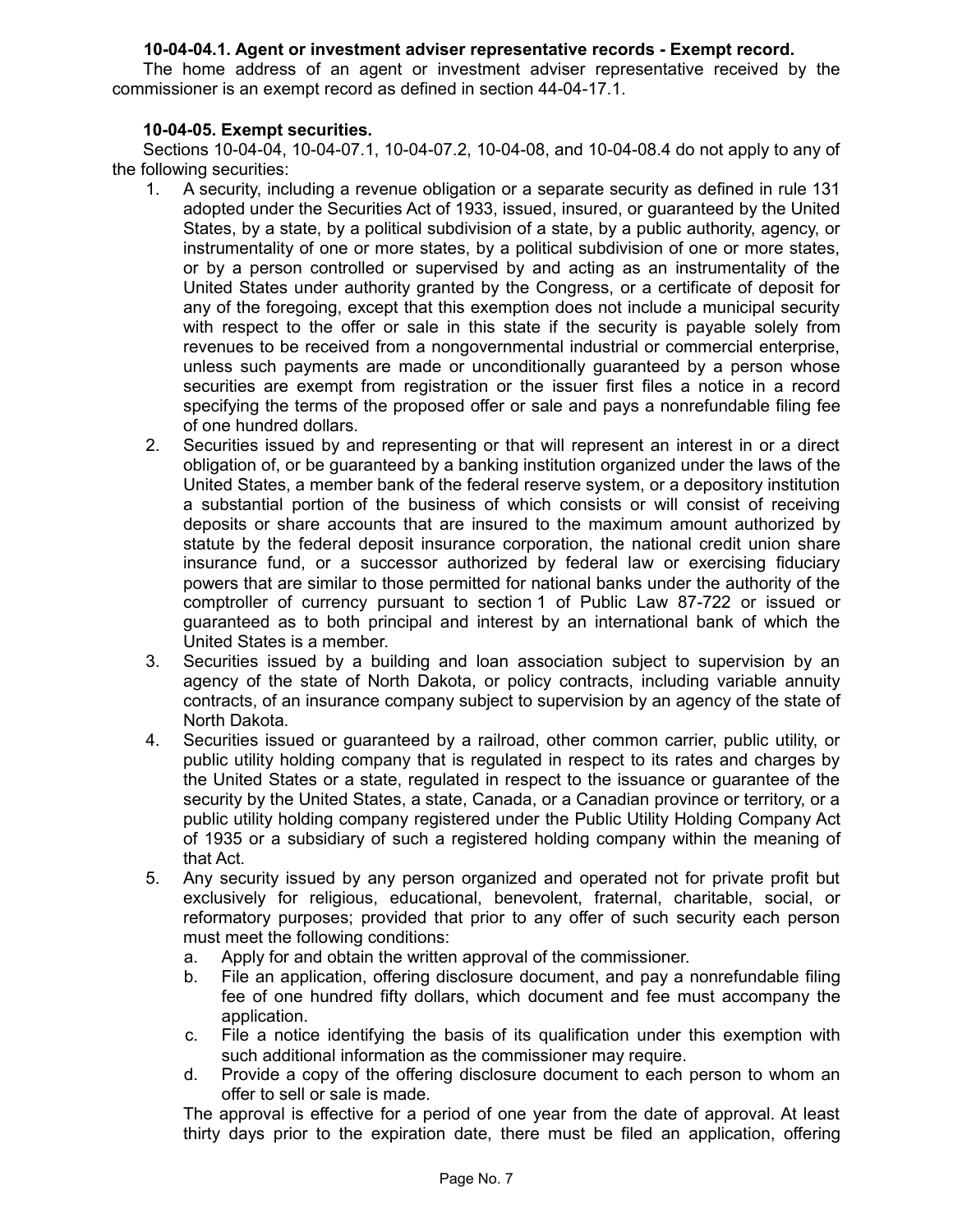disclosure document, and a nonrefundable fee of one hundred dollars for the renewal of the filing for additional periods of one year.

- 6. Any note, draft, bill of exchange, or bankers' acceptance which arises out of a current transaction or the proceeds of which have been or are to be used for current transactions, is not the subject of a public offering, is prime quality negotiable commercial paper which has at the time of issuance a definite maturity of not exceeding nine months, is payable in cash only, and is not convertible into and does not carry an option or right to receive payment or any bonus in any other security.
- 7. Securities, other than common stock, providing for a fixed return, which have been outstanding and in the hands of the public for not less than five years and upon which no default has occurred during the five years next preceding the date of sale.
- 8. Securities, including patronage dividends or refunds, issued by any cooperative organized under the statutes of this state.
- 9. An equipment trust certificate with respect to equipment leased or conditionally sold to, a person, if any security issued by the person would be exempt under this section or would be a federal covered security under section 18(b)(1) of the Securities Act of 1933.
- 10. Any bond, note, or other evidence of debt issued by a holding corporation or limited liability company and secured by collateral consisting of any of the securities described in subsections 4 and 9, if the collateral securities equal in fair value at least one hundred twenty-five percent of the par value of the bonds, notes, or other evidences of debts secured thereby.
- 11. The execution of orders for purchase of securities by a registered broker-dealer provided such broker-dealer acts as agent for the purchaser, has made no solicitation of the order to purchase such securities, has no direct material interest in the sale or distribution of the securities ordered, receives no commission, profit, or other compensation other than the commissions involved in the purchase and sale of the securities and delivery to the purchaser of written confirmation of the order which clearly itemizes the commissions paid to the registered broker-dealer. Clear and complete records of all transactions exempted under this subsection shall be maintained by the registered broker-dealer.
- 12. Any security issued, insured, or guaranteed by a foreign government with which the United States currently maintains diplomatic relations, or any of its political subdivisions, if the security is recognized as a valid obligation by the issuer, insurer, or guarantor.
- 13. a. A federal covered security specified in section 18(b)(1) of the Securities Act of 1933 or by rule adopted under that provision or a security listed or approved for listing on:
	- (1) The New York stock exchange;
	- (2) The American stock exchange;
	- (3) The national association of securities dealers automated quotation national market system;
	- (4) Tier I of the Philadelphia stock exchange, incorporated;
	- (5) Tier I of the Pacific exchange, incorporated;
	- (6) Chicago board options exchange, incorporated; or
	- (7) Any other stock exchange or automated quotation system which the securities and exchange commission approves by rule.
	- b. A put or call option contract; a warrant; a subscription right on or with respect to such securities; or an option or similar derivative security on a security or an index of securities or foreign currencies issued by a clearing agency registered under the Securities Exchange Act of 1934 and listed or designated for trading on a national securities exchange, a facility of a national securities exchange, or a facility of a national securities association registered under the Securities Exchange Act of 1934 or an offer or sale, of the underlying security in connection with the offer, sale, or exercise of an option or other security that was exempt when the option or other security was written or issued; or an option or a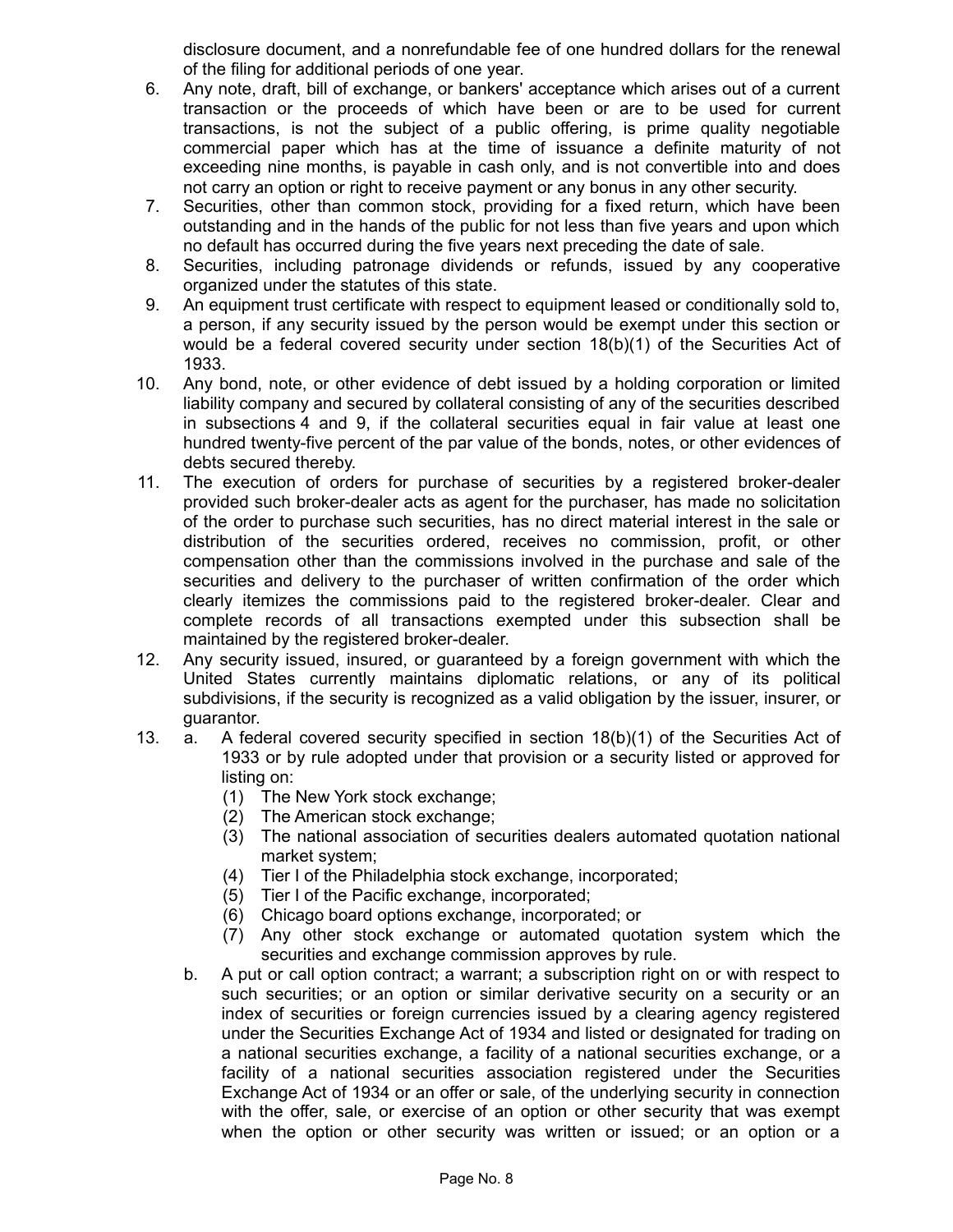derivative security designated by the securities and exchange commission under section 9(b) of the Securities Exchange Act of 1934.

- 14. Securities issued by North Dakota united dues credit trust to members of North Dakota united.
- 15. A security of a foreign issuer that is a margin security defined in regulations or rules adopted by the board of governors of the federal reserve system.

## **10-04-06. Exempt transactions.**

Except as hereinafter in this section expressly provided, sections 10-04-04, 10-04-07.1, 10-04-07.2, 10-04-08, 10-04-08.4, and 10-04-10 do not apply to any of the following transactions:

- 1. A transaction by an executor, administrator of an estate, sheriff, marshal, receiver, guardian, conservator, or trustee in bankruptcy.
- 2. The sale, in good faith and not for the purpose of avoiding the provisions of this chapter, by a pledgee of securities pledged for a bona fide debt.
- 3. An isolated sale of any security made by or on behalf of a bona fide owner for the owner's account, such owner not being an issuer, underwriter, broker-dealer, or agent and such sale not being made in the course of repeated and successive transactions of a like character. This subsection shall not exempt any broker-dealer or agent participating in an isolated sale from registering in accordance with section 10-04-10.
- 4. A transaction by an issuer for:
	- a. Securities dividends or other distributions by a corporation, cooperative, limited partnership, limited liability limited partnership, or limited liability company out of its earnings or surplus; or
	- b. The sale or distribution of additional capital stock of a corporation or cooperative, interest of a partnership, or membership interest of a limited liability company to or among its own stockholders, partners, or members.
- 5. A sale or offer to sell to:
	- a. An institutional investor;
	- b. A federal covered investment adviser; or
	- c. Any other person exempted by rule adopted or order issued by the commissioner.
- 6. Any transaction incident to a vote by stockholders, partners, or members pursuant to the articles of incorporation, bylaws, partnership agreement, articles of organization, member-control agreement, or the applicable corporation, partnership, or limited liability company statute on a merger, consolidation, exchange of securities, or sale of corporate, partnership, or limited liability company assets in consideration of the issuance of securities of another corporation, partnership, or limited liability company, other reorganization to which the issuer, or its parent or subsidiary and the other person or its parent or subsidiary, are parties, or any transaction incident to a judicially approved reorganization in which a security is issued in exchange for one or more outstanding securities, claims, or property interests, or partly in such exchange and partly for cash, or the solicitation of tenders of securities by an offeror in a tender offer in compliance with rule 162 adopted under the Securities Act of 1933.
- 7. A transaction under an offer to existing securityholders of the issuer, including persons that at the date of the transaction are holders of convertible securities, options, or warrants, if a commission or other remuneration, other than a standby commission, is not paid or given, directly or indirectly, for soliciting a securityholder in this state.
- 8. A nonissuer transaction by or through a broker-dealer and agent, both of which are registered or exempt from registration under this chapter, or a resale transaction by a sponsor of a unit investment trust registered under the Investment Company Act of 1940, in a security of a class that has been outstanding in the hands of the public for at least ninety days, if, at the date of the transaction:
	- a. The issuer of the security is engaged in business, the issuer is not in the organizational stage or in bankruptcy or receivership, and the issuer is not a blank check, blind pool, or shell company that has no specific business plan or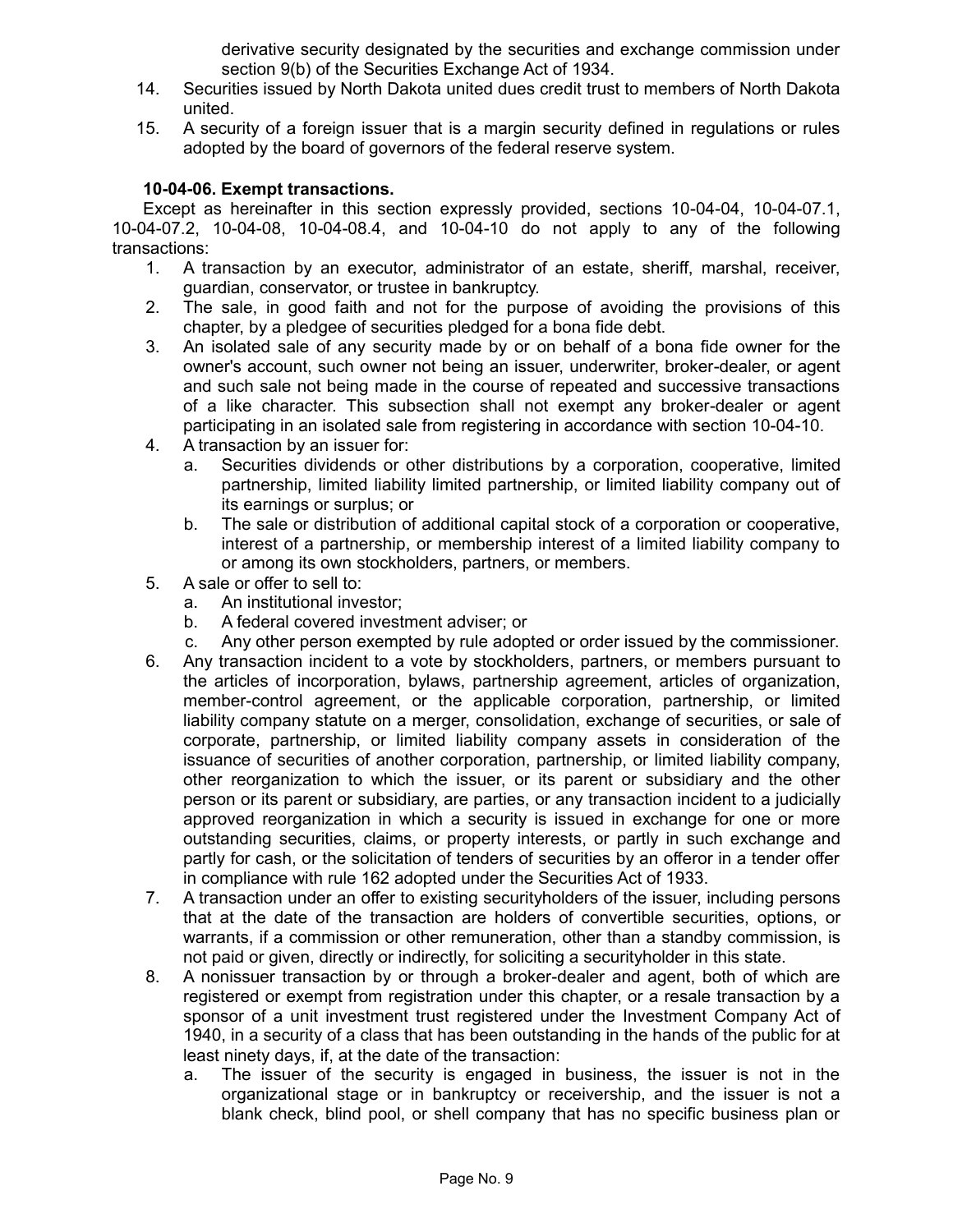purpose or has indicated that its primary business plan is to engage in a merger or combination of the business with, or an acquisition of, an unidentified person;

- b. Such securities are sold at prices reasonably related to the current market price;
- c. Such securities do not constitute the whole or part of an unsold allotment to, or subscription or participation by, the broker-dealer as an underwriter of the security or a redistribution;
- d. Such securities are listed in Mergent's Industrial Manual, Mergent's Bank and Finance Manual, Mergent's Transportation Manual, Mergent's Public Utility Manual, or Fitch investor service, incorporated, are on the OTCQX or OTCQB markets operated by OTC Markets Group Incorporated, or are filed under section 13 or 15(d) of the Securities Exchange Act of 1934 [ch. 404, title I, sec. 1; 48 Stat. 881; 15 U.S.C. 78 et seq.]; and
- e. Any one of the following requirements is met:
	- (1) The issuer of the security has a class of equity securities listed on a national securities exchange registered under section 6 of the Securities Exchange Act of 1934 or designated for trading on the national association of securities dealers automated quotation system;
	- (2) The issuer of the security is a unit investment trust registered under the Investment Company Act of 1940;
	- (3) The issuer of the security, including its predecessors, has been engaged in continuous business for at least three years; or
	- (4) The issuer of the security has total assets of at least two million dollars based on an audited balance sheet as of a date within eighteen months before the date of the transaction or, in the case of a reorganization or merger when the parties to the reorganization or merger each had the audited balance sheet, a pro forma balance sheet for the combined organization.
- 9. a. Any transaction pursuant to an offer directed by the offeror to not more than thirty-five persons, other than those designated in subsection 5, in this state during any period of twelve consecutive months, whether or not the offeror or any of the offerees is then present in this state, if all of the following conditions are met:
	- (1) The seller reasonably believes that all the buyers in this state, other than those designated in subsection 5, are purchasing for investment.
	- (2) Except for offers or sales with respect to persons designated in subsection 5, no security may be offered or sold under this subdivision except through or by a broker-dealer and agent registered in accordance with section 10-04-10, unless it is offered and sold through an officer, director, governor, or partner of the issuer and no commission or other remuneration is paid, either directly or indirectly.
	- (3) The offeror applies for and obtains the written approval of the commissioner prior to making any offers in this state and pays a nonrefundable filing fee of one hundred fifty dollars, which fee must accompany the application for approval.

The commissioner may, as to any security or transaction or any type of security or transaction, withdraw or further condition this exemption, or increase or decrease the number of offerees permitted, or waive the condition in paragraph 1.

- b. Any offer or sale in this state of common stock, preferred stock, limited liability company membership interests, or limited partnership interests of an issuer during any period of twelve consecutive months if all of the following conditions are met:
	- (1) The issuer reasonably believes that all the buyers in this state, other than those designated in subsection 5, are purchasing for investment.
	- (2) Except with respect to offers and sales made to persons designated in subsection 5, no security may be sold under this subdivision except through or by a broker-dealer and agent registered in accordance with section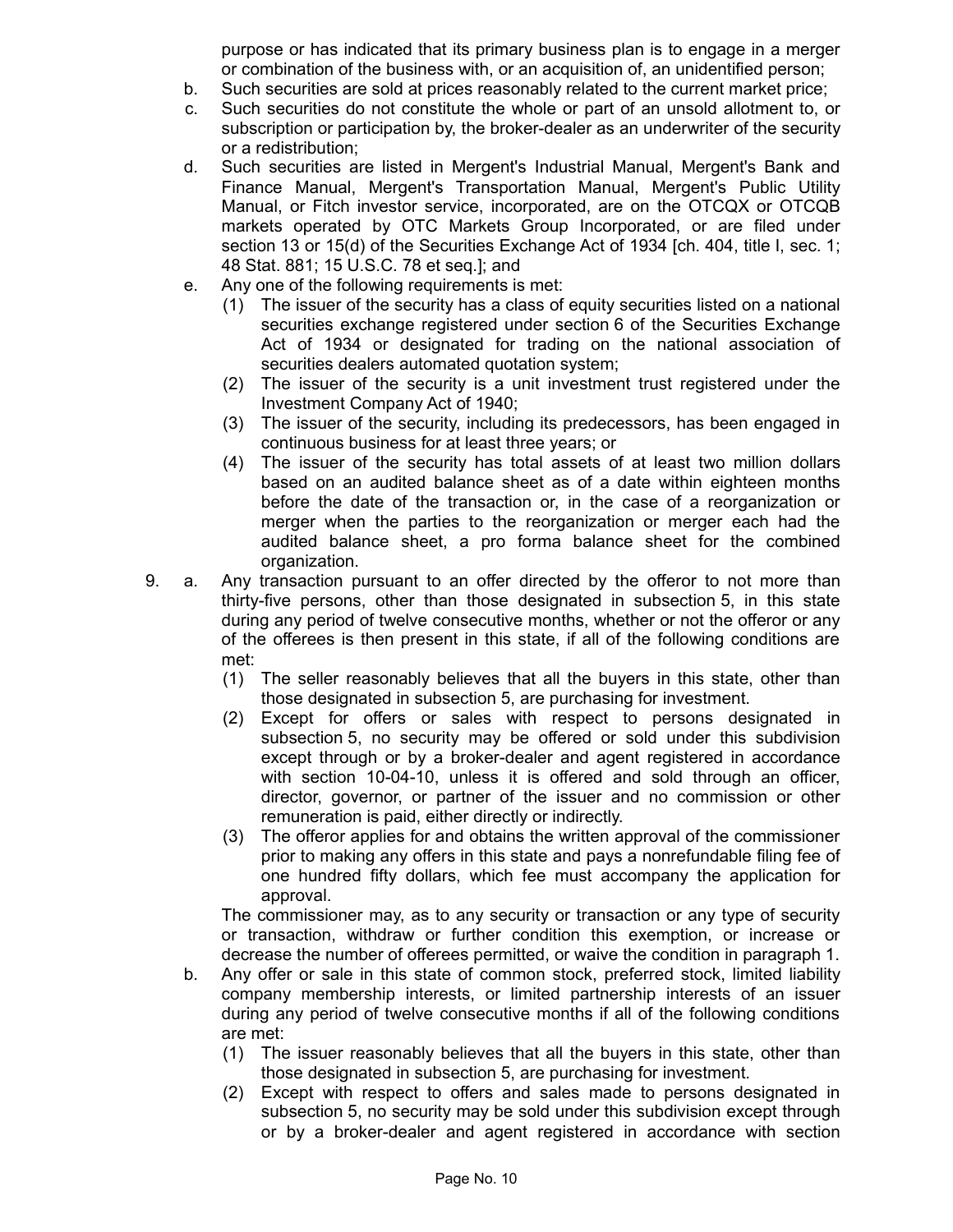10-04-10, unless it is offered and sold through an officer, director, governor, or partner of the issuer and no commission or other remuneration is paid, either directly or indirectly.

- (3) The issuer is both organized under the laws of this state and has its principal place of business in this state.
- (4) No public advertising matter or general solicitation, except tombstone advertisements approved by the commissioner, is used in connection with any offers or sales.
- (5) An offering disclosure document in the form approved by the commissioner must be delivered to each offeree prior to the sale of the security.
- (6) The gross proceeds of the offering may not exceed five million dollars.
- (7) The issuer must apply for and obtain the written approval of the commissioner prior to making any offer or sale in this state by filing an application prescribed by the commissioner, a copy of the offering disclosure document, and any other information or documents the commissioner may require, together with a nonrefundable filing fee of one hundred fifty dollars.
- (8) All funds raised in the offering are placed in an escrow account until the total offering amount has been sold.

The commissioner may withdraw or further condition this exemption or waive the conditions in paragraphs 5 and 6.

- c. The issuer must file a report of all offers and sales made in this state pursuant to subdivision a or b on a form prescribed by the commissioner within thirty days after the completion of the offering or expiration of the twelve-month approval period, whichever occurs first.
- d. The exemptions provided under subdivisions a and b may not be combined.
- e. An exemption under this subsection is not available for the securities of any issuer if the issuer or any promoter, officer, director, manager, partner, or underwriter of the issuer:
	- (1) Has filed a registration statement that is the subject of a currently effective registration stop order entered pursuant to any federal or state securities law within five years prior to the filing of the application required under this exemption.
	- (2) Has been convicted within five years prior to the filing of the application required under this exemption of any felony or misdemeanor in connection with the offer, purchase, or sale of any security or any felony involving fraud or deceit, including forgery, embezzlement, obtaining money under false pretenses, larceny, or conspiracy to defraud.
	- (3) Is currently subject to any state administrative enforcement order or judgment entered by any state securities administrator or the securities and exchange commission within five years prior to the filing of the application required under this exemption or is subject to any federal or state administrative enforcement order or judgment in which fraud or deceit, including making untrue statements of material facts, was found and the order of judgment was entered within five years prior to the filing of the application required under this exemption.
	- (4) Is subject to any federal or state administrative enforcement order or judgment which prohibits, denies, or revokes the use of any exemption from registration in connection with the offer, purchase, or sale of securities.
	- (5) Is currently subject to any order, judgment, or decree of any court of competent jurisdiction temporarily or preliminarily restraining or enjoining, or is subject to any order, judgment, or decree of any court of competent jurisdiction, permanently restraining or enjoining, such part from engaging in or continuing any conduct or practice in connection with the purchase or sale of a security or involving the making of any false filing with any state or with the securities and exchange commission entered within five years prior to the filing of the application required under this exemption.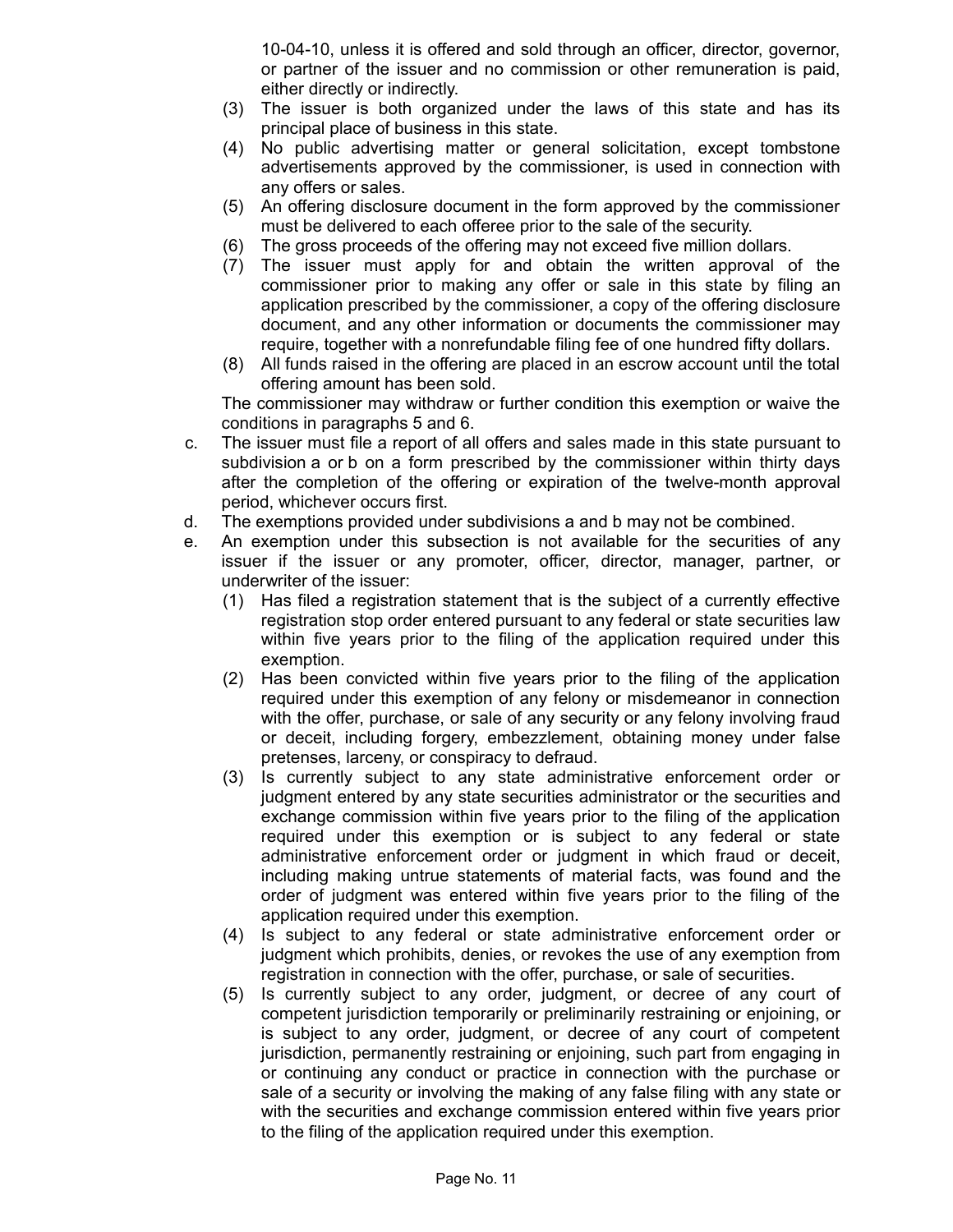- (6) Has been or is the subject of any order issued by the United States postal service that was entered within five years prior to reliance on this exemption and alleged any fraudulent or unlawful conduct.
- f. Subdivision e does not apply if the commissioner determines, upon a showing of good cause, that it is not necessary under the circumstances that the exemption should not be denied.
- 10. The sale of capital stock of a corporation or membership interests of a limited liability company if the corporation or limited liability company is organized under the statutes of this state or the sale of memberships, including dues, in a nonprofit corporation incorporated in North Dakota if the corporation or limited liability company is organized and operated for the primary purpose of promoting community development.
- 11. Any security issued in connection with an employees' stock purchase, savings, option, profit-sharing, pension, or similar employees' benefit plan, including any securities, plan interests, and guarantees issued under a compensatory benefit plan or compensation contract, contained in a record, established by the issuer, its parents, its majority-owned subsidiaries, or the majority-owned subsidiaries of the issuer's parent for the participation of their employees, including offers or sales of such securities to:
	- a. Directors; general partners; trustees, if the issuer is a business trust; officers; consultants; and advisers;
	- b. Family members who acquire such securities from those persons through gifts or domestic relations orders;
	- c. Former employees, directors, general partners, trustees, officers, consultants, and advisers if those individuals were employed by or providing services to the issuer when the securities were offered; and
	- d. Insurance agents who are exclusive insurance agents of the issuer, or the issuer's subsidiaries or parents, or who derive more than fifty percent of their annual income from those organizations.
- 12. The sale of a security issued by the United States, or the state of North Dakota, or any political subdivision or instrumentality of the state of North Dakota; provided, that the offer for sale and sale are made by an official or employee of the issuer or of the Bank of North Dakota acting in an official capacity and not for personal pecuniary profit, or by a bank or similar financial association or institution or an official or employee thereof solely as an accommodation to customers of such association or institution and without asking or receiving a commission or remuneration other than an accommodation fee not to exceed one hundred dollars in connection with the transaction.
- 13. Any offer or sale of shares of capital stock issued by a professional corporation, professional limited liability company, or professional limited liability partnership which is organized and operated pursuant to chapter 10-31.
- 14. The offer or sale of a security issued by North Dakota united dues credit trust to members of North Dakota united.
- 15. a. An offer, but not a sale, of a security made by or on behalf of an issuer for the sole purpose of soliciting an indication of interest in receiving a prospectus or similar disclosure document for the security if all of the following conditions are satisfied:
	- (1) The issuer is or will be a business entity organized under the laws of one of the states or possessions of the United States or one of the provinces or territories of Canada; is engaged in or proposes to engage in a business other than petroleum exploration or production, mining, or other extractive industries; and is not a blind pool offering or other offering for which the specific business or properties cannot now be described.
	- (2) The issuer may solicit indications of interest in a project or business only within a period of twelve months after receiving approval from the commissioner and does not pay a commission or fee to any person for soliciting a potential investor or prospective purchaser in this state unless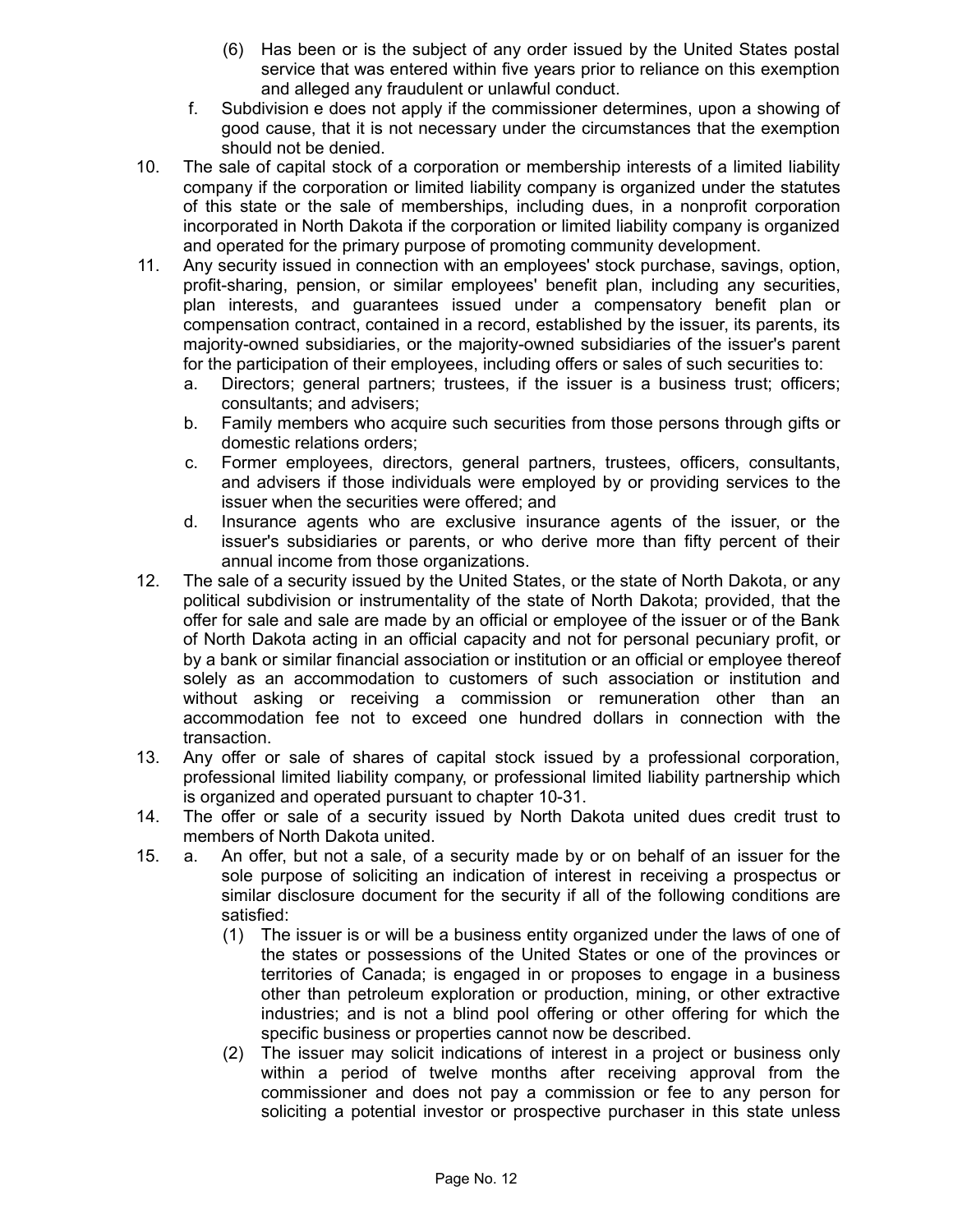the person who receives the commission or fee is registered as a broker-dealer or agent in this state.

- (3) The issuer intends to register securities in this state, rely upon subsection 8 of section 10-04-05 for the issuance of a security, or receive approval for an exemption under subsection 5 of section 10-04-05 or subsection 9 of this section.
- (4) The issuer files a solicitation of interest form and copies of any advertising or marketing materials, including scripts for use in telephone, television, electronic, or computer publications, for approval by the commissioner at least ten business days before the issuer begins soliciting indications of interest from potential purchasers and at least ten business days before publishing or distributing any materials or information to any person.
- (5) The issuer obtains approval of the commissioner for any amendments or changes in filed forms, marketing materials, or advertisements at least ten business days before distributing the amended marketing materials or amended advertising information to any person.
- (6) The issuer does not use any solicitation of interest form, script, advertisement, or other material which the issuer has been notified by the commissioner not to distribute, to solicit indications of interest.
- (7) Except for scripted broadcasts and published notices, the issuer does not communicate with any offeree about the contemplated offering unless the offeree is provided with the most current solicitation of interest form at or before the time of the communication or within five days from the communication.
- (8) The issuer stops all communications with prospective investors made in reliance on this exemption immediately after filing an application to register or qualify the securities with the commissioner or with the securities and exchange commission.
- (9) The issuer does not accept money or sign completed contracts for sales of securities with any person while soliciting indications of interest and does not complete any sales of securities until at least ten business days after completing a securities registration or approval to offer and sell securities in this state.
- (10) The issuer does not make a sale until three days after delivery to the purchaser of a prospectus or similar disclosure document.
- (11) The issuer does not know, and in the exercise of reasonable care could not know, that the issuer or any officer, director, manager, ten percent shareholder, promoter, partner, or agent of the issuer:
	- (a) Has been the subject of or filed a registration statement that is the subject of a stop order, administrative enforcement order, judgment, injunction, or restraining order issued by any federal or state securities agency, any court of competent jurisdiction, or the United States postal service and which prohibits, denies, or revokes the registration or use of any exemption from registration in connection with the offer, sale, or purchase of a security, franchise, commodity, or other financial transaction or which involves fraud, deceit, misstatements of material facts, forgery, embezzlement, obtaining money under false pretenses, larceny, conspiracy to defraud, or similar deceptive acts within five years prior to the filing of the solicitation of interest form; or
	- (b) Has been convicted of any felony or misdemeanor involving the offer, purchase, or sale of a security, franchise, commodity, or financial transaction, or any felony or misdemeanor involving fraud, deceit, forgery, embezzlement, conspiracy to defraud, or a similar financial crime.

The prohibitions listed above shall not apply if the person subject to the disqualification is duly licensed or registered to conduct securities-related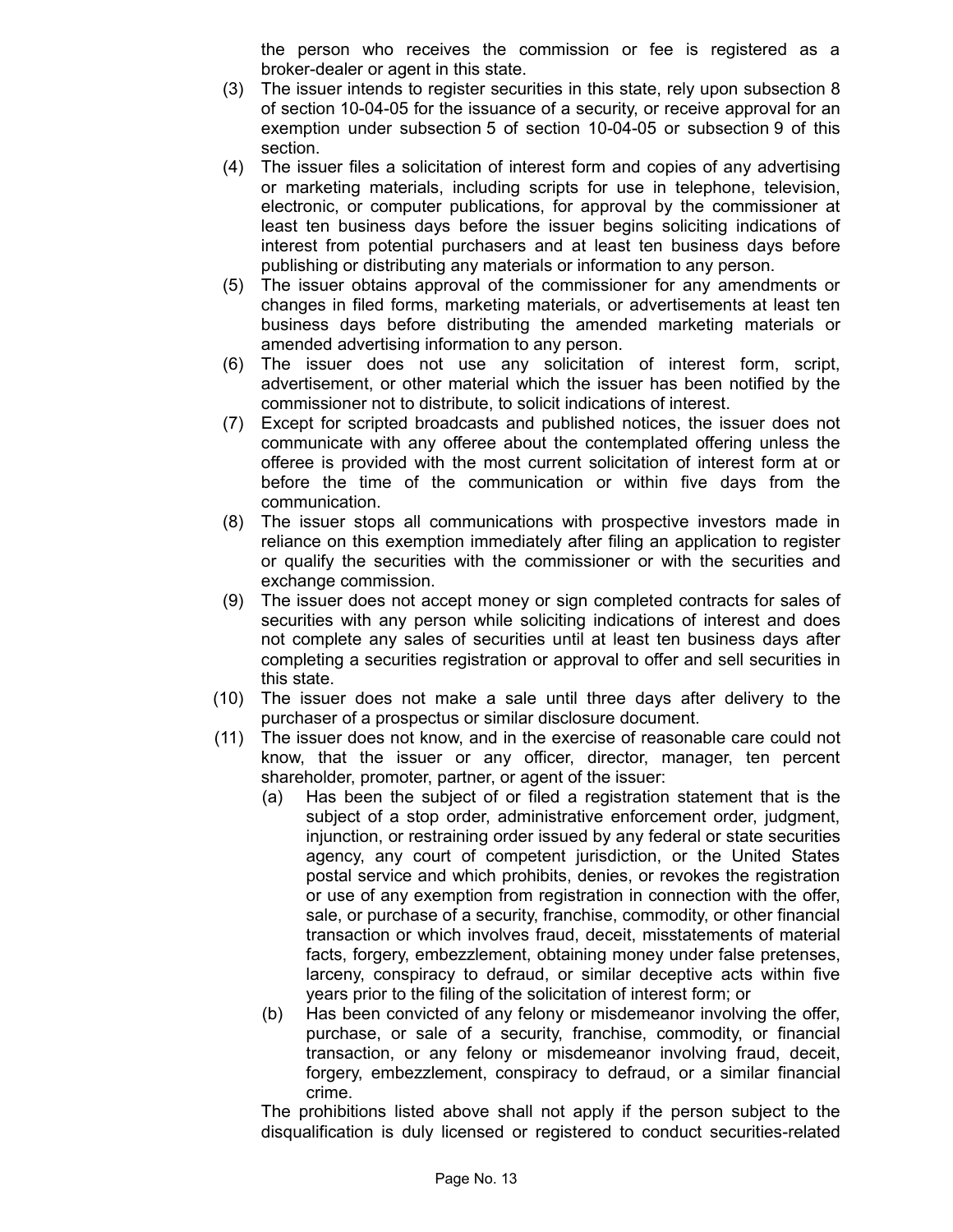business in the state in which the administrative order or judgment was entered against such person or if the broker-dealer employing such party is licensed or registered in this state and the form B-D filed with this state discloses the order, conviction, judgment, or decree relating to such person. A person disqualified under this subsection may not act in a capacity other than that for which the person is licensed or registered. Any disqualification caused by this section is automatically waived if the agency, which created the basis for disqualification, determines upon a showing of good cause that it is not necessary under the circumstances that the exemption be denied.

- b. The issuer shall comply with the requirements set forth below. Failure to comply will not result in the loss of the exemption from the requirements of section 10-04-04, but is a violation of this chapter, is actionable by the commissioner under section 10-04-16, and constitutes grounds for denying or revoking the exemption as to a specific security or transaction.
	- (1) Any published notice must contain at least the identity of the chief executive officer of the issuer, a brief and general description of its business and products, and the following legends:
		- (a) NO MONEY OR OTHER CONSIDERATION IS BEING SOLICITED AND NONE WILL BE ACCEPTED;
		- (b) NO SALES OF THE SECURITIES WILL BE MADE OR COMMITMENT TO PURCHASE ACCEPTED UNTIL DELIVERY OF A PROSPECTUS OR SIMILAR DISCLOSURE DOCUMENT THAT INCLUDES COMPLETE INFORMATION ABOUT THE ISSUER AND THE OFFERING;
		- (c) AN INDICATION OF INTEREST MADE BY A PROSPECTIVE INVESTOR INVOLVES NO OBLIGATION OR COMMITMENT OF ANY KIND; and
		- (d) THIS OFFER IS BEING MADE PURSUANT TO AN EXEMPTION FROM REGISTRATION UNDER THE FEDERAL AND STATE SECURITIES LAWS. NO SALE MAY BE MADE UNTIL THE OFFERING STATEMENT IS QUALIFIED BY THE SECURITIES AND EXCHANGE COMMISSION AND IS REGISTERED OR APPROVED IN THIS STATE.
	- (2) Any script for broadcast must contain at least the identity of the chief executive of the issuer, a brief description of its business and products, its address and telephone number, and the following legends:
		- (a) THIS IS FOR AN INDICATION OF INTEREST ONLY AND INVOLVES NO OBLIGATION OR COMMITMENT OF ANY KIND UPON A PROSPECTIVE INVESTOR;
		- (b) NO MONEY OR OTHER CONSIDERATION IS BEING SOLICITED; and
		- (c) THIS OFFER IS MADE PURSUANT TO AN EXEMPTION FROM REGISTRATION UNDER FEDERAL AND STATE SECURITIES LAWS.
- c. Offers made on reliance of this exemption will not result in a violation of section 10-04-04 by virtue of being integrated with subsequent offers or sales of securities unless such subsequent offers and sales would be integrated under federal securities laws.
- 16. An offer or sale of common stock, limited liability company membership interests, or limited partnership interests by a person to a person or other subscribers, not exceeding ten in number, for the sole purpose of organization in this state, if the securities are not acquired for the purpose of resale to others for a period of twelve months, advertising has not been published or circulated in connection with the offer or sale, and all sales are consummated within ten days after the date of organization.
- 17. Any offer or sale of a security by an issuer in a transaction provided all of the following conditions are met: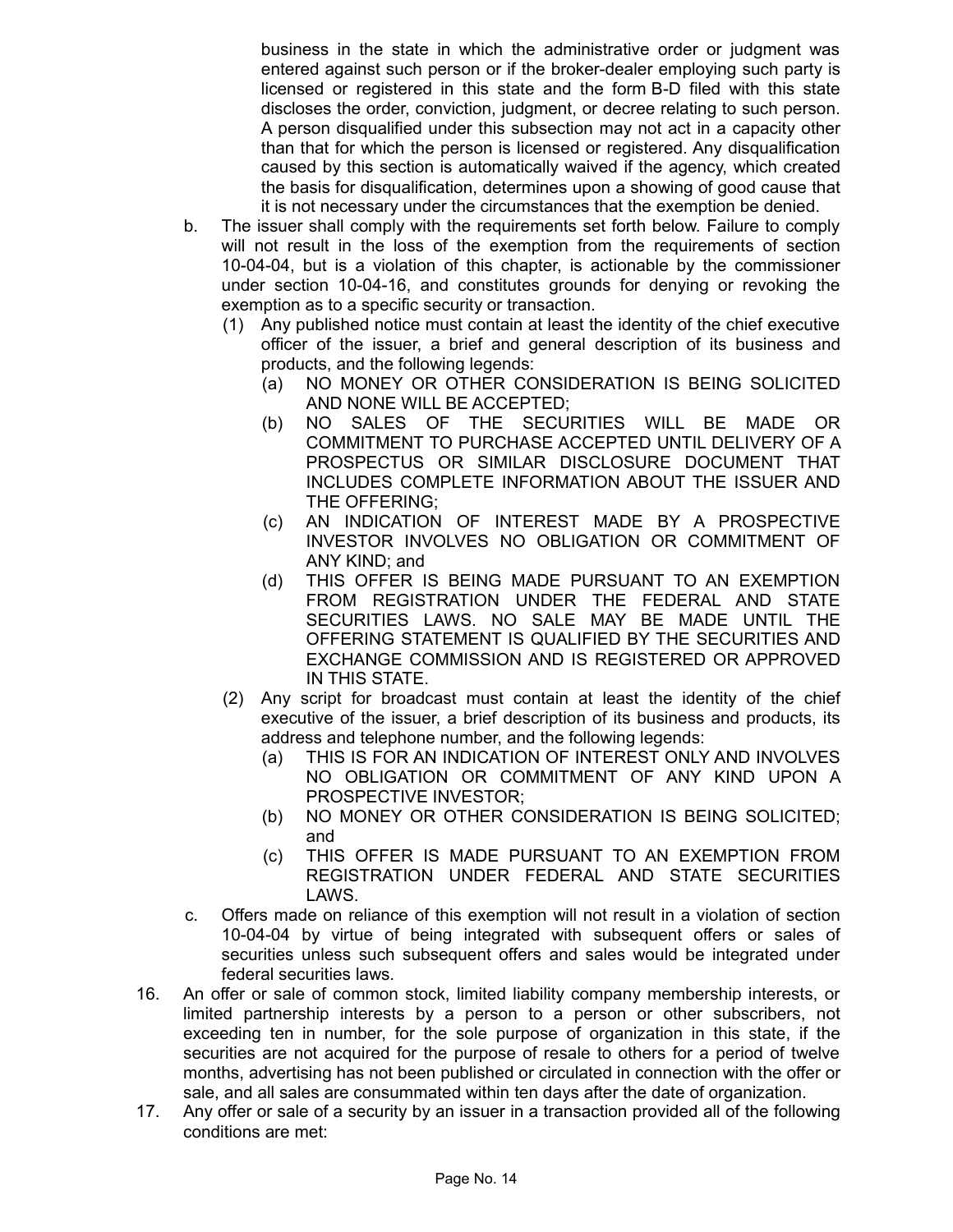- a. Sales of securities may be made only to persons who are, or the issuer reasonably believes are, accredited investors as defined in 17 CFR 230.501(a) promulgated by the securities and exchange commission.
- b. The exemption is not available to an issuer that is in the development stage that either has no specific business plan or purpose or has indicated that its business plan is to engage in a merger or acquisition with an unidentified company or companies, or other entity or person.
- c. The issuer reasonably believes that all purchasers are purchasing for investment and not with the view to, or for, sale in connection with a distribution of the security. Any resale of a security sold in reliance of this exemption within twelve months of sale must be presumed to be with a view to distribution and not for investment, except a resale pursuant to a registration statement effective under section 10-04-04 or to an accredited investor pursuant to an exemption available under subsection 5.
- d. (1) The exemption is not available to an issuer if the issuer, any of the issuer's predecessors, any affiliated issuer, any of the issuer's directors, officers, general partners, beneficial owners of ten percent or more of any class of its equity securities, any of the issuer's promoters presently connected with the issuer in any capacity, any underwriter of the securities to be offered, or any partner, director, or officer of such underwriter:
	- (a) Within the last five years, has filed a registration statement that is the subject of a currently effective registration stop order entered by any state securities administrator or the securities and exchange commission;
	- (b) Within the last five years, has been convicted of any criminal offense in connection with the offer, purchase, or sale of any security, or involving fraud or deceit;
	- (c) Is currently subject to any state or federal administrative enforcement order or judgment, entered within the last five years, finding fraud or deceit in connection with the purchase or sale of any security; or
	- (d) Is currently subject to any order, judgment, or decree of any court of competent jurisdiction, entered within the last five years, temporarily, preliminarily, or permanently restraining or enjoining such party from engaging in or continuing to engage in any conduct or practice involving fraud or deceit in connection with the purchase or sale of any security.
	- (2) Paragraph 1 does not apply if:
		- (a) The party subject to the disqualification is licensed or registered to conduct securities-related business in the state in which the order, judgment, or decree creating the disqualification was entered against such party;
		- (b) Before the first offer under this exemption, the state securities administrator, or the court or regulatory authority that entered the order, judgment, or decree, waives the disqualification; or
		- (c) The issuer establishes that it did not know and in the exercise of reasonable care, based on a factual inquiry, could not have known that a disqualification existed under this subdivision.
- e. (1) A general announcement of the proposed offering may be made by any means.
	- (2) The general announcement must include only the following information, unless additional information is specifically permitted by the commissioner:
		- (a) The name, address, and telephone number of the issuer of the securities;
		- (b) The name, a brief description, and price, if known, of any security to be issued;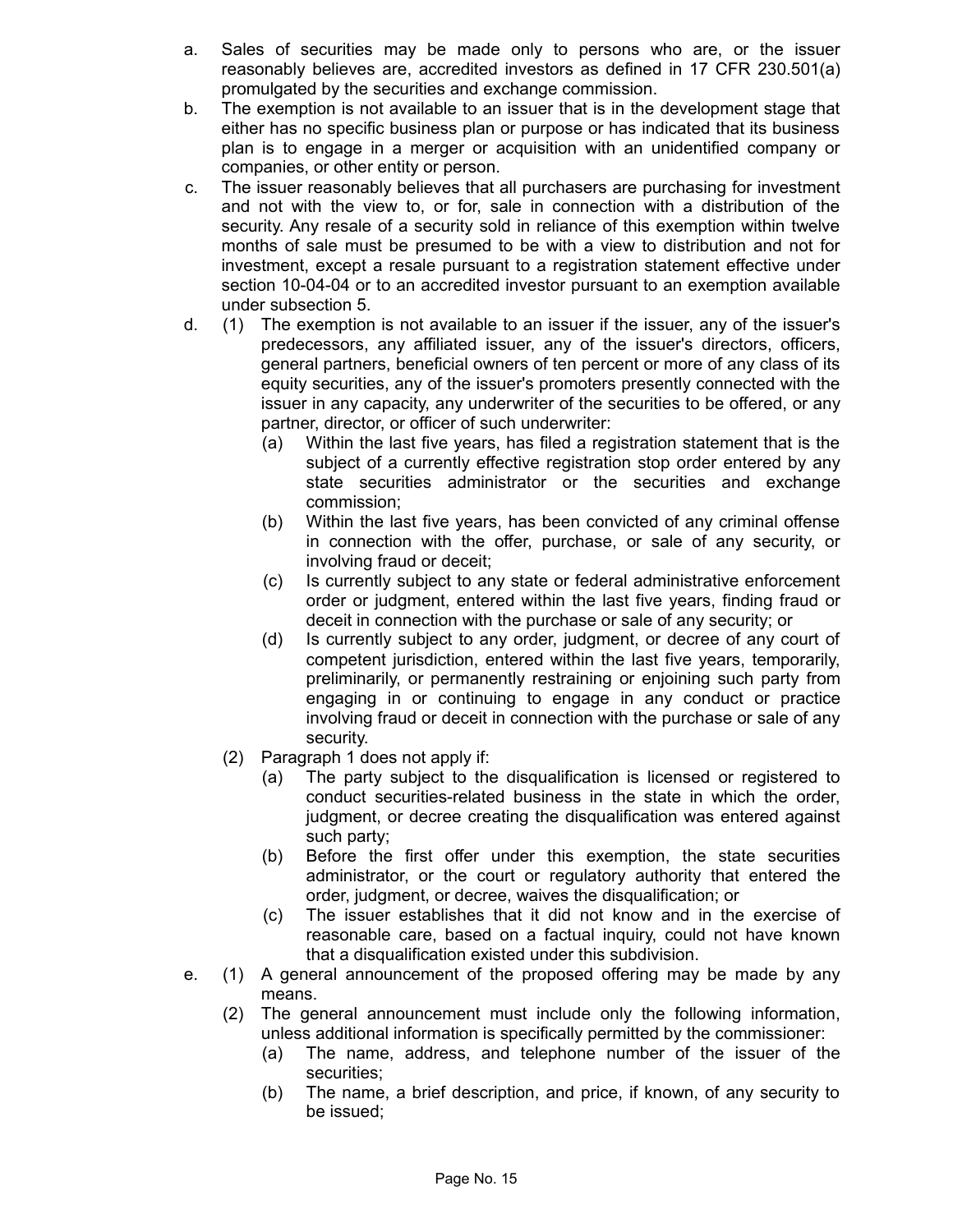- (c) A brief description of the business of the issuer in twenty-five words or less;
- (d) The type, number, and aggregate amount of securities being offered;
- (e) The name, address, and telephone number of the person to contact for additional information; and
- (f) A statement that:
	- [1] Sales will only be made to accredited investors;
	- [2] No money or other consideration is being solicited or will be accepted by way of this general announcement; and
	- [3] The securities have not been registered with or approved by any state securities agency or the securities and exchange commission and are being offered and sold pursuant to an exemption from registration.
- f. The issuer, in connection with an offer, may provide information in addition to the general announcement under subdivision e, if such information:
	- (1) Is delivered through an electronic database that is restricted to persons who have been prequalified as accredited investors; or
	- (2) Is delivered after the issuer reasonably believes that the prospective purchaser is an accredited investor.
- g. Telephone solicitation is not permitted unless prior to placing the call, the issuer reasonably believes that the prospective purchaser to be solicited is an accredited investor.
- h. Dissemination of the general announcement of the proposed offering to persons who are not accredited investors does not disqualify the issuer from claiming the exemption.
- i. The issuer shall file with the department a notice of transaction, a consent to service of process, a copy of the general announcement, and a nonrefundable filing fee of one hundred dollars within fifteen days after the first sale in this state.
- j. The security offered or sold under this subsection is offered or sold by a broker-dealer and agent registered in accordance with section 10-04-10, or offered and sold through an officer, director, governor, or partner of the issuer and no commission or other remuneration is paid.
- 18. The offer or sale of a security issued by an organization organized under and operated in compliance with chapter 10-06.1.
- 19. Any offer or sale of an agricultural-related cooperative security by or on behalf of an agricultural producer, as defined by section 32-44-01, to a person for the purpose of producing and selling agricultural products, as defined by section 32-44-01, to the cooperative. Commissions or other remuneration may not be paid or given directly or indirectly for soliciting any prospective buyer in this state, except to a broker-dealer or agent registered in this state, to an agent of a bank or a commercial trust department, to a licensed real estate agent, or to a licensed auctioneer if the sale is made at a bona fide public auction.
- 20. A transaction in a note, bond, debenture, or other evidence of indebtedness secured by a mortgage or other security agreement if:
	- a. The note, bond, debenture, or other evidence of indebtedness is offered and sold with the mortgage or other security agreement as a unit;
	- b. A general solicitation or general advertisement of the transaction is not made; and
	- c. A commission or other remuneration is not paid or given, directly or indirectly, to a person not registered under this chapter as a broker-dealer or as an agent.
- 21. A nonissuer transaction by a federal covered investment adviser with investments under management in excess of one hundred million dollars acting in the exercise of discretionary authority in a signed record for the account of others.

## **10-04-06.1. Suspension and revocation of exemptions.**

The commissioner may by order or regulation suspend or revoke any exemption under section 10-04-05 or 10-04-06 with respect to any specific security or transaction or may require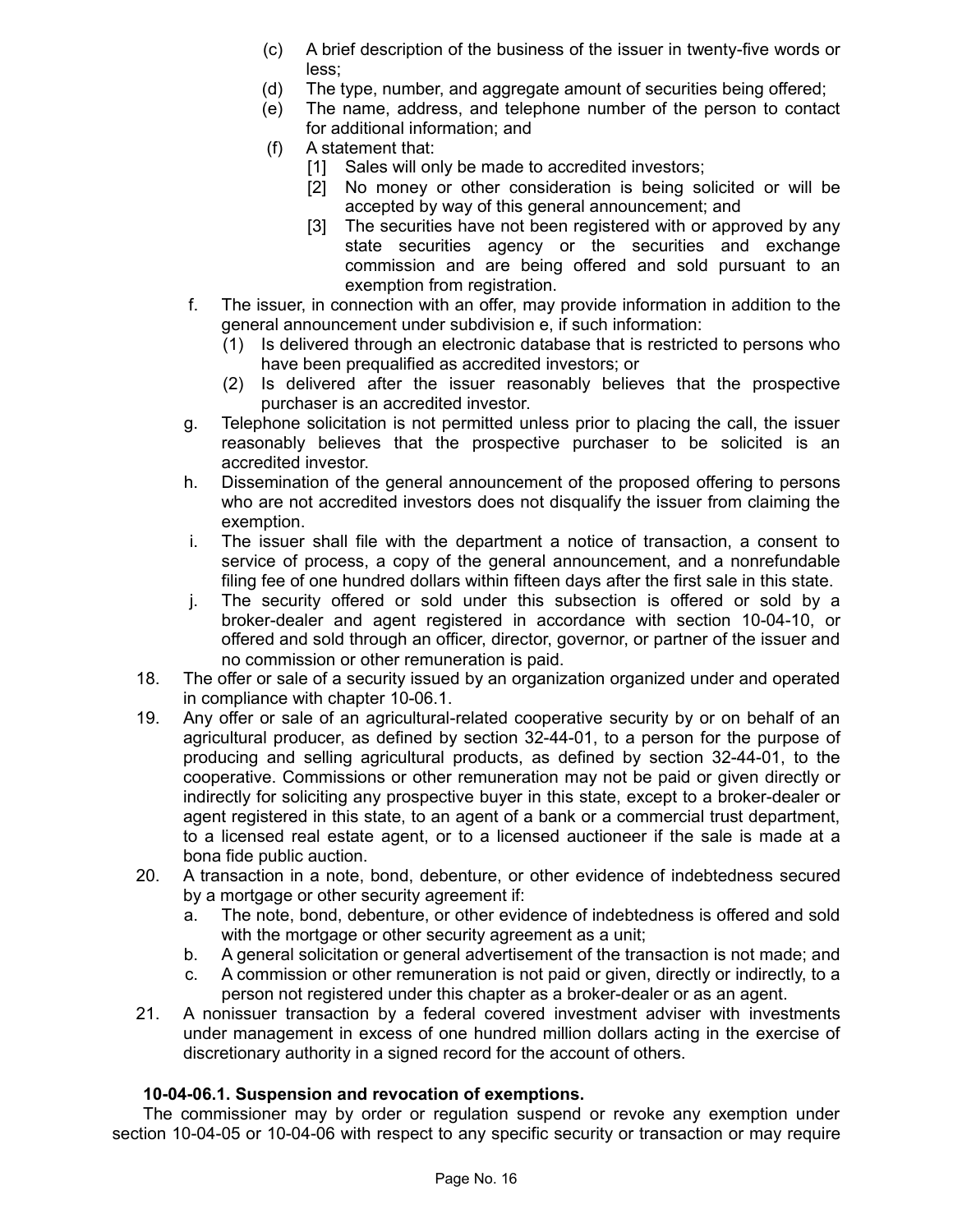with respect to any specific security or transaction, prior to the making of any offers or sales, such information with respect thereto or the security to be offered or sold thereunder or such reports after the making of such sales, as the commissioner may deem necessary to enable the commissioner to determine whether or not to suspend or revoke the exemption. No such order may be entered without appropriate prior notice to all interested parties, opportunity for hearing, and written findings of fact and conclusions of law, except that the commissioner may by order summarily suspend any of the specified exemptions pending final determination of any proceeding under this section. Upon the entry of a summary order, the commissioner shall promptly notify all interested parties that it has been entered and the reasons therefor and that within fifteen days of the receipt of a written request the matter will be set down for hearing. If no hearing is requested and none is ordered by the commissioner, the order will remain in effect until it is modified or vacated by the commissioner. If a hearing is requested or ordered, the commissioner, after notice of and opportunity for a hearing to all interested parties, may modify or vacate the order or extend it until final determination.

## **10-04-06.2. Legacy fund investments - Notice filing.**

- 1. Within thirty days of completion of the transaction, any issuer of securities in receipt of an investment from the legacy fund under paragraph 3 of subdivision a of subsection 3 of section 21-10-11 or under subdivision b of subsection 3 of section 21-10-11, shall file electronically a notice on a form prescribed by the commissioner and containing information as required by the commissioner.
- 2. The notice filing requirement under this section does not exempt the issuer from or supersede any other provision of this chapter.

# **10-04-07. Registration by description.**

Repealed by S.L. 2005, ch. 97, § 22.

## **10-04-07.1. Registration by announcement - Secondary.**

Securities that have been outstanding and in the hands of the public for not less than one year as the result of prior original registration in North Dakota or through securities and exchange commission registration, by the issuer, or by the underwriter on behalf of an issuer, are entitled to registration by announcement in the manner and subject to the conditions provided by this section.

In addition to the foregoing, stock, having equal voting rights with other classes, of life insurance companies may also qualify for registration under this section provided the company has been in continuous operation for twenty years immediately preceding the date of filing for registration and provided further that in addition to supplying the information required by subdivisions a through c of subsection 2 the applicant can supply all of the following:

- a. A balance sheet and an earnings statement showing statutory net earnings after all dividends (returned premiums) to policyholders and after all expenses including state and federal income taxes for the fiscal period ended not more than twelve months prior to the filing date upon which either an unqualified or a qualified opinion has been expressed by a certified public accountant; provided, however, that any qualification of opinion relates only to generally accepted principles of accounting which may have been modified to meet the reporting requirements of the various state insurance departments.
- b. Such balance sheet separates the surplus account into its component parts and shows a positive balance in the accumulated unrestricted retained earnings account, on statutory basis.
- c. Earnings statements for the four fiscal years immediately preceding the beginning date of the earnings statement required in subdivision a prepared by the same certified public accountant showing statutory net earnings after the deductions enumerated in subdivision a for each fiscal year; provided, however, that these statements need not be accompanied by an unqualified or a qualified opinion of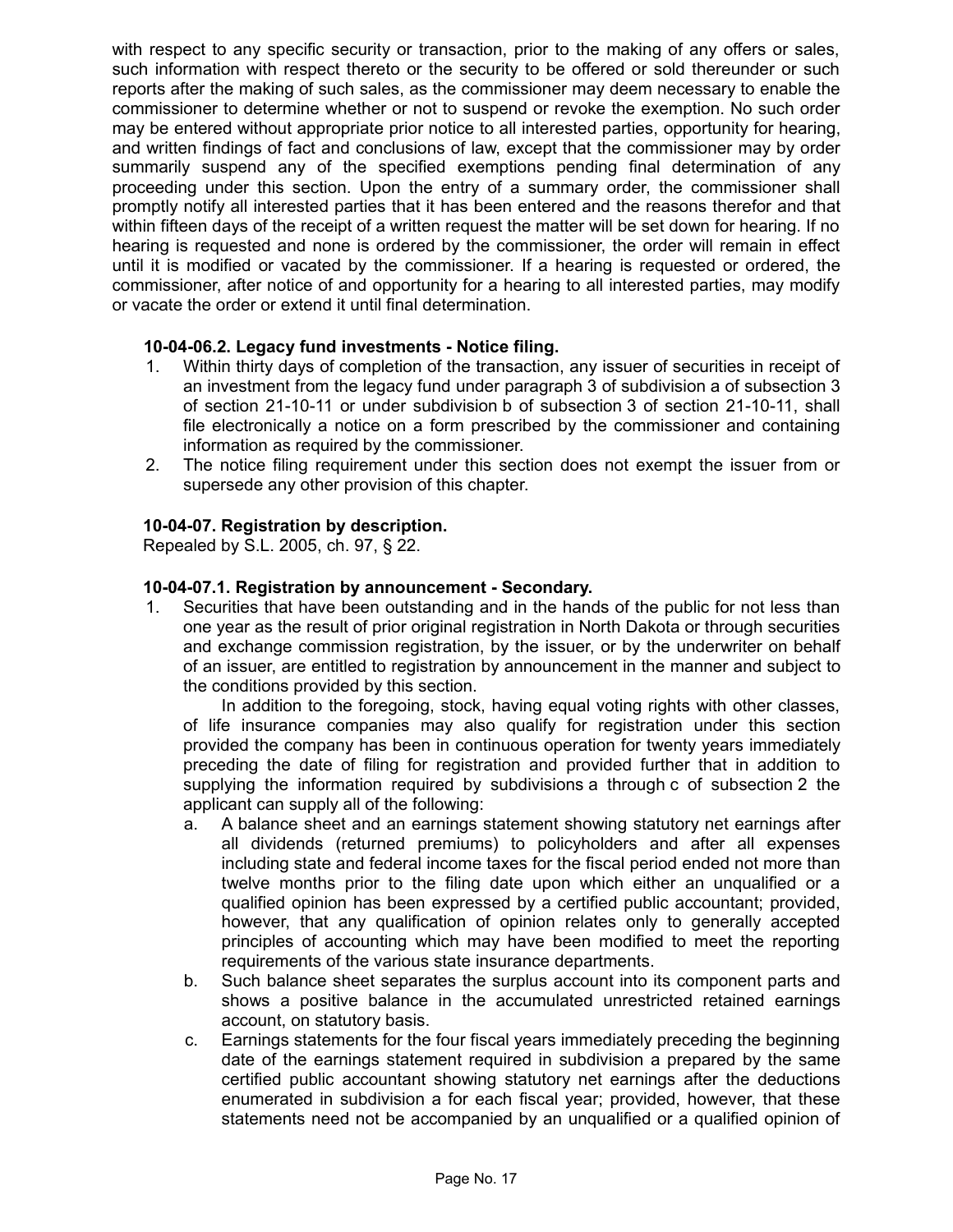the certified public accountant unless such certified public accountant did actually perform an audit of the company for any year or years covered by the earnings statements in which case the requirements of subdivision a apply for the year or years so audited.

- d. A statement prepared by a certified public accountant or actuary showing a net gain in insurance in force for each of the last five fiscal years.
- 2. Securities entitled to registration by announcement may be registered only by a broker-dealer registered with the department as provided for in section 10-04-10 by filing with the department a written announcement of intention to trade in the securities containing the following:
	- a. Name of issuer and location of the headquarters or principal office.
	- b. A brief description of the security, including price and current earnings.
	- c. A statement that the securities have been outstanding and in the hands of the public not less than one year as aforesaid.
	- d. A balance sheet not more than twelve months old.
	- e. A statement that the security has been registered in North Dakota or by the securities and exchange commission.
- 3. The filing of such announcement with the department constitutes the registration of the security, unless advised to the contrary within forty-eight hours or advised to furnish additional information, and such broker-dealer shall pay to the commissioner a filing fee of twenty-five dollars. Upon registration, such securities may be sold in this state for a period of one year from date of registration by registered broker-dealers at a price or prices reasonably related to the current market price of such security at the time of sale, subject, however, to any and all rights and authority granted the commissioner and to any person or purchaser under chapter 10-04, in respect of securities registered by the commissioner by coordination or qualification. No security registered under this section shall be sold directly or indirectly for the benefit of the issuer, or an underwriter of such securities, or for the promotion of any scheme or enterprise with the intent of violating or evading any provision of this chapter; provided, that no security, the registration of which has been revoked by the commissioner, or application for registration of which has been denied by the commissioner, or withdrawn by the applicant, shall be registered under this section.
- 4. Securities registered pursuant to section 10-04-07.2 or 10-04-08 become eligible for trading in the secondary market at current market prices upon completion of the original offering when said securities are outstanding and in the hands of the public and remain so until the end of the registration year when renewal for secondary is permissible. Notification of completion of initial offering should be sent to the commissioner when the offering is completed requesting change to secondary.

## **10-04-07.2. Registration by coordination.**

- 1. A security for which a registration statement has been filed under the federal Securities Act of 1933 [15 U.S.C. 77a et seq.] in connection with the same offering may be registered by coordination under this section. Only the issuer of the security or a broker-dealer registered under section 10-04-10 may make an application for registration of securities by coordination.
- 2. A registration statement and accompanying records under this section must contain or be accompanied by all of the following records in addition to the information specified in section 10-04-08, a payment of an initial filing fee in the amount as set forth in subsection 2 of section 10-04-08, and a consent to service of process conforming to the requirements of section 10-04-14:
	- a. A copy of the latest form of prospectus filed under the federal Securities Act of 1933 [15 U.S.C. 77a et seq.].
	- b. A copy of the articles of incorporation and bylaws, or substantial equivalents, currently in effect; a copy of any agreement with or among underwriters; a copy of any indenture or other instrument governing the issuance of the security to be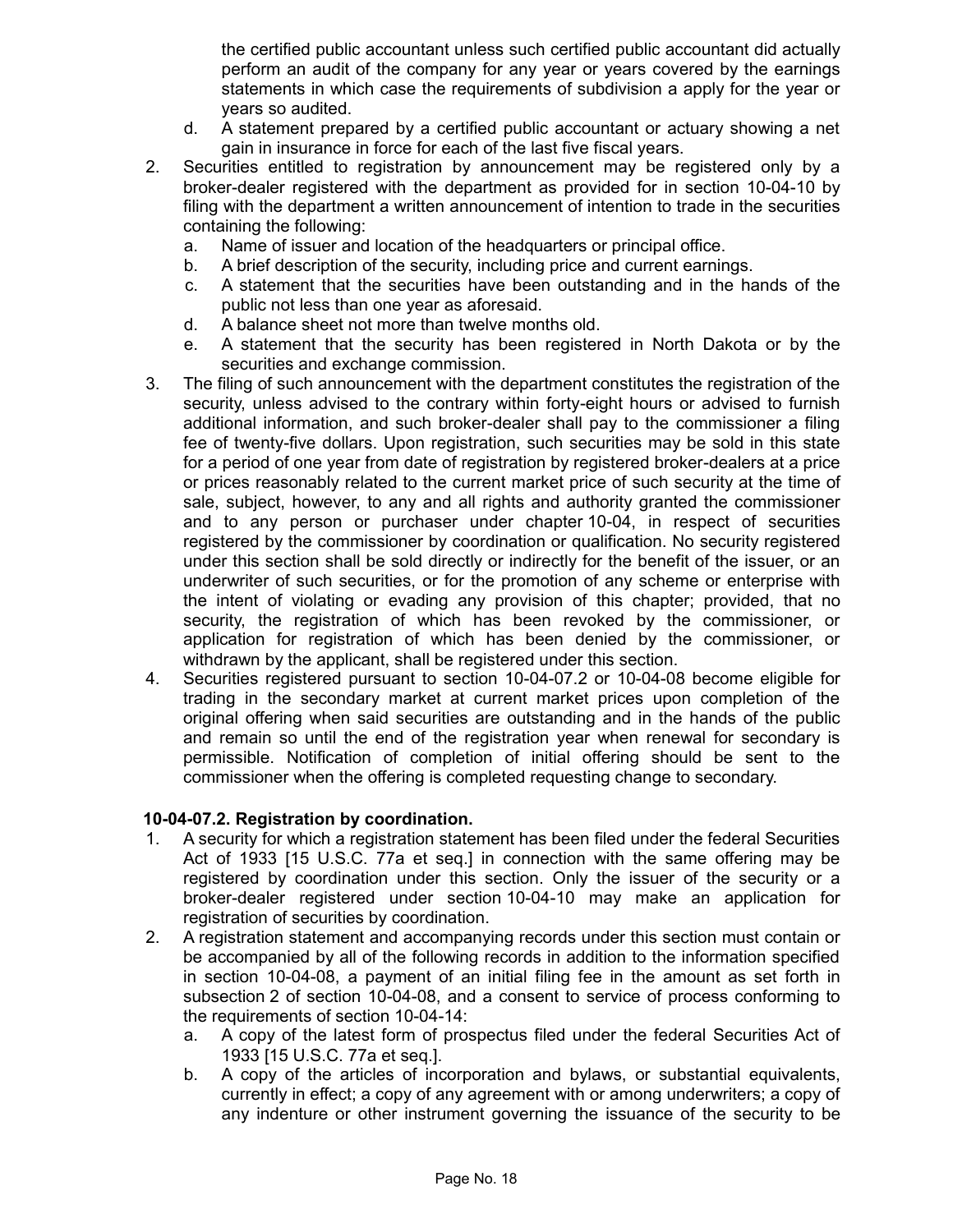registered; and a specimen, copy, or description of the security that is required by rule adopted or order issued under this chapter.

- c. Copies of any other information or any other records filed by the issuer under the federal Securities Act of 1933 [15 U.S.C. 77a et seq.] requested by the commissioner.
- d. An undertaking to forward each amendment to the federal prospectus, other than an amendment that delays the effective date of the registration statement, promptly after filing with the federal securities and exchange commission.
- 3. A registration statement under this section becomes effective simultaneously with or subsequent to the federal registration statement if all the following conditions are satisfied.
	- a. A stop order under subsection 4 or issued by the federal securities and exchange commission is not in effect and a proceeding is not pending against the issuer under section 10-04-09.
	- b. The registration statement has been on file for at least twenty days or a shorter period provided by rule adopted or order issued under this chapter.
- 4. The registrant promptly shall notify the commissioner in a record of the date the federal registration statement becomes effective and the content of any price amendment and promptly shall file a record containing the price amendment. If the notice is not timely received, the commissioner may issue a stop order, without prior notice or hearing, retroactively denying effectiveness to the registration statement or suspending the registration statement's effectiveness until compliance with this section. The commissioner promptly shall notify the registrant of an order by sending a copy of the order to the registrant and if the registrant subsequently complies with the notice requirements of this section, the stop order is void as of the date of issuance.
- 5. If the federal registration statement becomes effective before each of the conditions in this section is satisfied or is waived by the commissioner, the registration statement is automatically effective under this chapter at the time all the conditions are satisfied or waived. If the registrant notifies the commissioner of the date the federal registration statement is expected to become effective, the commissioner promptly shall notify the registrant and promptly confirm this notice by a record, indicating whether all the conditions are satisfied or waived and whether the commissioner intends the institution of a proceeding under section 10-04-09. The notice by the commissioner does not preclude the institution of such a proceeding.
- 6. Registration under this section is effective for a period of one year. A renewal fee of one hundred fifty dollars must be paid for the renewal of the registration of the securities for additional periods of one year.

## **10-04-08. Registration by qualification.**

Securities required to be registered by qualification under this chapter before they may be sold in this state must be registered as provided in this section. Application for registration of securities by qualification must be made by the issuer of the securities or by a registered broker-dealer by filing with the department:

- 1. An application for registration, which must be made in writing or on forms prescribed by the commissioner, must contain the following information and be accompanied by the following documents:
	- a. With respect to the applicant or issuer and any significant subsidiary:
		- (1) Its name, address, and form of organization;
		- (2) The state of foreign jurisdiction and date of its organization;
		- (3) The general character and location of its business;
		- (4) A general description of its physical properties and equipment; and
		- (5) A statement of the general competitive conditions in the industry or business in which it is or will be engaged.
	- b. With respect to every director and officer of the issuer, or person occupying a similar status or performing similar functions: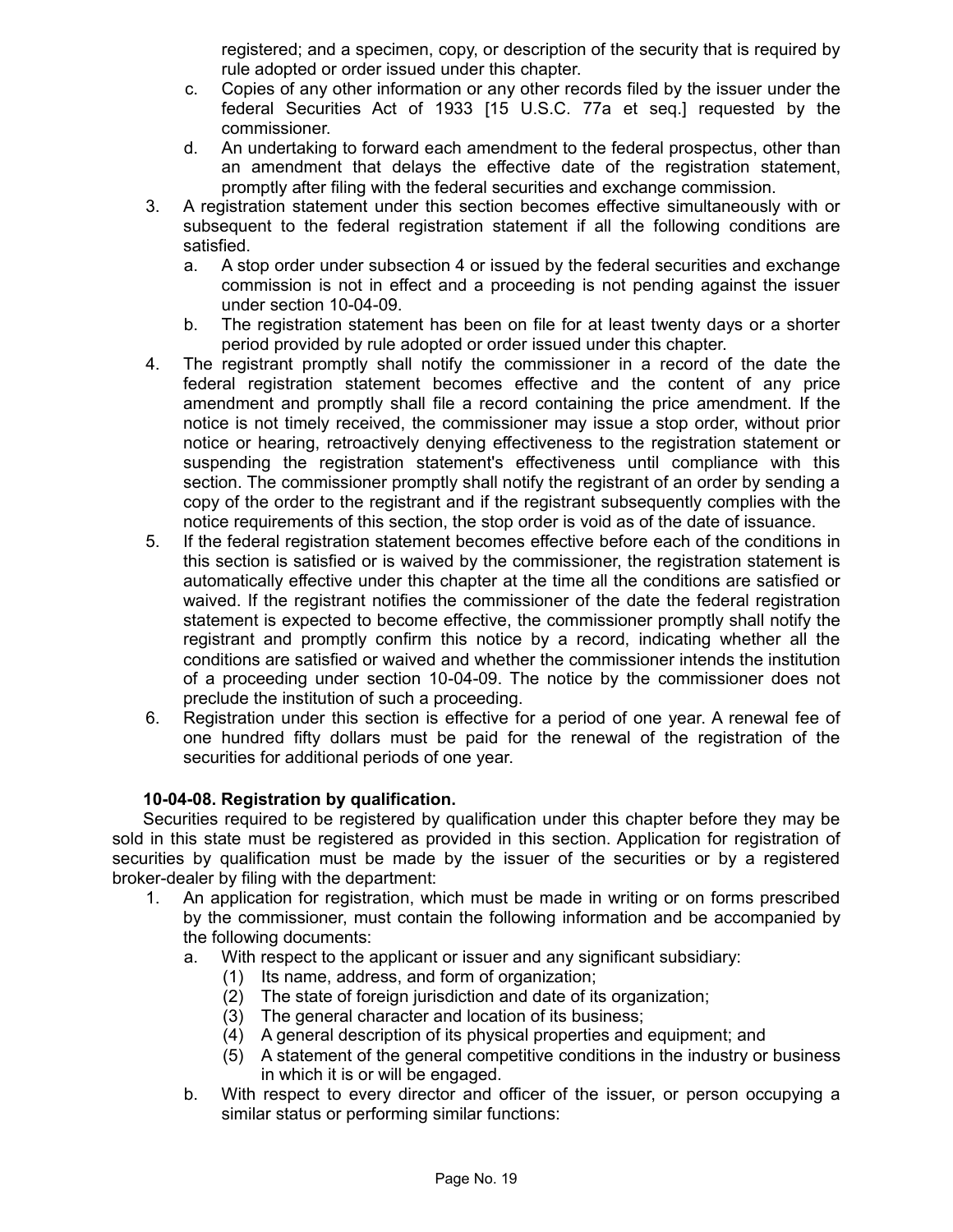- (1) The person's name, address, and principal occupation for the past five years;
- (2) The amount of securities of the issuer held by the person as of a specified date within thirty days of the filing of the application for registration;
- (3) The amount of the securities covered by the application for registration to which the person has indicated an intention to subscribe; and
- (4) A description of any material interest in any transaction with the issuer or any subsidiary effected within the past three years or proposed to be effected.
- c. With respect to persons covered by subdivision b, the remuneration paid during the past twelve months and estimated to be paid during the next twelve months, directly or indirectly, by the issuer to all those persons in the aggregate.
- d. With respect to any person owning of record, or beneficially if known, ten percent or more of the outstanding shares of any class of equity security of the issuer, the information specified in subdivision b other than the person's occupation.
- e. With respect to every promoter if the issuer was organized within the past three years, the information specified in subdivision b, any amount paid to the promoter within that period or intended to be paid to the promoter, and the consideration for any such payment.
- f. With respect to any person on whose behalf any part of the offering is to be made in a nonissuer distribution:
	- (1) The person's name and address;
	- (2) The amount of securities of the issuer held by the person as of the date of the filing of the application for registration;
	- (3) A description of any material interest in any transaction with the issuer or any subsidiary effected within the past three years or proposed to be effected; and
	- (4) A statement of the person's reasons for making the offering.
- g. The title, kind, classes, and amount of securities to be offered in this state; the proposed offering price to the public or the method by which it is to be computed; any variation therefrom at which any proportion of the offering is to be made to any person or class of persons other than the underwriters, with a specification of any such person or class; the basis upon which the offering is to be made if otherwise than for cash; the maximum amount of commission or other form of remuneration to be paid in cash or otherwise, directly or indirectly, for or in connection with the sale or offering for sale of such securities; the estimated aggregate underwriting and selling discounts or commissions and finders' fees, including separately cash, securities, contracts, or anything else of value to accrue to the underwriters or finders in connection with the offering, or, if the selling discounts or commissions are variable, the basis of determining them and their maximum and minimum amounts; the estimated amounts of other selling expenses, including legal, engineering, and accounting charges and a statement as to what person, corporation, or limited liability company shall be responsible for payment of the same; the name and address of every underwriter and every recipient of a finder's fee; a copy of any underwriting or selling-group agreement pursuant to which the distribution is to be made, or the proposed form of any such agreement whose terms have not yet been determined; and a description of the plan of distribution of any securities which are to be offered otherwise than through an underwriter.
- h. The estimated cash proceeds to be received by the issuer from the offering; the purposes for which the proceeds are to be used by the issuer; the amount to be used for each purpose; the amounts of any funds to be raised from other sources to achieve the purposes stated; the sources of any such funds; and, if any part of the proceeds is to be used to acquire any property, including goodwill, otherwise than in the ordinary course of business, the names and addresses of the vendors, the purchase price, the names of any persons who have received commissions in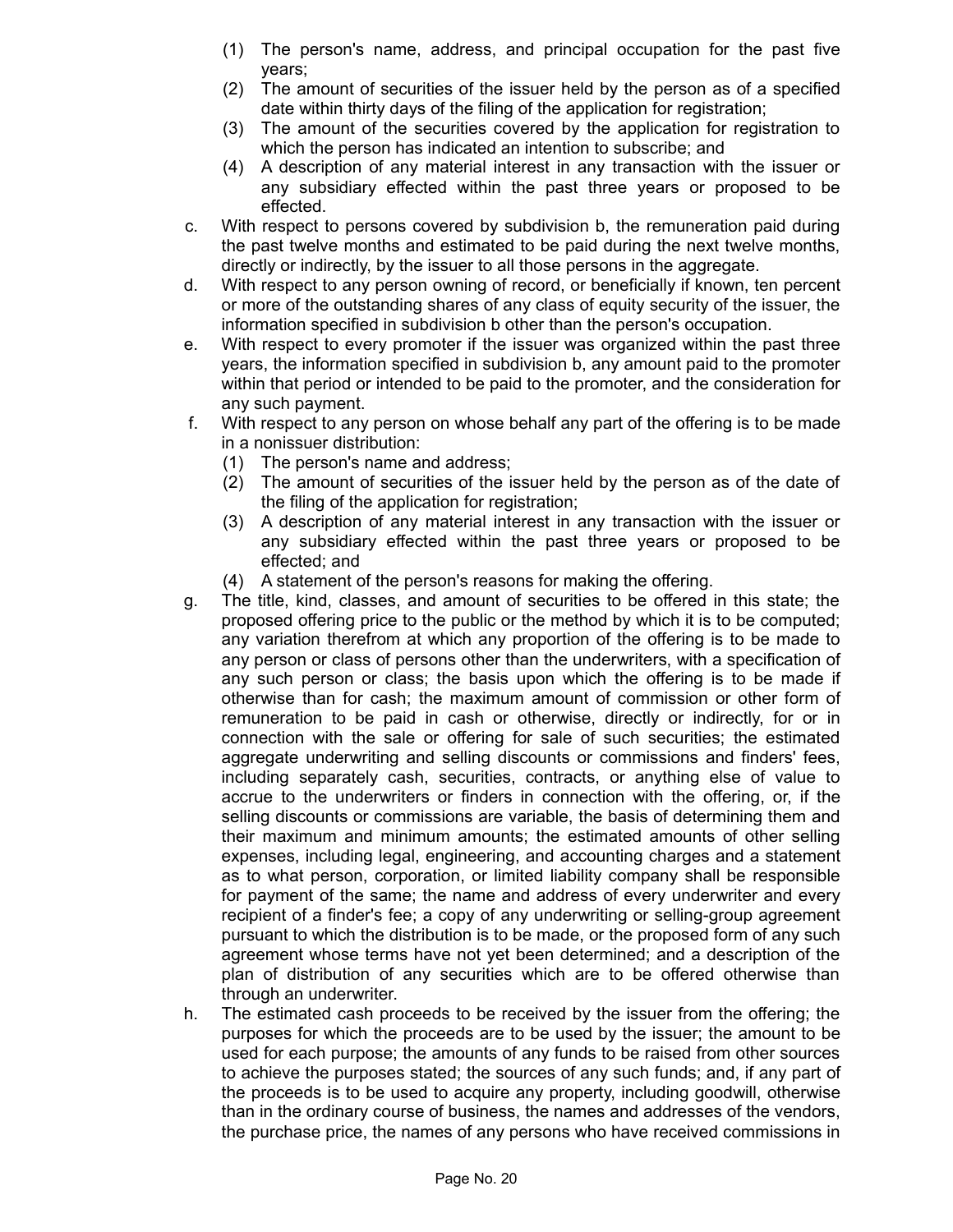connection with the acquisition, and the amounts of any such commissions and any other expense in connection with the acquisition.

- i. A description of each and every stock option or other security option outstanding, or to be created in connection with the offering, including the price at which such options may be exercised together with the amount of any such options held or to be held by every person.
- j. The capitalization and long-term debt of the issuer and any subsidiary, including a description of each security outstanding or being registered or otherwise offered, and a statement of the amount and kind of consideration for which the issuer or any subsidiary has issued any of its securities within the past two years or is obligated to issue any of its securities.
- k. The dates of, parties to, and general effect concisely stated of, every management or other material contract made or to be made otherwise than in the ordinary course of business if it is to be performed in whole or in part at or after the filing of the application for registration or was made within the past two years, together with a copy of every such contract; and a description of any pending litigation or proceeding to which the issuer is a party and which affects its business or assets.
- l. A detailed statement showing the items of cash, property, services, patents, goodwill, and any other consideration for which any securities of the issuer have been within two years or are to be issued in payment.
- m. A copy of any prospectus, pamphlet, circular, form letter, advertisement, or other sales literature intended as of the effective date to be used in connection with the offering.
- n. A specimen or copy of the security being registered; a copy of the issuer's articles of incorporation and bylaws, as currently in effect; and a copy of any indenture or other instrument covering the security to be registered.
- o. A balance sheet of the issuer as of a date within four months prior to the filing of the application for registration; a profit and loss statement and analysis of surplus for each of the three fiscal years preceding the date of the balance sheet and for any period between the close of the last fiscal year and the date of the balance sheet, or for the period of the issuer's and any predecessor's existence if less than three years; and, if any part of the proceeds of the offering is to be applied to the purchase of any business, the same financial statements which would be required if the business were the registrant.
- p. Other states in which it is proposed to offer the securities for sale to the public; other states in which the securities are eligible for sale to the public; states which have refused, by order or otherwise, to render the securities eligible for sale to the public or have revoked or suspended the right to sell the securities, or in which an application for registration has been withdrawn; and, if application has been made to register the securities under the federal Securities Act of 1933, the date upon which the application to register the securities was first filed, and a statement as to whether registration under that Act is effective, and if so, the effective date.
- q. Such additional information as the commissioner requires by rule or order or may subsequently request.
- 2. Payment of a filing fee for each security or class of security to be registered as follows:
	- a. For an initial filing, one-tenth of one percent of the aggregate amount of each security or class of security to be registered but not more than two thousand five hundred dollars.
	- b. In no event may an initial filing fee be less than one hundred fifty dollars for each security or class of security to be registered.
	- c. An applicant may increase the aggregate amount of each security or class of security to be registered by filing a notice of the additional aggregate dollar amount to be registered and payment of a filing fee of one-tenth of one percent of the additional aggregate dollar amount but not more than five hundred dollars.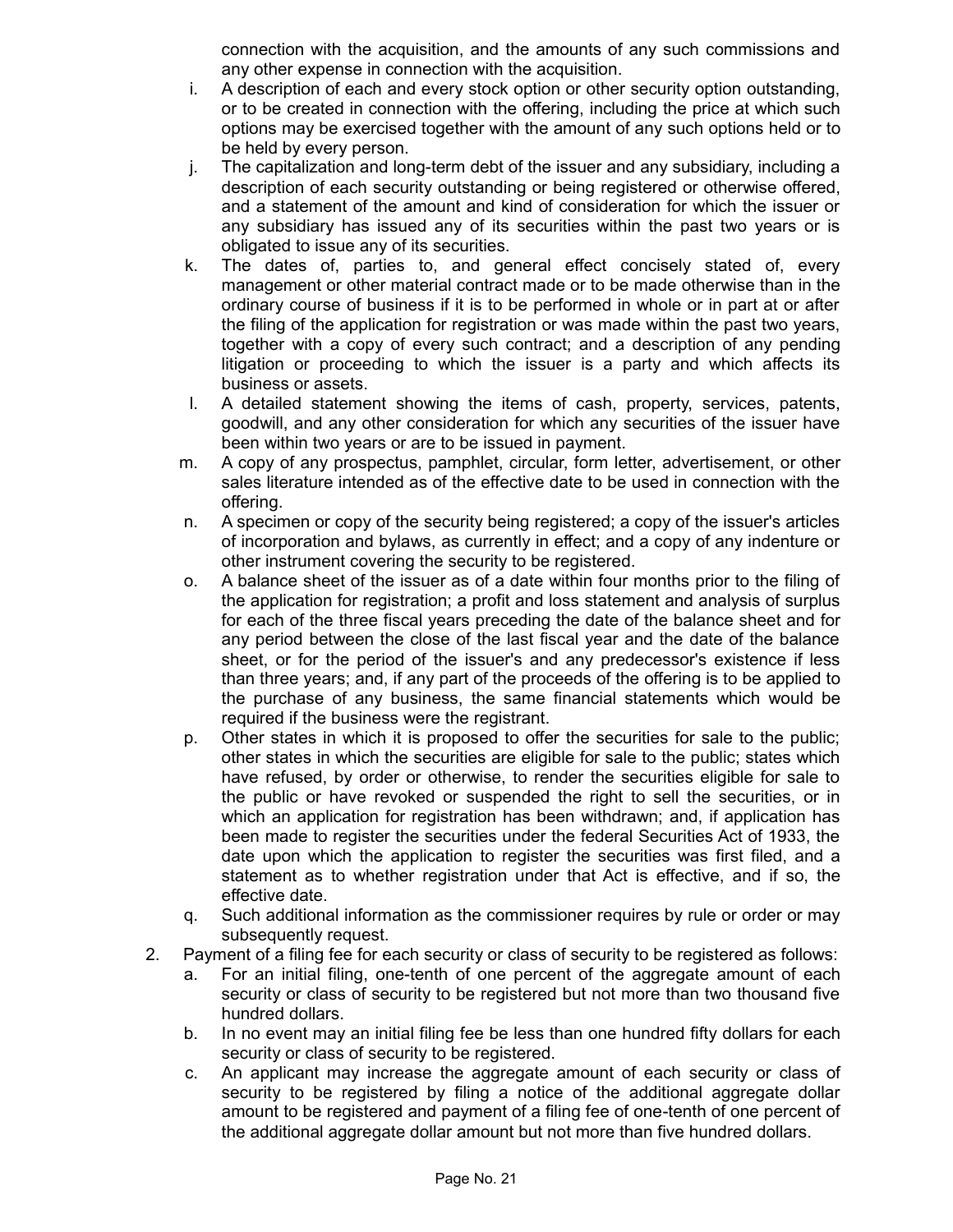- d. No application shall be deemed to be filed or pending and no securities covered by such application shall be deemed to be registered unless a filing fee has been paid. The filing fee shall be retained even if the filing is withdrawn, denied, suspended, revoked, or abandoned.
- e. For the renewal of the registration of securities for additional periods of one year, there must be paid a renewal fee of one hundred fifty dollars.
- 3. If the applicant is not domiciled in this state and is not a corporation or limited liability company organized or authorized to transact business under the laws of this state, a consent to service of process conforming to the requirements of section 10-04-14.
- 4. The commissioner may by rule or order require as a part of the application for registration under this section that a prospectus containing any designated part of the information specified in subsection 1 be submitted to the commissioner and the same prospectus must be sent or given to each person to whom a sale or an offer to sell is made. The commissioner may by rule or otherwise permit the omission of any item of information or document from any application for registration. In all cases in which an application is filed to register securities and a registration statement covering the same securities has been filed with the federal securities and exchange commission, a copy of the registration statement so filed must be accepted by the commissioner in lieu of the information specified in subdivisions a through q of subsection 1, except that it must be accompanied by a statement of the amount of such securities to be offered in this state. All of the statements, exhibits, or documents of every kind required under this section must be certified by the applicant or the issuer or any person having knowledge of the facts. An applicant may, with the consent of the commissioner, amend or withdraw an application and any or all statements, exhibits, or documents filed therewith under this section at any time prior to the registration or prior to any offering and sale of the securities sought to be registered or the entry of an order denying the registration of such securities, but in no event may the fee be returned.

Registration under this section is effective for a period of one year.

#### **10-04-08.1. Authority of commissioner.**

- 1. The right to sell securities in this state shall not be granted in any case when it appears to the commissioner that the sale of such securities would work a fraud or deception on purchasers or the public, or that the proposed disposal of the securities is on unfair terms, or if the proposed plan of business of the applicant appears to be unfair, unjust, or inequitable. When the commissioner deems it necessary the commissioner has power, in connection with pending applications and at the expense of the applicant, to require the applicant to furnish additional information, to order appraisals, audits, or other examinations and reports, and, when the applicant is the issuer of the securities, or the proposed sale is to be on behalf of the issuer, to make an investigation of the books, records, property, business, and affairs of such issuer.
- 2. Upon compliance with all the provisions of this chapter relating to applications for approval or registration by announcement, coordination, or qualification and the requirements of the commissioner, the commissioner shall either approve or register such securities or if the commissioner is of the opinion that sale of the securities would be contrary to the provisions of this section, the commissioner shall deny the application. The commissioner has power to place such conditions, limitations, and restrictions on any approval or registration as may be necessary to carry out the purposes of this chapter. Registration or approval must be by entry in the register of securities, which entry must show the securities approved or registered and for whom approved or registered, and the conditions, limitations, and restrictions, if any, or shall make proper reference to a formal order of the commissioner on file showing such conditions, limitations, and restrictions. Included among any other reasonable conditions, limitations, and restrictions which the commissioner may deem necessary are the following:
	- a. The commissioner may by rule, order, or directive require that any security issued or to be issued to a promoter for a consideration different from the public offering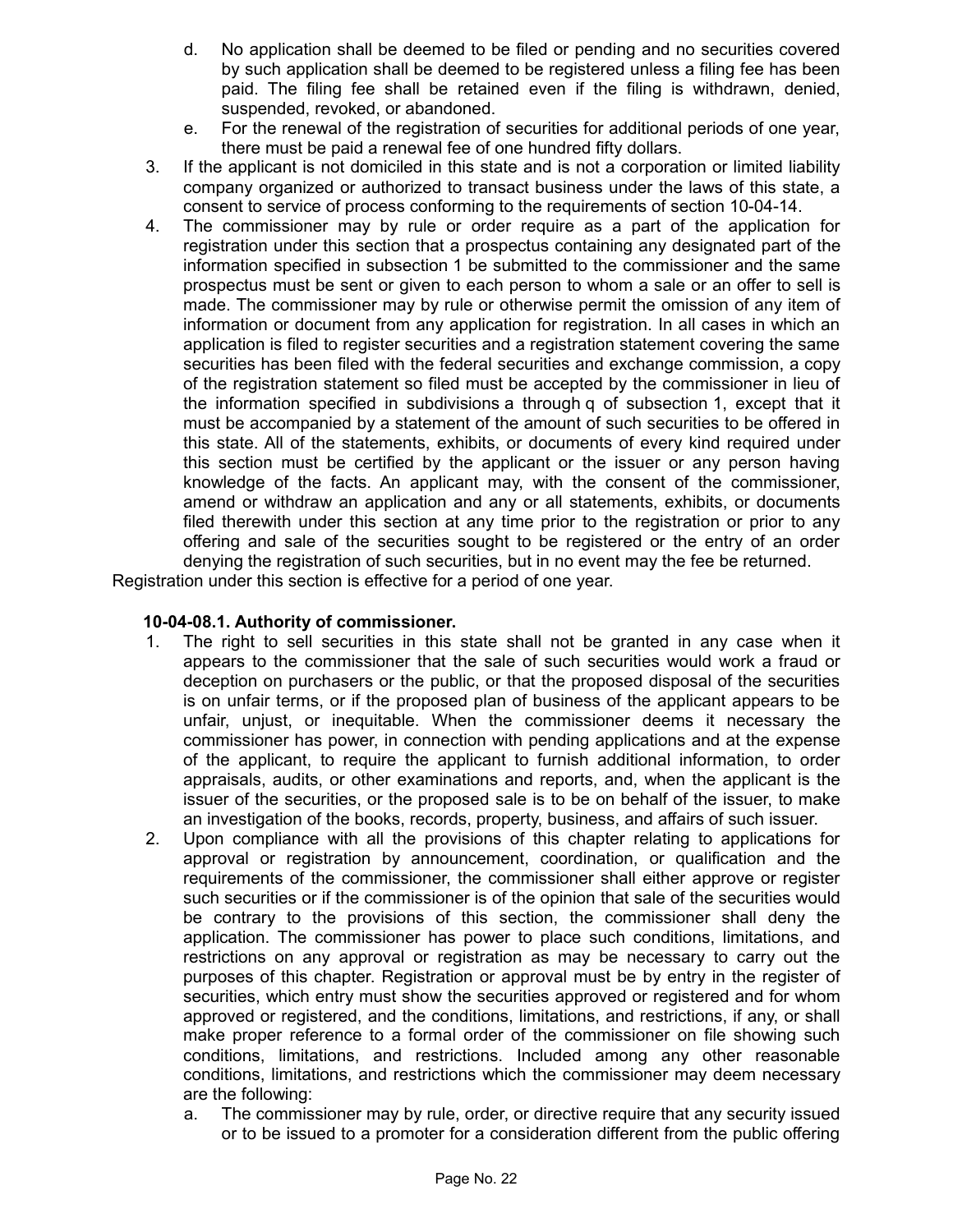price, or to any person for a consideration other than cash, be deposited in escrow with the commissioner or some other depository satisfactory to the commissioner under an escrow agreement that the owners of such securities shall not be entitled to sell or transfer such securities or to withdraw such securities from escrow until all other stockholders who have paid for their stock in cash shall have been paid a dividend or dividends aggregating not less than six percent of the initial offering price shown to the satisfaction of the commissioner to have been held actually earned on the investment in any common stock as held. In case of dissolution or insolvency during the time such securities are held in escrow, the owners of such securities shall not participate in the assets until after the owners of all other securities have been paid in full.

- b. The commissioner may by rule, order, or directive require that all the proceeds from the sale of the approved or registered security be impounded until the issuer receives a specified amount of funds, which amount shall be determined by the commissioner.
- c. The commissioner may refuse to allow the granting of any stock options to any person, but if such an option is allowed, the commissioner may prescribe that the price at which the option can be exercised shall be increased each year in which it is not exercised in an amount to be determined by the commissioner and that the option shall lapse altogether after a specified period to be set by the commissioner.
- d. If any stock is given for past services or consideration, the commissioner may require that the issuer submit to the commissioner a strict and comprehensive evaluation of such past services or consideration and may limit the amount of stock so given in order that it is commensurate with the value of the past services and in no case shall the commissioner allow stock to be given for future services.
- e. The commissioner may limit the price at which the securities, either of par or no par value, may be sold, and if such securities are quoted by a recognized quotation list, such price shall be limited to an amount not unreasonably in excess of the amount quoted.
- f. The commissioner may by rule, order, or directive limit compensation, and all other expenses paid or incurred, directly or indirectly, in connection with the organization, approval, registration, or sale of securities, to an amount not in excess of compensation paid or expenses incurred in connection with the organization, approval, registration, or sale of similar securities.
- g. If more than one class of stock is issued and one class of stock is issued for the purpose of giving preference as to dividends, the commissioner may require that a greater consideration, commensurate with the value of the dividend preference, be paid per share for such stock.
- h. The commissioner may by rule, order, or directive require that any security approved or registered be sold only on a specified form of subscription or sale contract, and that a signed or conformed copy of each contract be filed with the commissioner or preserved by the corporation, partnership, or limited liability company for any period up to three years specified in the rule, order, or directive.
- i. So long as the approval or registration is effective, the commissioner may by rule or order require the person who filed for approval or registration to file reports, not more often than quarterly, to provide reasonably current information upon the matters contained in the application or registration statement, and to disclose the progress of the offering.
- j. The commissioner has the authority to disapprove an application for approval or registration of any security when it is established that one or more of the promoters are not of good business reputation or character.
- 3. The provisions of this section do not apply to a federal covered security.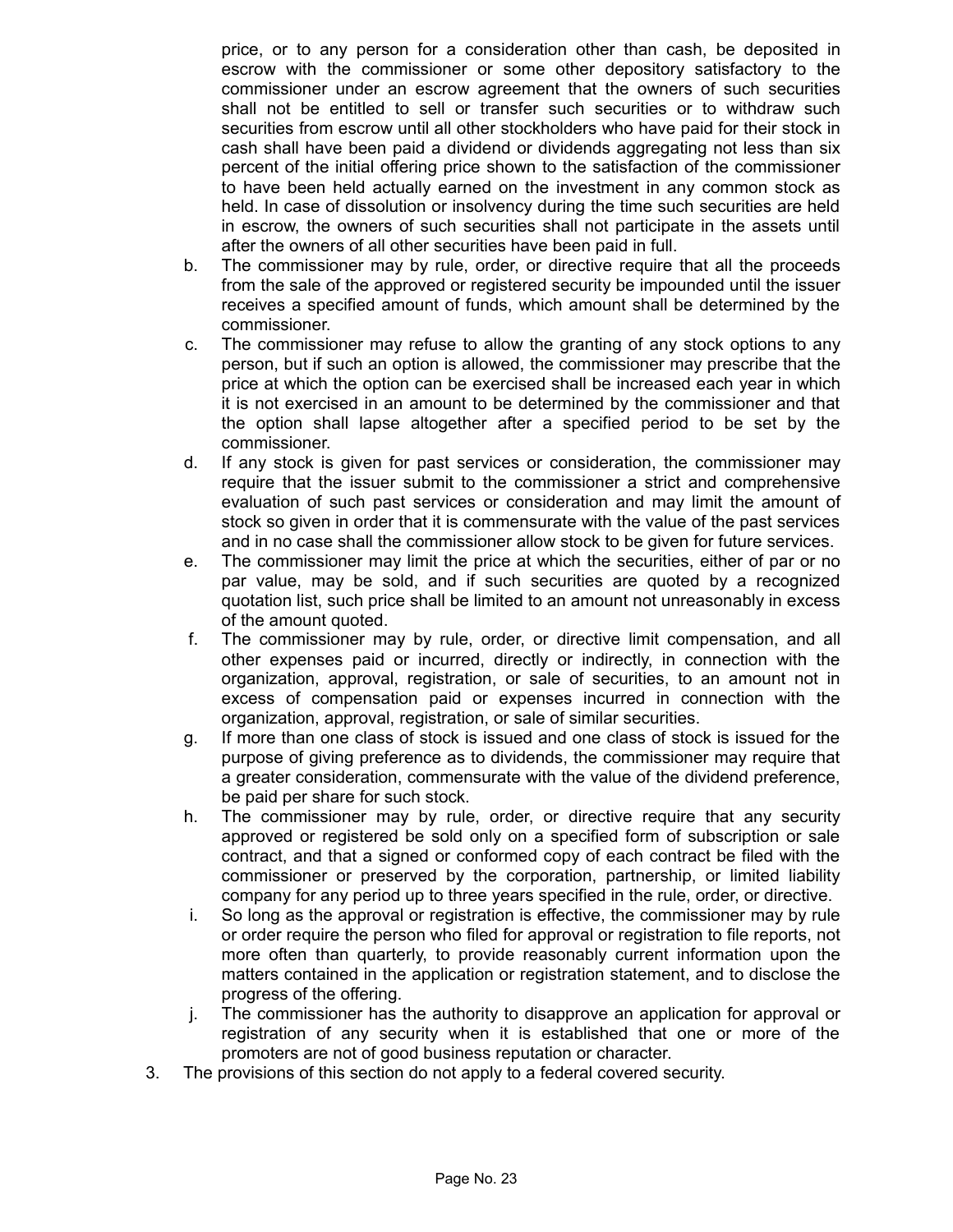## **10-04-08.2. Advertising matter - Regulations.**

- 1. No circular, prospectus, advertisement, form or market letter, report, document, pamphlet, leaflet, script, or other written or printed matter, or any communication by radio, television, or similar communications media, hereinafter referred to as advertising matter, used in connection with the offer, sale, or rendering investment advice with respect to any security in this state shall be published, circulated, distributed, broadcast, or caused to be published, circulated, distributed, or broadcast in any manner unless and until such advertising matter shall have been filed with the commissioner at least five business days prior to its first publication, circulation, distribution, or broadcast, unless such advertising matter pertains to a security or transaction exempted in section 10-04-05 or 10-04-06, relates to a federal covered security, or is used by a federal covered adviser.
- 2. The commissioner may by rule or order and subject to such terms and conditions as may be prescribed therein exempt any advertising matter from the filing requirement imposed under subsection 1 if the commissioner finds that the imposition of the filing requirement is not necessary or appropriate in the public interest or for the protection of investors.
- 3. The commissioner has the power to disapprove any advertising matter filed pursuant to subsection 1 which the commissioner deems in conflict with the purposes of this chapter.
- 4. Nothing in this section or section 10-04-04 shall be construed to prohibit the publication or distribution to the public of a preliminary prospectus, provided that no solicitation is made or order or conditional order accepted prior to registration in this state, and provided also that, unless the preliminary prospectus relates to a federal covered security, the following legend appears on each such prospectus or preliminary prospectus:

A registration statement relating to these securities has been filed but has not yet become effective. Information contained herein is subject to completion or amendment. These securities may not be sold nor may offers to buy be accepted prior to the time the registration statement becomes effective. This prospectus shall not constitute an offer to sell or the solicitation of an offer to buy nor shall there be any sale of these securities in any state in which such offer, solicitation, or sale would be unlawful prior to registration or approval under the securities laws of any such state.

# **10-04-08.3. Unlawful representations concerning registration or exemption.**

- 1. Neither the fact that an application for approval under section 10-04-05 or 10-04-06 or registration under section 10-04-07.1, 10-04-07.2, 10-04-08, or 10-04-10 or a notice filing under section 10-04-08.4 has been filed nor the fact that a security or person is effectively approved or registered constitutes a finding by the commissioner that any document filed under this chapter is true, complete, and not misleading. Neither any such fact nor the fact that an exemption or exception is available for a security or a transaction means that the commissioner has passed in any way upon the merits or qualifications of, or recommended or given approval to, any security, transaction, or person.
- 2. It is unlawful to make, or cause to be made, to any prospective purchaser, customer, or client any representation inconsistent with subsection 1.

# **10-04-08.4. Federal covered security.**

A federal covered security may be offered and sold in this state without registration, subject to the following:

- 1. Any federal covered security that is subject to section 18(b)(2) of the Securities Act of 1933, as amended, may be offered and sold upon the electronic filing of:
	- a. A copy of the issuer's registration statement or a notice of intent for an indefinite or definite dollar amount for each security or class of security on a form prescribed by the commissioner.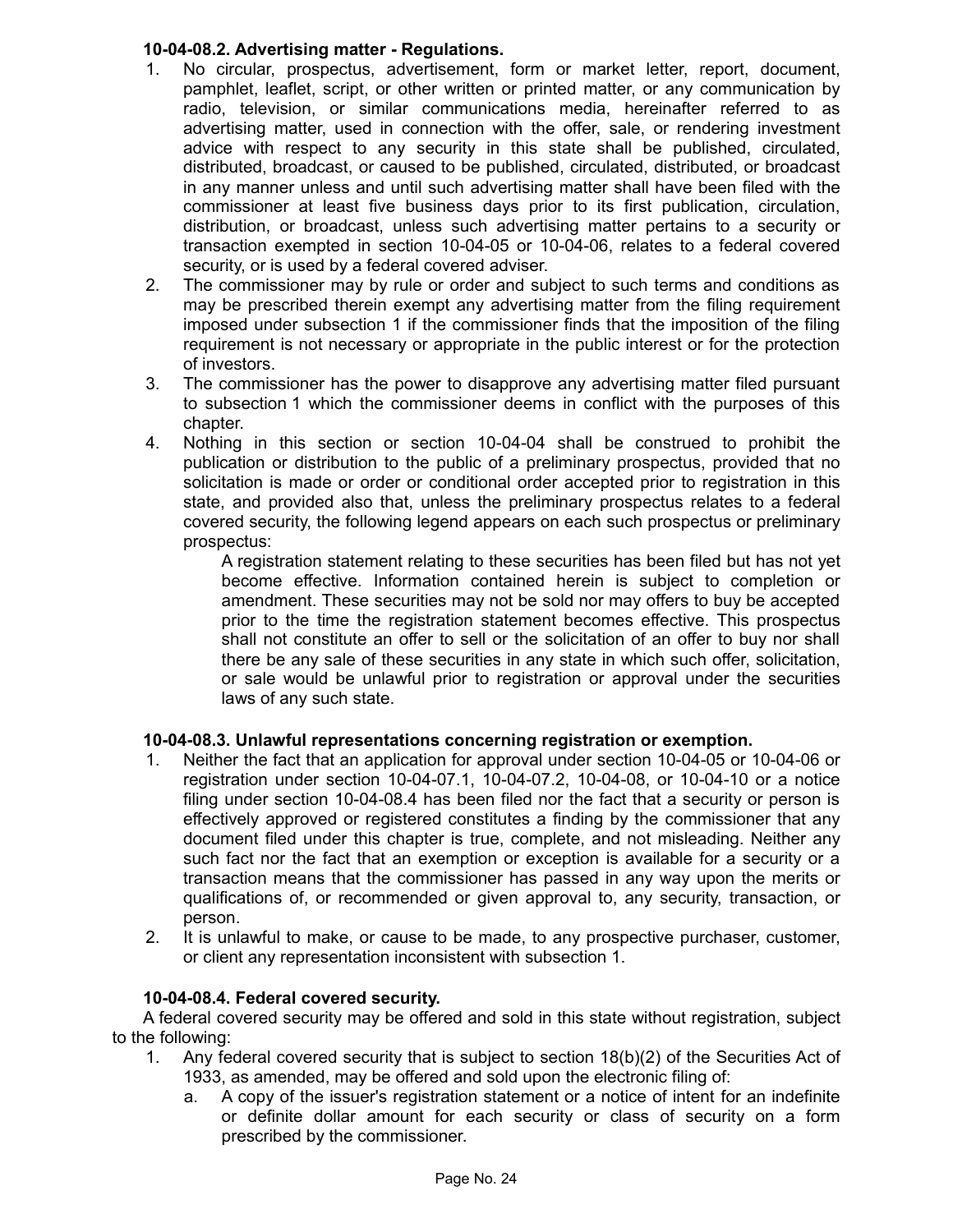- b. A unit investment trust may file an initial notice filing for a definite dollar amount or an indefinite dollar amount. At the time of the initial notice filing for a definite dollar amount, the issuer shall pay a filing fee of one-tenth of one percent of the first seven hundred fifty thousand dollars and one-twentieth of one percent of any amount in excess of seven hundred fifty thousand dollars of the aggregate offering price of each security or class of security. In no event, however, may such filing fee be less than one hundred twenty-five dollars for each security or class of security.
- c. An investment company or unit investment trust may file an initial notice filing for an indefinite dollar amount and pay a filing fee of four hundred dollars for each security or class of security.
- d. A notice filing for a definite dollar amount may be increased before the expiration date on the certificate of effectiveness at the same reduced fee, which must be calculated as provided in subdivision b as a separate fee for each additional amount.
- e. A notice filing for a definite dollar amount may be renewed for additional periods of one year by filing, at least fifteen days prior to its expiration, a renewal and sales report notice with a fee of one hundred dollars to renew the unsold balance.
- f. A notice filing for an indefinite dollar amount may be renewed by filing, within sixty days following the issuer's fiscal year, a renewal and sales report notice with a fee of one hundred twenty-five dollars.
- g. A notice filing may be terminated by the issuer upon providing the commissioner a notice of such termination.
- h. The provision for each security or class of security in this subsection is effective when the federal registration statement becomes effective with the securities and exchange commission or the date the notice of intent is received by the commissioner, whichever is later. A filing notice for a definite dollar amount is effective for a period of eighteen months from the date of effectiveness.
- i. A copy of any document filed with the securities and exchange commission as the commissioner may require.
- 2. a. Any federal covered security that is subject to section 18(b)(4)(D) of the Securities Act of 1933, as amended, may be offered and sold under the following conditions:
	- (1) A notice of intent is filed electronically on SEC form D with a consent to service of process and a nonrefundable filing fee of one hundred dollars within fifteen calendar days after the first sale in this state.
	- (2) A copy of any document filed with the securities and exchange commission is provided, as the commissioner may require.
	- (3) The notice filing is effective for a period of one year from the date the filing is received by the commissioner.
	- (4) The filing fee shall be two hundred fifty dollars in the event the filing is not made within the time period specified in subdivision a.
	- (5) An issuer conducting an offering under this subsection may renew the offering for an additional period of twelve months by electronically filing SEC form D marked "renewal" and payment of the renewal filing fee of one hundred dollars. The renewal filing fee is two hundred fifty dollars if the filing is made after the expiration date of the current notice filing.
	- b. No security may be offered or sold under this subsection, except through or by a broker-dealer and agent registered in accordance with section 10-04-10, unless it is offered and sold through an officer, director, governor, or partner of the issuer and no commission or other remuneration is paid, either directly or indirectly.
- 3. The commissioner, by rule or otherwise, may require the filing of a notice or any document filed with the securities and exchange commission under the Securities Act of 1933 with respect to a federal covered security under section 18(b)(3) or 18(b)(4) of the Securities Act of 1933, together with a filing fee.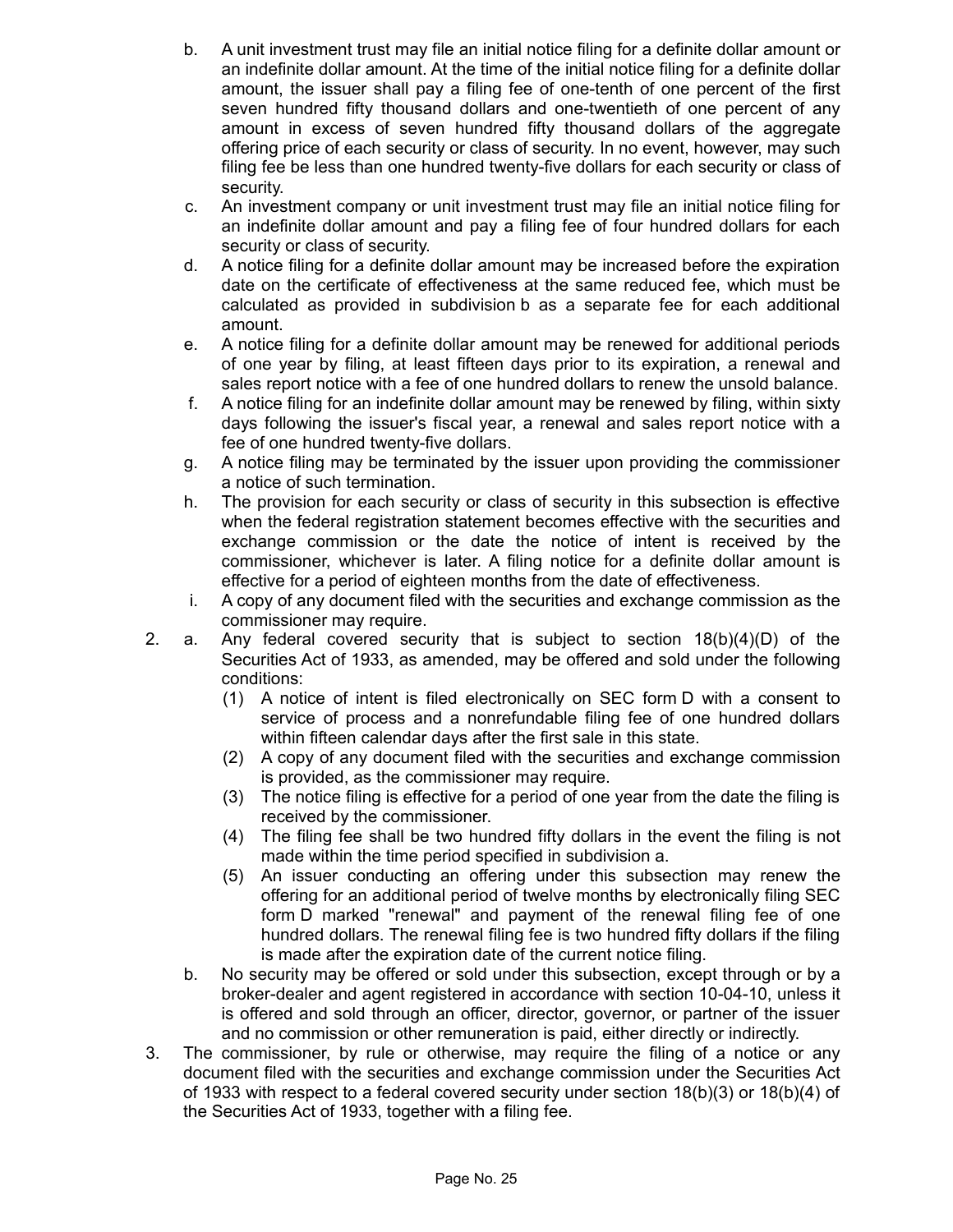- 4. a. The following provisions apply to offerings made under tier 2 of federal Regulation A and section 18(b)(3) of the Securities Act of 1933 [15 U.S.C. 77r(b)  $(3)!$ 
	- (1) (a) An issuer planning to offer and sell securities in this state in an offering exempt under tier 2 of federal Regulation A shall submit electronically the following at least twenty-one calendar days before the initial sale in this state:
		- [1] A completed uniform notice filing of regulation A tier 2 offering form;
		- [2] A copy of any document filed with the securities and exchange commission, as the commissioner may require; and
		- [3] A filing fee of five hundred dollars.
		- (b) The initial notice filing is effective for twelve months from the date of the filing with this state.
	- (2) An issuer may increase the amount of securities offered in this state by submitting electronically a uniform notice filing of regulation A - tier 2 offering form marked "amendment".
	- (3) An issuer conducting an offering under this subsection may renew the offering for an additional period of twelve months by electronically filing a uniform notice filing of regulation A - tier 2 offering form marked "renewal" and payment of the renewal filing fee of one hundred dollars.
	- b. A security may not be offered or sold under this subsection, except through or by a broker-dealer and agent registered in accordance with section 10-04-10, unless the security is offered and sold through an officer, director, governor, or partner of the issuer and no commission or other remuneration is paid, either directly or indirectly.
- 5. a. The following provisions apply to offerings made under federal Regulation Crowdfunding  $[17 \text{ CFR } 227]$  and sections  $4(a)(6)$  and  $18(b)(4)(C)$  of the Securities Act of 1933 [15 U.S.C. 77d(a)(b) and 15 U.S.C. 77r(b)(4)(C)]:
	- (1) (a) An issuer that offers and sells securities in this state in an offering exempt under federal Regulation Crowdfunding [17 CFR 227], and that either has the issuer's principal place of business in this state or sells fifty percent or greater of the aggregate amount of the offering to residents of this state, shall file electronically the following with the commissioner:
		- [1] A completed uniform notice of federal crowdfunding offering form;
		- [2] A copy of any document filed with the securities and exchange commission, as the commissioner may require; and
		- [3] A filing fee of one hundred fifty dollars.
		- (b) If the issuer has the issuer's principal place of business in this state, the filing required under this subsection must be filed with the commissioner when the issuer makes its initial form C filing concerning the offering with the securities and exchange commission. If the issuer does not have the issuer's principal place of business in this state but residents of this state have purchased fifty percent or greater of the aggregate amount of the offering, the filing required under this subsection must be filed when the issuer becomes aware that such purchases have met this threshold and in no event later than thirty days from the date of completion of the offering. The initial notice filing is effective for twelve months from the date of the filing with this state.
	- (2) An issuer conducting an offering under this subsection may renew the offering for an additional period of twelve months by electronically filing the uniform notice of federal crowdfunding offering form marked "renewal" and payment of the renewal filing fee of one hundred dollars.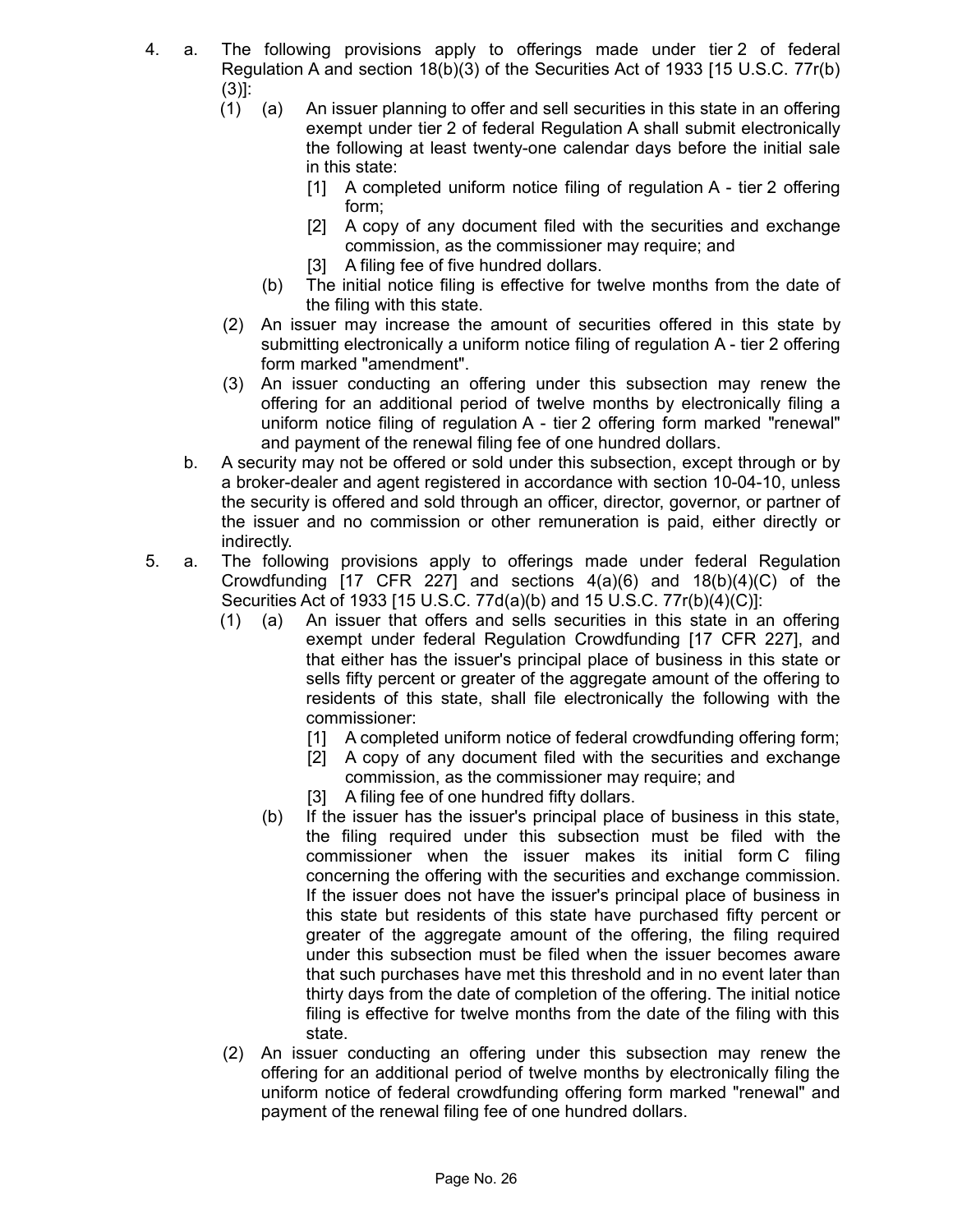- b. A security may not be offered or sold under this subsection, except through or by a broker-dealer and agent registered in accordance with section 10-04-10, unless the security is offered and sold through an officer, director, governor, or partner of the issuer and no commission or other remuneration is paid, either directly or indirectly.
- 6. The commissioner may issue a stop order suspending the offer and sale of a federal covered security, except a federal covered security under section 18(b)(1) of the Securities Act of 1933, as amended, if it is found to be in the public interest or there is a failure to comply with any of the provisions stated in this section.

### **10-04-08.5. Financial exploitation - Vulnerable adult. (Effective through August 31, 2022)**

- 1. As used in this section:
	- a. "Eligible adult" means an adult who is at least sixty-five years old or a vulnerable adult as defined in section 50-25.2-01.
	- b. "Financial exploitation" means:
		- (1) The wrongful or unauthorized taking, withholding, appropriation, or use of money, assets, or property of an eligible adult; or
		- (2) Any act or omission taken by a person, including through the use of a power of attorney, guardianship, or conservatorship of an eligible adult, to:
			- (a) Obtain control, through deception, intimidation, or undue influence, over the eligible adult's money, assets, or property, to deprive the eligible adult of the ownership, use, benefit, or possession of the eligible adult's money, assets, or property; or
			- (b) Convert money, assets, or property of the eligible adult to deprive the eligible adult of the ownership, use, benefit, or possession of the eligible adult's money, assets, or property.
	- c. "Qualified individual" means any agent, investment adviser representative, or person who serves in a supervisory, compliance, or legal capacity for a brokerdealer or investment adviser.
- 2. If a qualified individual reasonably believes financial exploitation of an eligible adult may have occurred, may have been attempted, or is being attempted, the qualified individual shall notify the department of human services and the commissioner.
- 3. If a qualified individual reasonably believes financial exploitation of an eligible adult may have occurred, may have been attempted, or is being attempted, a qualified individual may notify a third party reasonably associated with the eligible adult or any other person permitted under state or federal law or rule, rules of a self-regulating organization, or customer agreement. Disclosure may not be made to a designated third party who is suspected of financial exploitation or other abuse of the eligible adult.
- 4. A qualified individual who in good faith and exercising reasonable care discloses information under this section is immune from administrative or civil liability that might otherwise result from disclosure or for any failure to notify the customer of the disclosure.
- 5. a. A broker-dealer or investment adviser may delay a transaction or disbursement of funds or securities from an account of an eligible adult or an account on which an eligible adult is a beneficiary if:
	- (1) The broker-dealer or investment adviser reasonably believes the requested transaction or disbursement may result in financial exploitation of an eligible adult after initiating an internal review of the requested transaction or disbursement and the suspected financial exploitation; and
	- (2) The broker-dealer or investment adviser:
		- (a) Provides written notification of the delay and the reason for the delay to all parties authorized to transact business on the account, unless a party is reasonably believed to have engaged in suspected or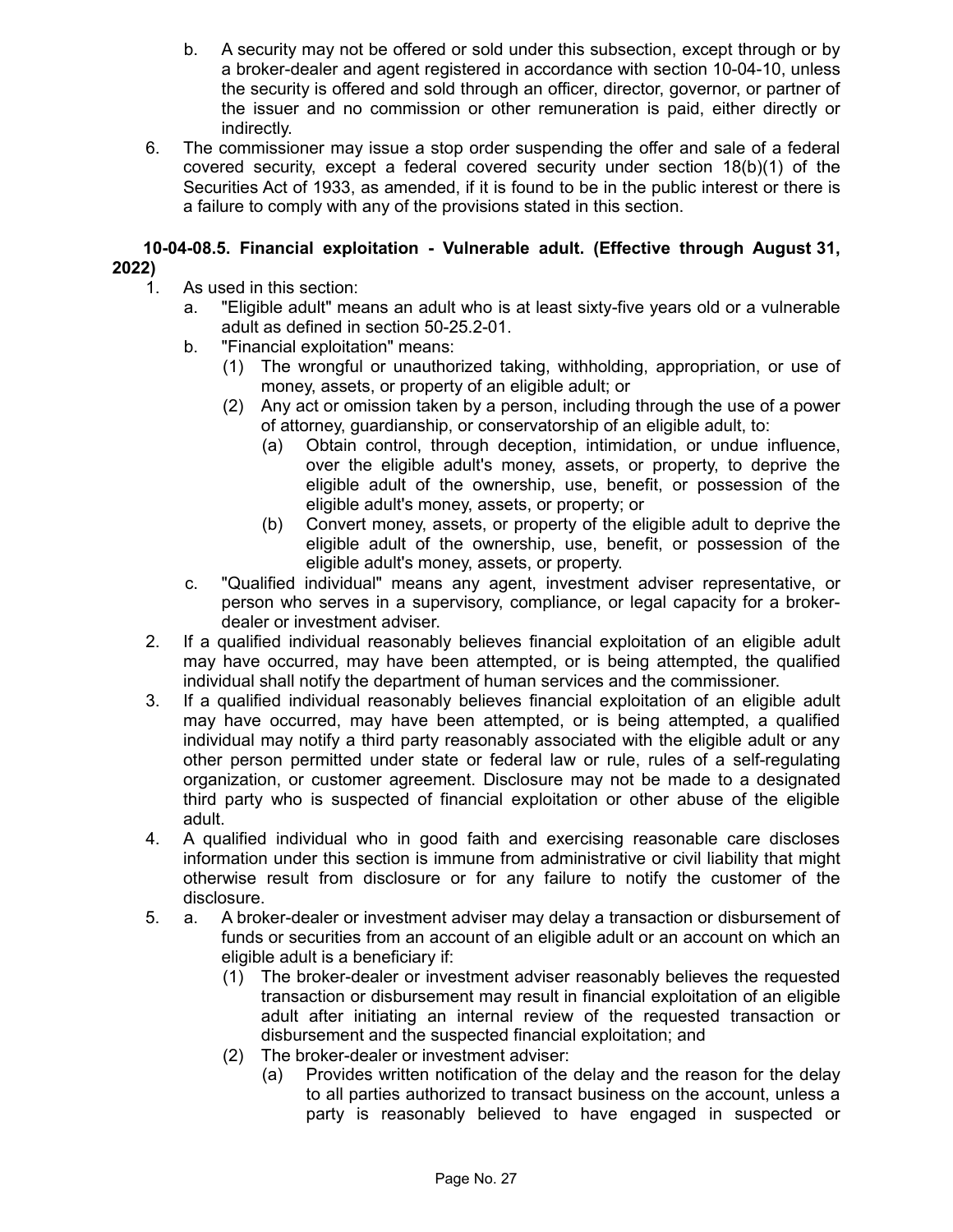attempted financial exploitation of the eligible adult, within two days after the requested transaction or disbursement;

- (b) Notifies the department of human services and the commissioner within two days after the requested transaction or disbursement; and
- (c) Continues its internal review of the suspected or attempted financial exploitation of the eligible adult as necessary.
- b. Any delay of a transaction or disbursement authorized by this section expires upon the earlier of:
	- (1) A determination by the broker-dealer or investment adviser that the transaction or disbursement will not result in financial exploitation of the eligible adult; or
	- (2) Fifteen business days after the date on which the broker-dealer or investment adviser first delayed the transaction or disbursement of the funds or securities, unless the department of human services or the commissioner requests the broker-dealer or investment adviser extend the delay, in which case the delay expires within twenty-five business days after the date the broker-dealer or investment adviser first delayed the transaction or disbursement of the funds or securities unless the delay is terminated by either of the agencies or an order of a court of competent jurisdiction.
- c. A court of competent jurisdiction or the commissioner may enter an order extending the delay of the transaction or disbursement of funds or securities or may order other protective relief based on the broker-dealer, investment adviser, or other interested party's petition that initiated the delay under this section.
- 6. A broker-dealer or investment adviser who in good faith and exercising reasonable care complies with this section is immune from any administrative or civil liability that may otherwise arise from a delay in the transaction or disbursement in accordance with this section.
- 7. A broker-dealer or investment adviser shall provide access to or copies of records that are relevant to the suspected or attempted financial exploitation of an eligible adult to the department of human services and to law enforcement, either as part of a referral to the department or to law enforcement, or upon request of the department or law enforcement pursuant to an investigation. The records may include historical records and records relating to the most recent transaction that may comprise financial exploitation of an eligible adult. Any record provided to the department of human services or law enforcement under this section is an exempt record under chapter 44-04. This section does not limit or otherwise impede the authority of the commissioner to access or examine the books and records of a broker-dealer or investment adviser as otherwise provided by law.

## **Financial exploitation - Vulnerable adult. (Effective after August 31, 2022)**

- 1. As used in this section:
	- a. "Eligible adult" means an adult who is at least sixty-five years old or a vulnerable adult as defined in section 50-25.2-01.
	- b. "Financial exploitation" means:
		- (1) The wrongful or unauthorized taking, withholding, appropriation, or use of money, assets, or property of an eligible adult; or
		- (2) Any act or omission taken by a person, including through the use of a power of attorney, guardianship, or conservatorship of an eligible adult, to:
			- (a) Obtain control, through deception, intimidation, or undue influence, over the eligible adult's money, assets, or property, to deprive the eligible adult of the ownership, use, benefit, or possession of the eligible adult's money, assets, or property; or
			- (b) Convert money, assets, or property of the eligible adult to deprive the eligible adult of the ownership, use, benefit, or possession of the eligible adult's money, assets, or property.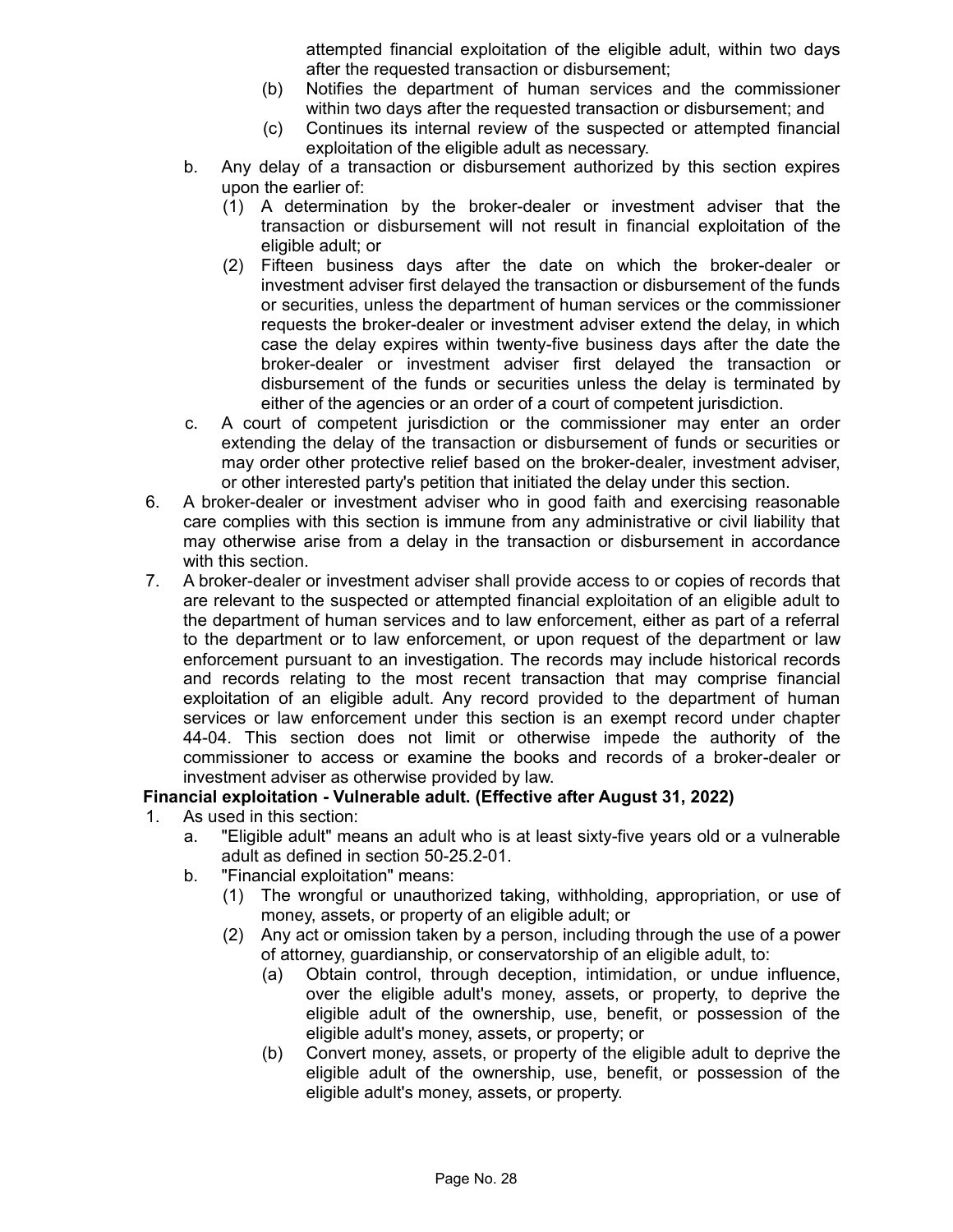- c. "Qualified individual" means any agent, investment adviser representative, or person who serves in a supervisory, compliance, or legal capacity for a brokerdealer or investment adviser.
- 2. If a qualified individual reasonably believes financial exploitation of an eligible adult may have occurred, may have been attempted, or is being attempted, the qualified individual shall notify the department of health and human services and the commissioner.
- 3. If a qualified individual reasonably believes financial exploitation of an eligible adult may have occurred, may have been attempted, or is being attempted, a qualified individual may notify a third party reasonably associated with the eligible adult or any other person permitted under state or federal law or rule, rules of a self-regulating organization, or customer agreement. Disclosure may not be made to a designated third party who is suspected of financial exploitation or other abuse of the eligible adult.
- 4. A qualified individual who in good faith and exercising reasonable care discloses information under this section is immune from administrative or civil liability that might otherwise result from disclosure or for any failure to notify the customer of the disclosure.
- 5. a. A broker-dealer or investment adviser may delay a transaction or disbursement of funds or securities from an account of an eligible adult or an account on which an eligible adult is a beneficiary if:
	- (1) The broker-dealer or investment adviser reasonably believes the requested transaction or disbursement may result in financial exploitation of an eligible adult after initiating an internal review of the requested transaction or disbursement and the suspected financial exploitation; and
	- (2) The broker-dealer or investment adviser:
		- (a) Provides written notification of the delay and the reason for the delay to all parties authorized to transact business on the account, unless a party is reasonably believed to have engaged in suspected or attempted financial exploitation of the eligible adult, within two days after the requested transaction or disbursement;
		- (b) Notifies the department of health and human services and the commissioner within two days after the requested transaction or disbursement; and
		- (c) Continues its internal review of the suspected or attempted financial exploitation of the eligible adult as necessary.
	- b. Any delay of a transaction or disbursement authorized by this section expires upon the earlier of:
		- (1) A determination by the broker-dealer or investment adviser that the transaction or disbursement will not result in financial exploitation of the eligible adult; or
		- (2) Fifteen business days after the date on which the broker-dealer or investment adviser first delayed the transaction or disbursement of the funds or securities, unless the department of health and human services or the commissioner requests the broker-dealer or investment adviser extend the delay, in which case the delay expires within twenty-five business days after the date the broker-dealer or investment adviser first delayed the transaction or disbursement of the funds or securities unless the delay is terminated by either of the agencies or an order of a court of competent jurisdiction.
	- c. A court of competent jurisdiction or the commissioner may enter an order extending the delay of the transaction or disbursement of funds or securities or may order other protective relief based on the broker-dealer, investment adviser, or other interested party's petition that initiated the delay under this section.
- 6. A broker-dealer or investment adviser who in good faith and exercising reasonable care complies with this section is immune from any administrative or civil liability that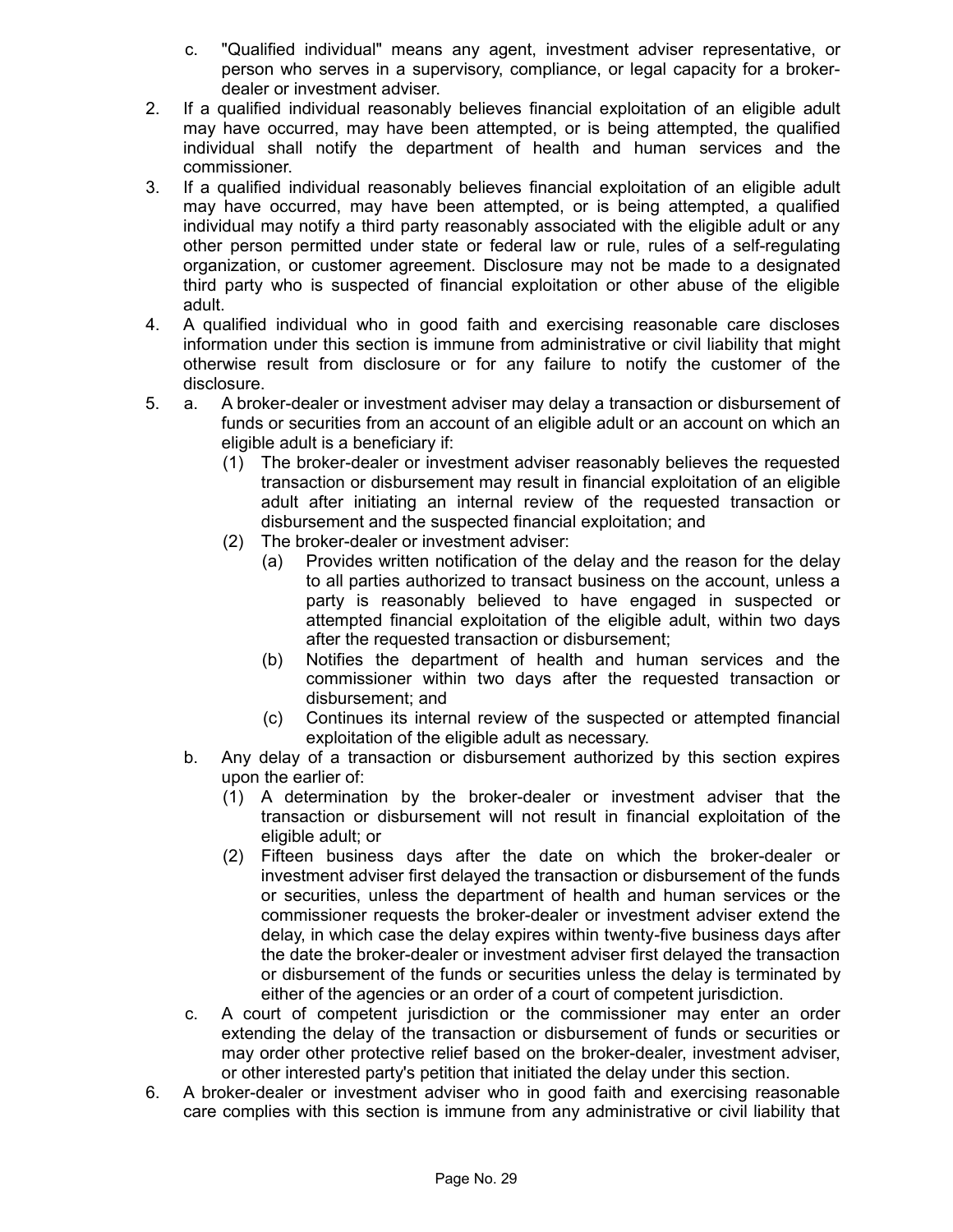may otherwise arise from a delay in the transaction or disbursement in accordance with this section.

7. A broker-dealer or investment adviser shall provide access to or copies of records that are relevant to the suspected or attempted financial exploitation of an eligible adult to the department of health and human services and to law enforcement, either as part of a referral to the department or to law enforcement, or upon request of the department or law enforcement pursuant to an investigation. The records may include historical records and records relating to the most recent transaction that may comprise financial exploitation of an eligible adult. Any record provided to the department of health and human services or law enforcement under this section is an exempt record under chapter 44-04. This section does not limit or otherwise impede the authority of the commissioner to access or examine the books and records of a broker-dealer or investment adviser as otherwise provided by law.

#### **10-04-09. Suspension or revocation of registration of securities.**

The commissioner may revoke the registration of any securities registered under this chapter if, after a hearing or opportunity for hearing as provided in section 10-04-12, the commissioner finds that any provisions of this chapter or any rule, order, or condition lawfully imposed under this chapter has been violated, or if the commissioner finds any of the following:

- 1. The sale of such securities would work or tend to work a fraud, or deception upon the purchasers thereof or the public, or that the disposal of the securities is on unfair terms, or if the plan of business of the applicant appears to be unfair, unjust, or inequitable.
- 2. The issuer of such securities is insolvent, or has violated any of the provisions of this chapter or any order of the commissioner of which such issuer has notice, or does not conduct its business in accord with law.
- 3. The issuer of such securities has made any fraudulent representations in any prospectus or in any circular or other literature that has been distributed concerning the issuer or its securities.
- 4. The issuer of such securities has refused to permit an examination into its affairs as provided in this section or has failed to furnish the commissioner any further information required pursuant to this section.
- 5. No action may be brought under this section by the commissioner after ten years from the date of the alleged violation.

If the commissioner has reasonable grounds to believe that the registration of any securities registered under this chapter should be revoked upon any ground specified in this section, the commissioner or the commissioner's agent may conduct an examination into the affairs of the issuer of such securities; provided, that the commissioner or the commissioner's agent may conduct such an examination only if the information sought by such examination could not be obtained from other readily available sources. In making any such examination, the commissioner or the commissioner's agent shall have access to and may compel the production of all the books and papers of an issuer and may administer oaths to and examine the officers and any employees of such issuer as to its business and affairs. They may also require a balance sheet exhibiting the assets and liabilities of any such issuer or the issuer's income statement, or both, to be certified to by a certified public accountant. Whenever the commissioner may deem it necessary in connection with any such examination, the commissioner may also require such balance sheet or income statement, or both, to be made more specific in such particulars as the commissioner shall point out or to be brought down to the latest practicable date. Such examination shall be made at the office of the commissioner, unless the issuer or a registered dealer requests that the examination be made at some other place, in which case the person making such request may be required by the commissioner to advance sufficient funds to pay the actual expenses of such investigation.

If the commissioner has reasonable grounds to believe that the registration of any securities under this chapter should be revoked on any ground specified in this section, the commissioner may enter an order suspending the registration of such securities pending an examination into the affairs of the issuer of such securities or pending a hearing or opportunity for hearing as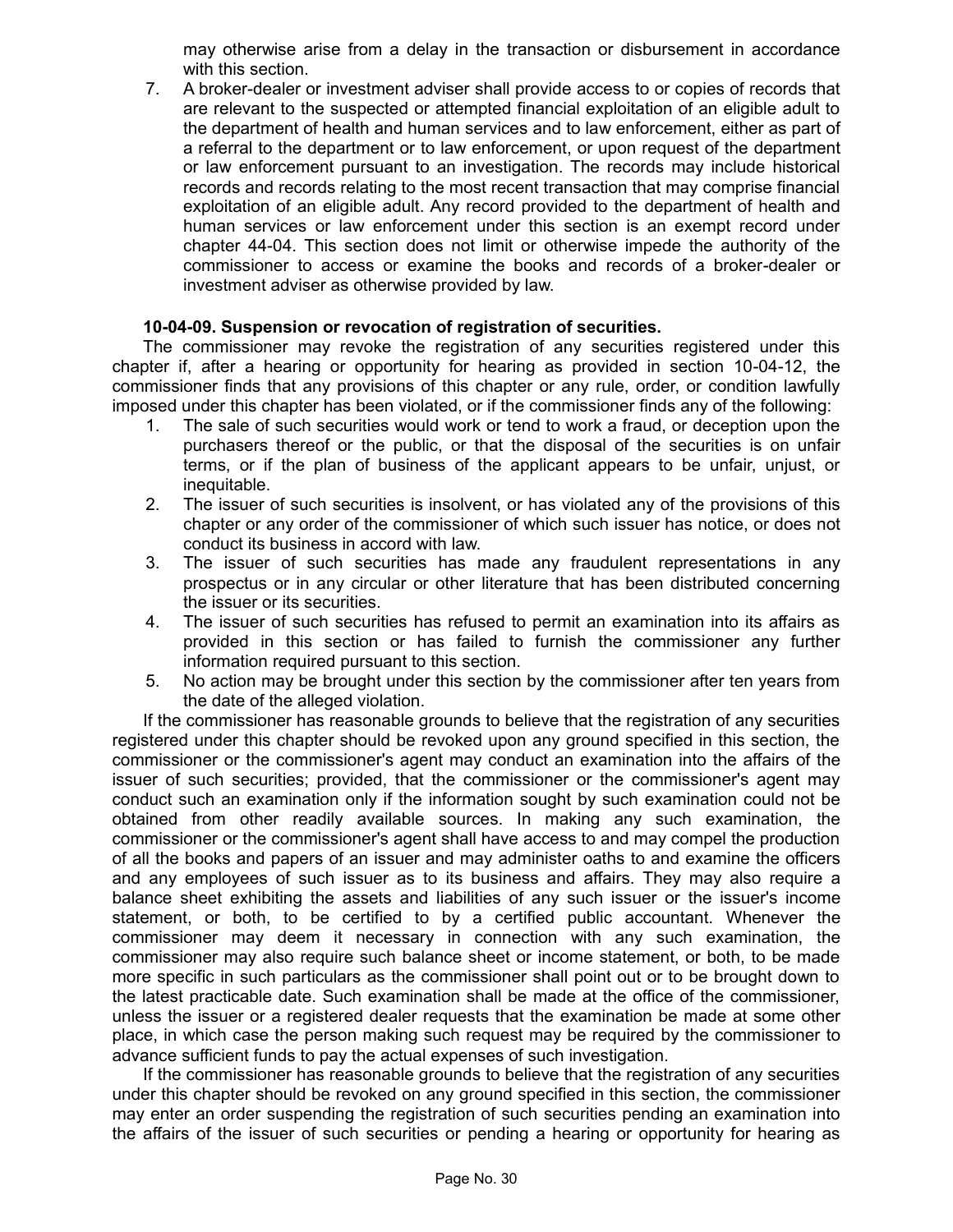provided in section 10-04-12; provided, that no such suspension order shall be effective for more than thirty days and such an order, if not withdrawn by the commissioner within thirty days, shall automatically terminate thirty days after the date of its issuance. Such suspension order shall state specifically the grounds for its issuance. Upon the entry of an order suspending the registration of any securities or of an order withdrawing a suspension order previously issued, the commissioner shall send a copy of such order to the issuer of such securities.

If the commissioner finds, after a hearing or opportunity for hearing as provided in section 10-04-12, that there are grounds for revoking the registration of certain securities, the commissioner may enter in the register of securities an order revoking the registration of such securities. Such order shall state specifically the grounds for its issuance. Upon the entry of an order revoking the registration of securities, the commissioner shall send a copy of such order to the issuer of such securities. No order revoking the registration of securities shall invalidate any sale of such securities made prior to the entry of such order.

### **10-04-10. Registration of broker-dealers, agents, investment advisers, and investment adviser representatives - Notice filings by federal covered advisers.**

- 1. Broker-dealers. It is unlawful for a person to transact business in this state as a broker-dealer unless the person is registered under this chapter as a broker-dealer or is exempt. The following persons are exempt from the registration requirements:
	- a. A broker-dealer without a place of business in this state if its only transactions effected in this state are with:
		- (1) The issuer of the securities involved in the transactions;
		- (2) A broker-dealer registered as a broker-dealer under this chapter or not required to be registered as a broker-dealer under this chapter;
		- (3) An institutional investor;
		- (4) A nonaffiliated federal covered investment adviser with investments under management in excess of one hundred million dollars acting for the account of others pursuant to discretionary authority in a signed record;
		- (5) A bona fide pre-existing customer whose principal place of residence is not in this state and the person is registered as a broker-dealer under the Securities Exchange Act of 1934 or not required to be registered under the Securities Exchange Act of 1934 and is registered under the securities laws of the state in which the customer maintains a principal place of residence; and
		- (6) A bona fide pre-existing customer whose principal place of residence is in this state but was not present in this state when the customer relationship was established, if:
			- (a) The broker-dealer is registered under the Securities Exchange Act of 1934 or not required to be registered under the Securities Exchange Act of 1934 and is registered under the securities laws of the state in which the customer relationship was established and where the customer had maintained a principal place of residence; and
			- (b) Within thirty days after the customer's first transaction in this state, the person files an application for registration as a broker-dealer in this state and a further transaction is not effected more than forty-five days after the date on which the application is filed, or, if earlier, the date on which the commissioner notifies the person that the commissioner has denied the application for registration or has stayed the pendency of the application for good cause.
	- b. A person that deals solely in United States government securities and is supervised as a broker-dealer in government securities by the board of governors of the federal reserve system, the comptroller of the currency, the federal deposit insurance corporation, or the office of thrift supervision.

Application for registration as a broker-dealer must be made in writing or electronically in a form prescribed by the commissioner, must be signed by the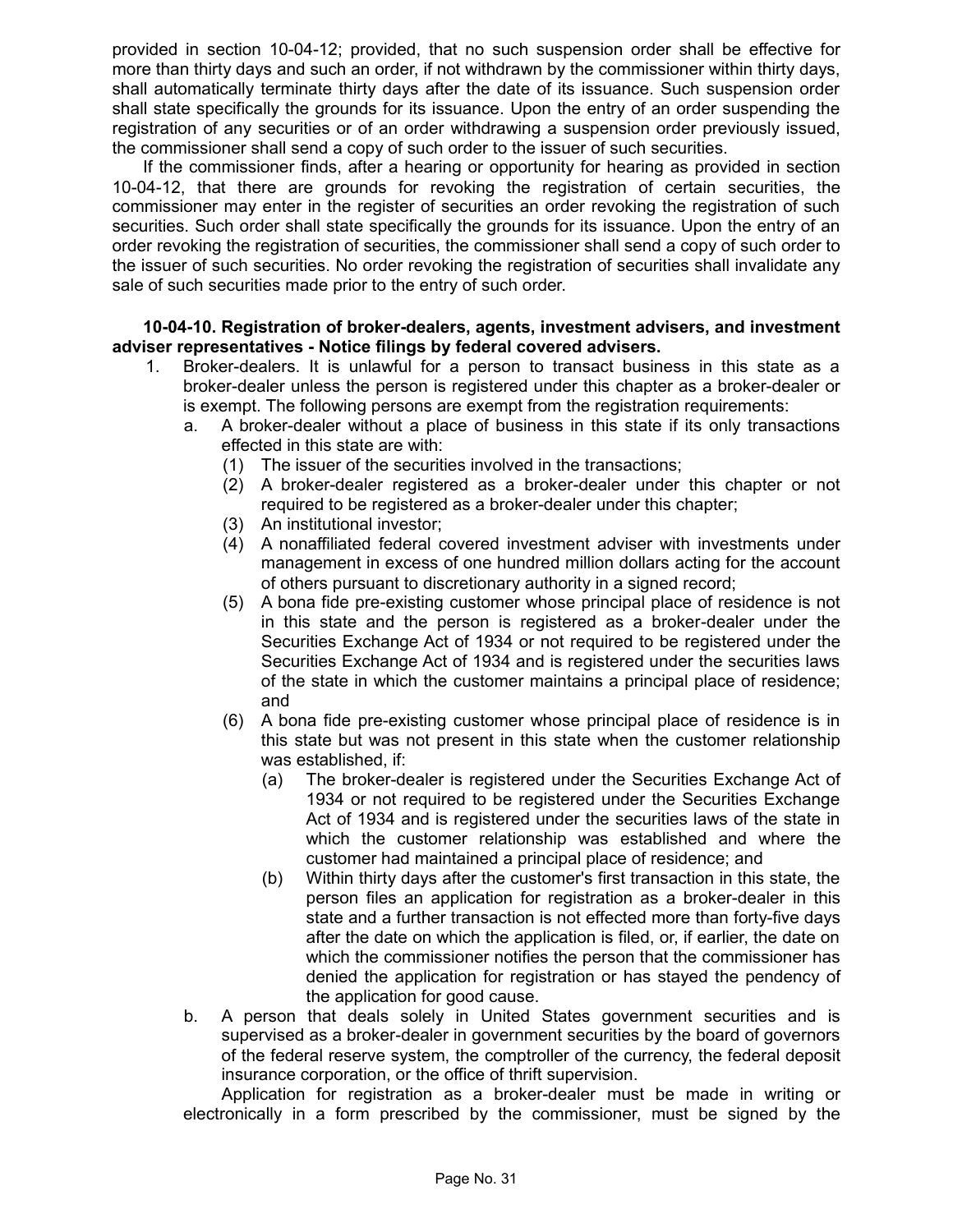applicant, duly verified by oath, must be filed with the department, and must contain information the commissioner determines to be necessary concerning the applicant.

The commissioner may also require such additional information relating to the applicant and as to the previous history, record, or association of the applicant, its officers, directors, employees, members, partners, managers, or trustees as the commissioner deems necessary to establish whether or not the applicant should be registered as a broker-dealer under the provisions of this law.

There must be filed with such application a written consent to the service of process upon the commissioner in actions against such broker-dealer, conforming to the requirements of section 10-04-14.

When an applicant has fully complied with the provisions of this subsection, the commissioner may register such applicant as a broker-dealer unless the commissioner finds that the applicant is not of good business reputation, or is not solvent, or the applicant's principals and compliance or sales supervisor do not appear qualified by training, examination, or experience to act on behalf of a broker-dealer in securities.

Except as prohibited by the Securities Exchange Act of 1934, the commissioner may require an indemnity bond running to the state of North Dakota conditioned for the faithful compliance by the broker-dealer and the broker-dealer's agents with all the provisions of this law and for the faithful performance and payment of all obligations of the broker-dealer and the broker-dealer's agents.

The bond must be of such type as may be approved by the commissioner and must be in such amount as the commissioner deems necessary to protect purchasers. Any such bond must have as surety thereon a surety company authorized to do business in this state. When the commissioner has registered an applicant as a broker-dealer, the commissioner shall notify the applicant of such registration.

- 2. a. Agent. It is unlawful for an individual to transact business in this state as an agent unless the individual is registered under this chapter as an agent or is exempt from registration. The following individuals are exempt from the registration requirements:
	- (1) An individual who represents a broker-dealer in effecting transactions in this state limited to those in section 15(h)(2) of the Securities Exchange Act of 1934;
	- (2) An individual who represents a broker-dealer that is exempt under subsection 1;
	- (3) An individual who represents an issuer that effects transactions solely in federal covered securities of the issuer, but an individual who effects transactions in a federal covered security under section 18(b)(3) or 18(b)(4) (D) of the Securities Act of 1933 is not exempt if the individual is compensated in connection with the agent's participation by the payment of commissions or other remuneration based, directly or indirectly, on transactions in those securities; or
	- (4) An individual who represents a broker-dealer registered in this state or exempt from registration in the offer and sale of securities for an account of a nonaffiliated federal covered investment adviser with investments under management in excess of one hundred million dollars acting for the account of others pursuant to discretionary authority in a signed record.
	- b. Application for registration as an agent must be made in writing or electronically in a form prescribed by the commissioner, must be signed by the applicant and by the registered broker-dealer or issuer employing or proposing to employ such applicant, duly verified by oath, must be filed with the department, and must contain information the commissioner determines to be necessary concerning the applicant.
	- c. The commissioner shall require as a condition of registration that the applicant pass a written examination as evidence of knowledge of the securities business.
	- d. The commissioner may also require such additional information as to the applicant's previous business experience as the commissioner deems necessary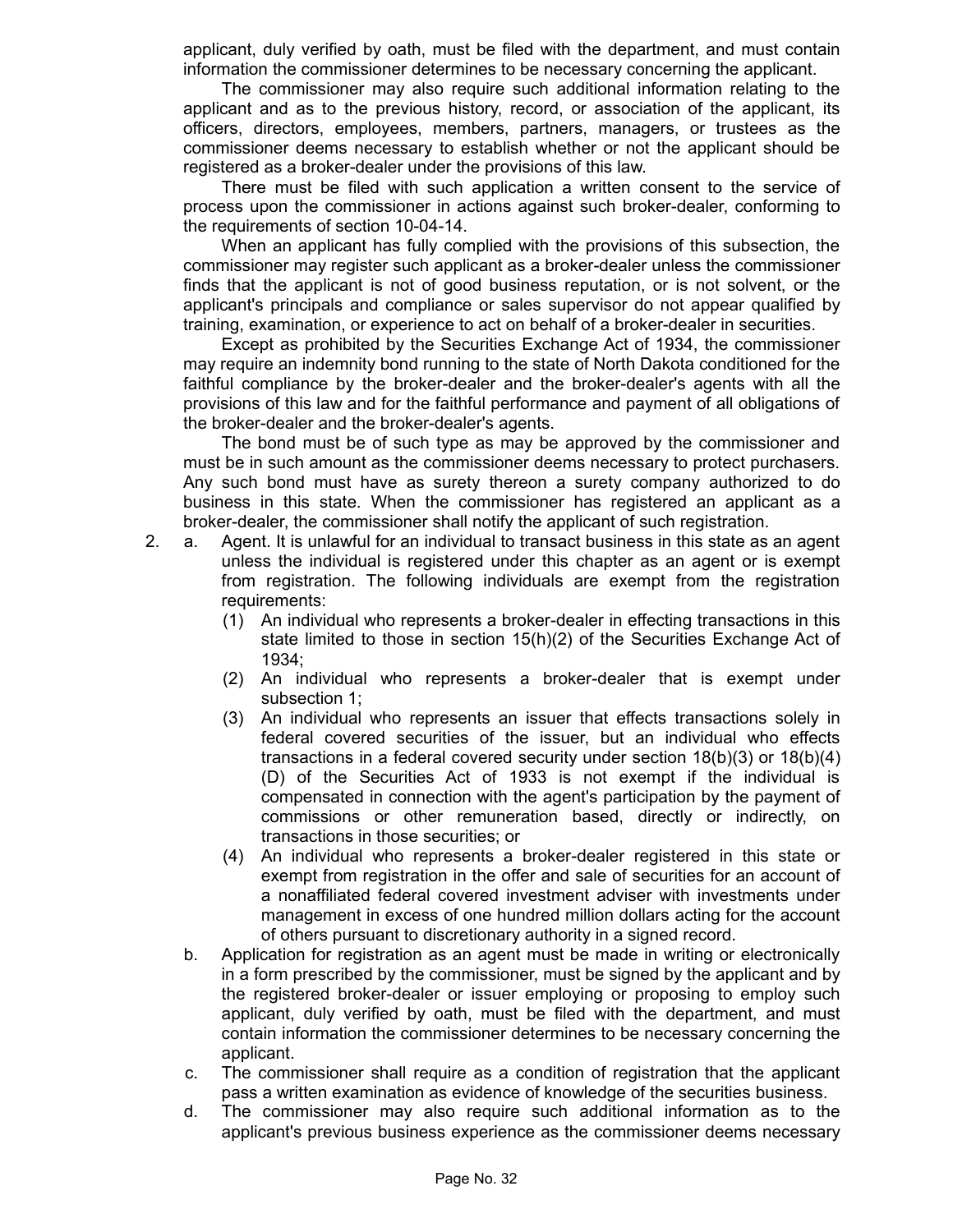to determine whether or not the applicant should be registered as an agent under the provisions of this law. If an agent proposes to be self-employed, the agent shall specifically state the particular security or securities the agent proposes to sell in this state in the application, and if said security or securities are exempt under section 10-04-05 or 10-04-06, or have been registered by announcement under section 10-04-07.1, or have been registered by coordination under section 10-04-07.2, or have been registered by qualification under section 10-04-08, then the commissioner may require that said self-employed agent file an indemnity bond running to the state of North Dakota conditioned for the faithful compliance by said self-employed agent with all the applicable provisions of this chapter and for the faithful performance and payment of all obligations hereunder. The bond must be in a form approved and in the amount required by the commissioner.

- e. When an applicant has fully complied with the provisions of this subsection, the commissioner may register such applicant as an agent unless the commissioner finds that such applicant is not of good business reputation, or that the broker-dealer named on the application is not a registered broker-dealer. When the commissioner has registered an applicant as an agent, the commissioner shall immediately notify the broker-dealer of such registration.
- f. Every registered broker-dealer or issuer promptly shall notify the department of the termination of the employment by the broker-dealer or issuer of a registered agent.

Application for registration as an agent must be made in writing or electronically in a form prescribed by the commissioner, must be signed by the applicant and by the registered broker-dealer or issuer employing or proposing to employ such applicant, duly verified by oath, must be filed with the department, and must contain information the commissioner determines to be necessary concerning the applicant.

The commissioner shall require as a condition of registration that the applicant pass a written examination as evidence of knowledge of the securities business; provided, that not more than two officers or managers of an issuer may be registered as an agent for a particular original offering of the issuer's securities without being required to pass such written examination; and provided, further, that no such officer or manager may again register within three years as such agent for this or any other issuer without passing the written examination.

The commissioner may also require such additional information as to the applicant's previous business experience as the commissioner deems necessary to determine whether or not the applicant should be registered as an agent under the provisions of this law. If an agent proposes to be self-employed, the agent shall specifically state the particular security or securities the agent proposes to sell in this state in the application, and if said security or securities are exempt under section 10-04-05 or 10-04-06, or have been registered by announcement under section 10-04-07.1, or have been registered by qualification under section 10-04-08, then the commissioner may require that said self-employed agent file an indemnity bond running to the state of North Dakota conditioned for the faithful compliance by said self-employed agent with all the applicable provisions of this chapter and for the faithful performance and payment of all obligations hereunder. The bond must be in a form approved and in the amount required by the commissioner.

When an applicant has fully complied with the provisions of this subsection, the commissioner may register such applicant as an agent unless the commissioner finds that such applicant is not of good business reputation, or that the broker-dealer named on the application is not a registered broker-dealer. When the commissioner has registered an applicant as an agent, the commissioner shall immediately notify the broker-dealer of such registration.

Every registered broker-dealer or issuer shall promptly notify the department of the termination of the employment by the broker-dealer or issuer of a registered agent.

3. Investment advisers.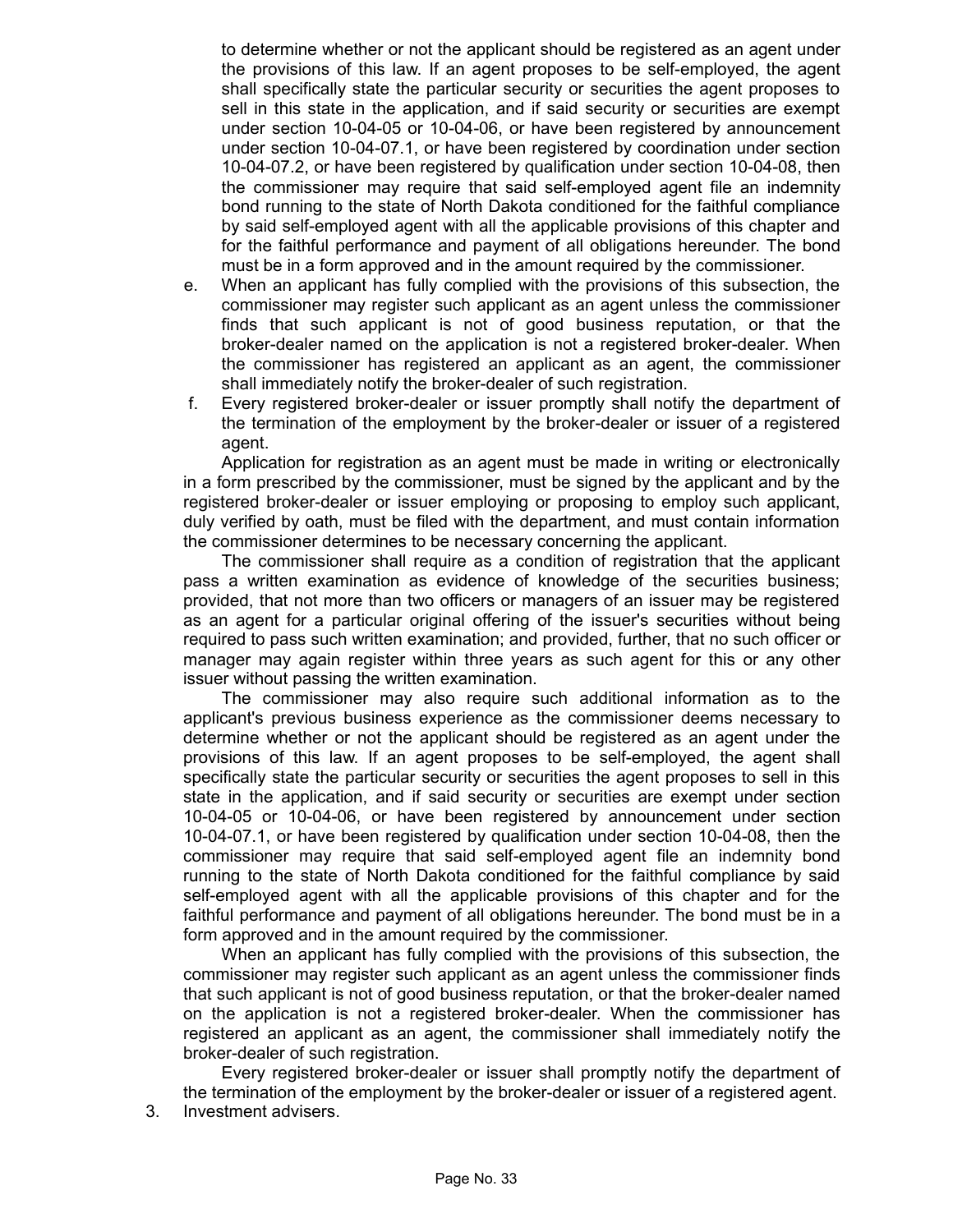- a. It is unlawful for any person to transact business in this state as an investment adviser unless the person is registered under this chapter as an investment adviser or is exempt from registration as an investment adviser. The following persons are exempt from the registration requirements:
	- (1) A person without a place of business in this state that is registered under the securities laws of the state in which the person has its principal place of business if its only clients in this state are:
		- (a) Federal covered investment advisers, investment advisers registered under this chapter, or broker-dealers registered under this chapter;
		- (b) Institutional investors; or
		- (c) Bona fide pre-existing clients whose principal places of residence are not in this state if the investment adviser is registered under the securities laws of the state in which the clients maintain principal places of residences.
	- (2) A person without a place of business in this state if the person has had, during the preceding twelve months not more than five clients resident in this state in addition to those specified in paragraph 1.
- b. Application for registration as an investment adviser must be made in writing or electronically in a form prescribed by the commissioner, must be signed by the applicant, duly verified by oath, must be filed with the department, and must contain information the commissioner determines to be necessary concerning the applicant.

The commissioner may also require such additional information relating to the applicant and as to the previous history, record, or association of the applicant, its officers, directors, employees, members, partners, managers, or trustees, as the commissioner deems necessary to establish whether or not the applicant should be registered as an investment adviser under the provisions of this chapter.

Except as prohibited by the Investment Advisers Act of 1940, the commissioner may require an indemnity bond running to the state of North Dakota conditioned for the faithful compliance by the investment adviser and the investment adviser's representatives with all the provisions of this law and for the faithful performance and payment of all obligations of the investment adviser and the investment adviser's representatives. The bond must be of such type as may be approved by the commissioner and must be in such amount as the commissioner deems necessary to protect persons in this state. Any such bond must have as surety thereon a surety company authorized to do business in this state.

The commissioner may by rule or order provide for an examination to be taken by any class of or all applicants, as well as persons who represent or will represent an investment adviser in doing any of the acts which make the person an investment adviser.

When an applicant has fully complied with the provisions of this subsection, the commissioner may register such applicant as an investment adviser unless the commissioner finds that the applicant is not of good business reputation or is not solvent.

A registrant as investment adviser shall notify the department of any change of address.

- 4. Federal covered adviser.
	- a. Except with respect to a federal covered investment adviser described in subdivision b, it shall be unlawful for a person to transact business in this state as a federal covered adviser unless such person has made a notice filing with the department, in writing or electronically, consisting of a copy of those documents that have been filed with the securities and exchange commission as the commissioner may require by rule or otherwise and the prescribed notice filing fee.
	- b. The following federal covered investment advisers are not required to comply with the notice filing requirement: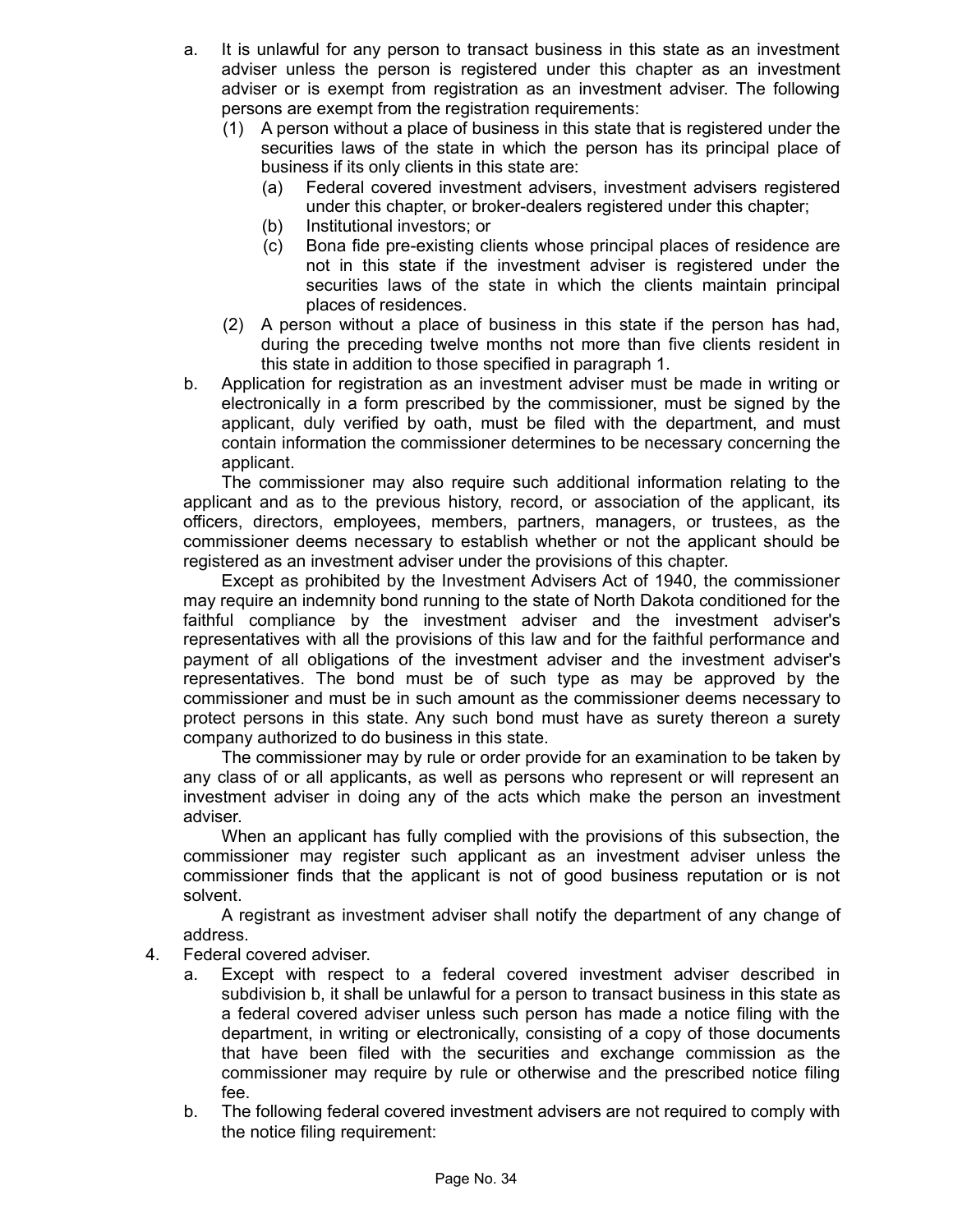- (1) A federal covered investment adviser without a place of business in this state if its only clients are:
	- (a) Federal covered investment advisers, investment advisers registered under this chapter, and broker-dealers registered under this chapter;
	- (b) Institutional investors; or
	- (c) Bona fide pre-existing clients whose principal places of residence are not in this state.
- (2) A federal covered investment adviser without a place of business in this state if the person has had, during the preceding twelve months, not more than five clients that are resident in this state in addition to those specified under paragraph 1.

A notice filing is effective from receipt until the following December thirty-first. It may be renewed by filing with the department, prior to expiration, those documents filed with the securities and exchange commission as the commissioner may require by rule or otherwise, with the notice filing renewal fee.

If the information contained in any document filed with the department is or becomes inaccurate or incomplete in any material respect, the federal covered adviser shall file an amendment with the department whenever such amendment is filed with the securities and exchange commission.

A notice filing may be terminated by a federal covered adviser by filing a notice of termination with the department.

5. Investment adviser representatives. It is unlawful for an individual to transact business in this state as an investment adviser representative unless the individual is registered under this chapter as an investment adviser representative or is exempt from registration as an investment adviser representative or that the investment adviser representative is employed by or associated with an investment adviser that is exempt from registration or a federal covered investment adviser that is excluded from the notice filing requirements.

Application for registration as an investment adviser representative must be submitted in writing or electronically in a form prescribed by the commissioner, be signed by the applicant and if applicable, by the investment adviser employing or proposing to employ the applicant, be duly verified by oath, be filed with the department, and contain information the commissioner determines to be necessary concerning the applicant.

When an applicant has fully complied with the provisions of this subsection, the commissioner may register the applicant as an investment adviser representative unless the commissioner finds that the applicant is not of good business reputation; that the investment adviser named in the application is not a registered investment adviser; or the federal covered adviser named in the application has not made a notice filing with the commissioner, as required by subsection 4. When the commissioner has registered an applicant as an investment adviser representative, the commissioner shall immediately notify the investment adviser or the federal covered adviser, as applicable, of such registration.

Every registered investment adviser shall promptly notify the department of the termination of the employment by the adviser of a registered investment adviser representative. Every registered investment adviser representative employed by a federal covered adviser or the federal covered adviser shall promptly notify the department of the termination of such employment. The registration of the investment adviser representative is automatically suspended from the time of termination of employment until such time as the representative is registered by the commissioner as a representative of another investment adviser or federal covered adviser.

The commissioner shall require as a condition of registration that the applicant pass a written examination as evidence of knowledge of the securities business. At the discretion of the commissioner, certain professional designations may be accepted in lieu of an examination.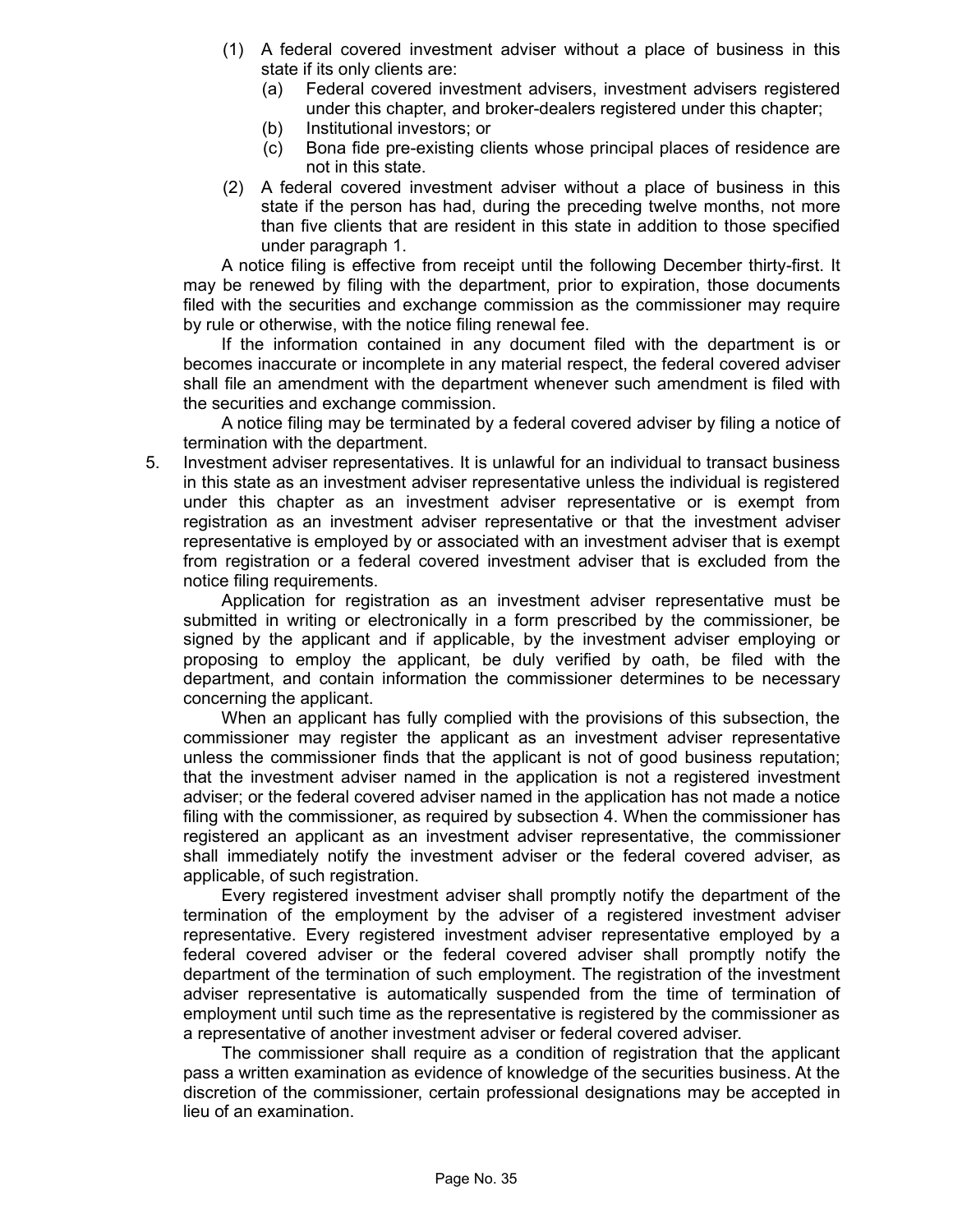- 6. Refusal of registration. If the commissioner has reason to believe there are grounds to refuse the approval of any application under this section, the commissioner may, by order, summarily postpone the approval of any application made under this section. If, after affording an applicant a hearing or an opportunity for a hearing as provided in section 10-04-12, the commissioner finds that there is sufficient ground to refuse to register such applicant as provided in this section, the commissioner shall enter an order refusing to register such applicant. Such order shall state specifically the grounds for its issuance. A copy of such order must be mailed to the applicant at the applicant's business address, and if the application is for registration as an agent, to the registered broker-dealer or issuer or if the application is for registration as an investment adviser representative to the investment adviser or federal covered adviser who proposed to employ such applicant. If the commissioner finds that an applicant has been guilty of any act or omission which would constitute a sufficient ground for revocation of a broker-dealer's, agent's, investment adviser's, or investment adviser representative's registration under section 10-04-11, such act or omission may constitute a sufficient ground for a finding by the commissioner that such applicant is not of good business reputation.
- 7. Record and renewal of registrations. The names and addresses of all persons who have been registered as broker-dealers, agents, investment advisers, or investment adviser representatives, and all orders with respect thereto, and the names and addresses of all federal covered advisers who have made a notice filing must be recorded in a register of broker-dealers, agents, investment advisers, federal covered advisers, and investment adviser representatives in the office of the commissioner. Every registration and notice filing under this section expires on December thirty-first of each year, unless renewed. The commissioner may by order provide for expirations and renewals, including dates, forms, and procedures, adjust registration and notice filing fees to correspond with expiration dates, and do any other thing which may be necessary or convenient in order to participate in a central registration depository or any similar arrangement designed to promote uniformity, to ease regulatory burdens, or to encourage cooperation with other states, the securities and exchange commission, or any registered national securities association or exchange.
- 8. Fees. The fee, which must accompany the application, for registration, transfer, or notice filing, and for each annual renewal thereof is:

| a. For each broker-dealer                                 | \$200.00 |
|-----------------------------------------------------------|----------|
| b. For each agent                                         | \$60.00  |
| c. For each investment adviser or federal covered adviser | \$100.00 |
| d. For each investment adviser representative             | \$50.00  |

An application to register as a broker-dealer, agent, investment adviser, or investment adviser representative may, with the consent of the commissioner, be withdrawn upon written application.

## **10-04-10.1. Advisory activities.**

- 1. It is unlawful for any person who receives, directly or indirectly, any consideration from another person for advising the other person as to the value of securities or their purchase or sale, whether through the issuance of analyses or reports or otherwise:
	- a. To employ any device, scheme, or artifice to defraud the other person; or
	- b. To engage in any act, practice, or course of business which operates or would operate as a fraud or deceit upon the other person.
- 2. It is unlawful for any person, in the solicitation of a client for investment advisory services, to make any false or misleading statement of material fact, or to fail to disclose a material fact.
- 3. It is unlawful for any person who provides investment advisory services subject to the provisions of this chapter to knowingly sell any security to or purchase any security from a client while acting for the person's own account or as a broker for another client unless the person first makes a written disclosure to the client of the capacity in which the person is acting and obtains the client's written consent to the transaction.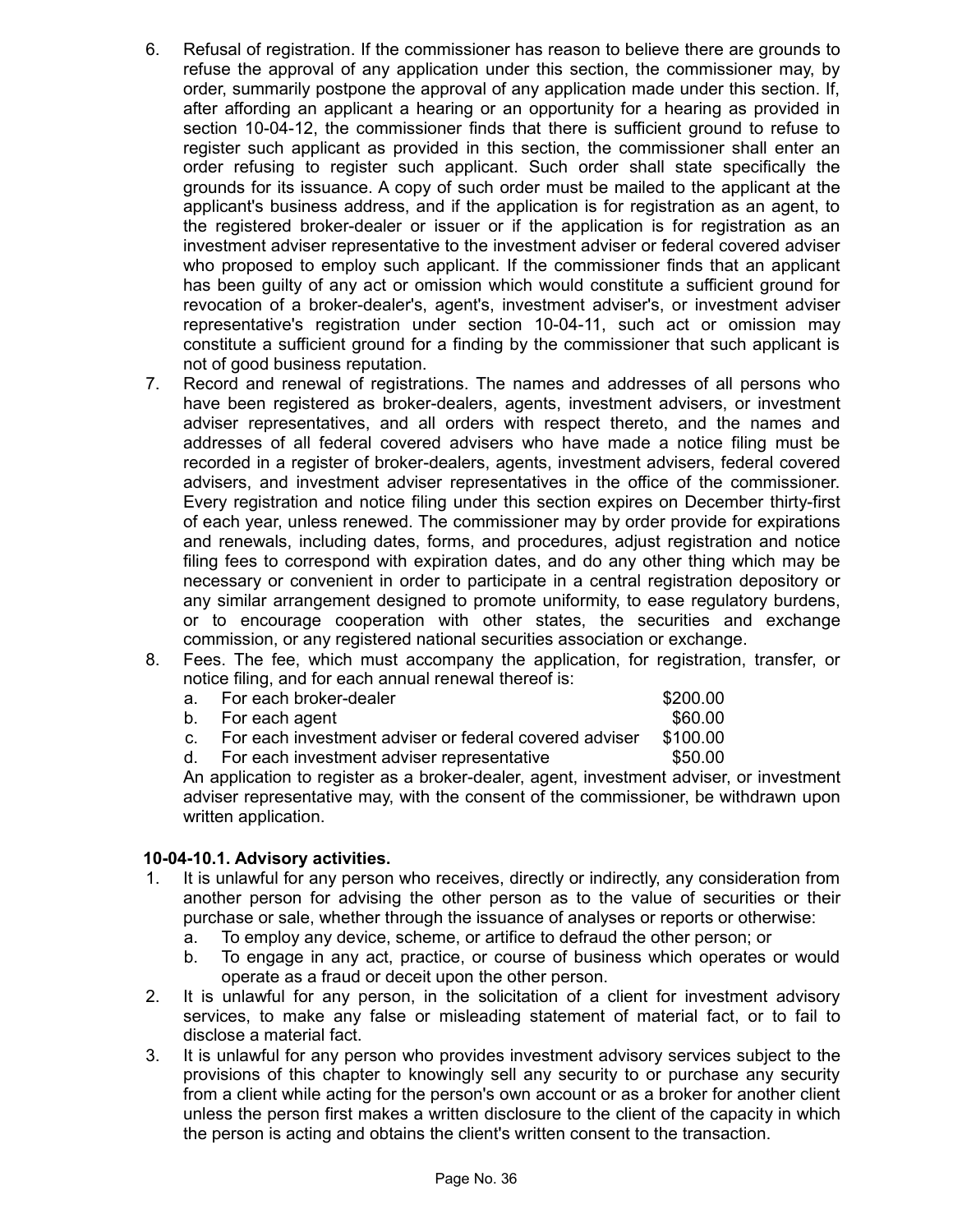- 4. It is unlawful for any person who provides investment advisory services subject to the provisions of this chapter to engage in dishonest or unethical practices as the commissioner may define by rule.
- 5. It is unlawful for any investment adviser to enter, extend, or renew any investment advisory contract unless the investment advisory contract provides in writing that:
	- a. The investment adviser may not be compensated on the basis of a share of capital gains, earnings, or capital appreciation of the funds or any portion of the funds of the client. This subdivision does not prohibit an investment advisory contract that provides for compensation based on the total value of a fund determined as of a definite date or averaged as of definite dates or over a definite period. This subdivision does not prohibit an investment advisory contract that provides for performance fees permitted and determined in accordance with section 205 of the Investment Advisers Act of 1940 [Pub. L. 768; 54 Stat. 852; 15 U.S.C. 80b-5] and the rules adopted thereunder.
	- b. An assignment of the investment advisory contract may not be made by the investment adviser unless the investment adviser notifies the client of the intended assignment and obtains the prior written consent of the client.
	- c. The investment adviser shall provide written notice to the client within fifteen days of any change of ownership in excess of five percent.
	- d. The investment adviser shall provide written notice to the client within fifteen days of a change of controlling interest of the investment adviser. The client may terminate the investment advisory contract without penalty by providing a written notice to the investment adviser within thirty days after the client's receipt of the notice of change of controlling interest.
- 6. It is unlawful for any investment adviser to take or have custody of any securities or funds of any client unless the investment adviser acts as a fiduciary pursuant to duties as an executor, guardian, conservator, receiver, or trustee.

# **10-04-10.2. Conviction not bar to registration - Exceptions.**

Repealed by S.L. 2003, ch. 82, § 16.

## **10-04-10.3. Postregistration provisions.**

- 1. Every broker-dealer, agent, investment adviser, and investment adviser representative conducting business in this state shall make and keep such accounts, correspondence, memoranda, papers, books, and other records as described below:
	- a. With the exclusion of a broker-dealer whose activities are limited to the sale of securities that it issues and who is not a member or required to be a member of any self-regulatory organization, every broker-dealer registered in or conducting business in this state, and each branch office located in or conducting business in this state, must keep and maintain all records as required by:
		- (1) Federal statutes or by rules or regulations promulgated by the securities and exchange commission.
		- (2) Rules promulgated by any securities exchange or self-regulatory organization of which the broker-dealer is a member.
		- (3) The laws, rules, or regulations of any state in which the broker-dealer is registered or maintains a place of business from which it conducts securities business in North Dakota.
	- b. Every investment adviser which maintains its principal place of business in any state, other than this state, and is registered as an investment adviser in the state in which it maintains its principal place of business, shall keep and maintain such books and records as required by the state in which it maintains its principal place of business.
	- c. Every investment adviser which maintains its principal place of business in this state, or is not registered or exempt from registration in the state in which it maintains its principal place of business, shall keep and maintain the following books and records for a period of three years: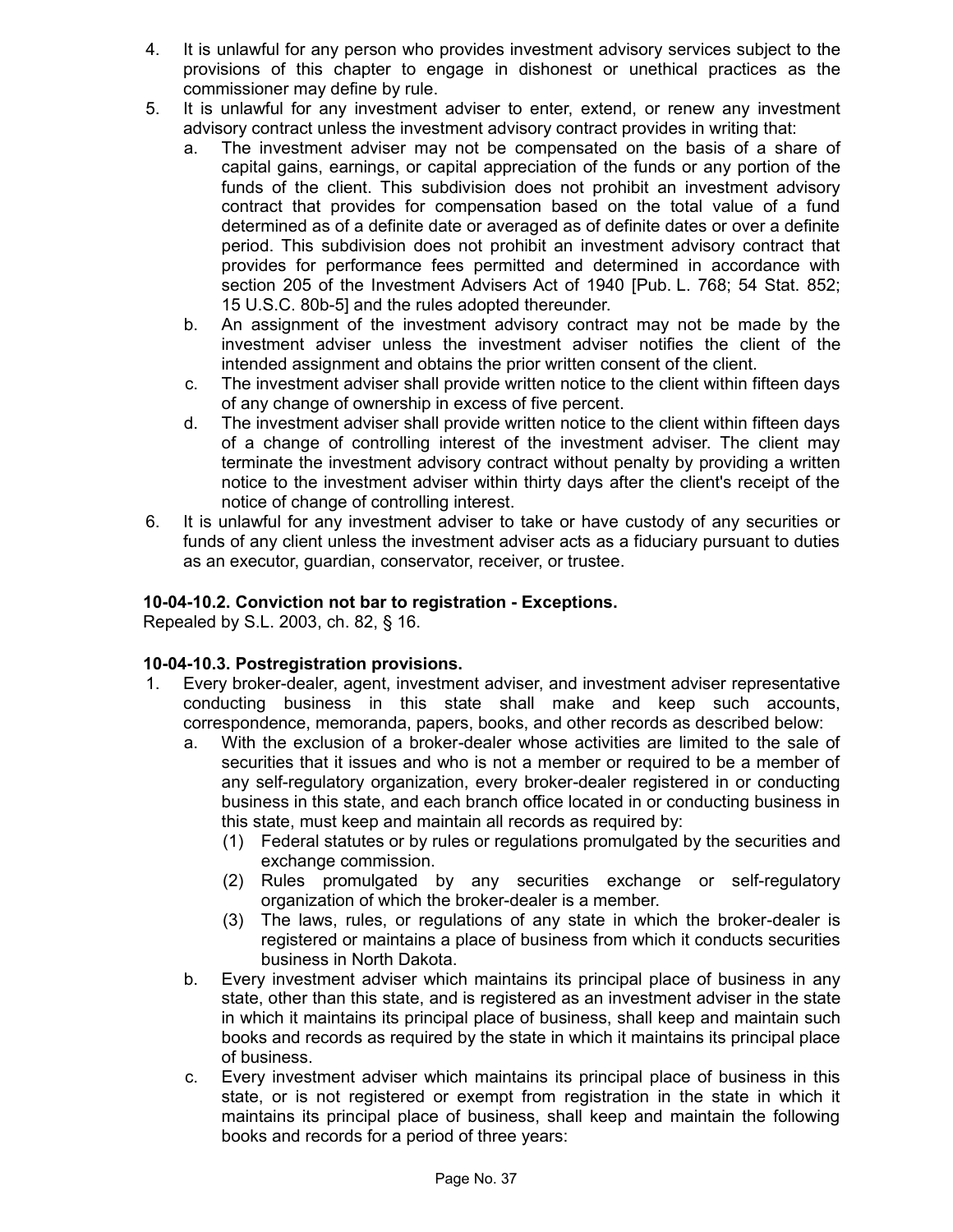- (1) Financial documents of the investment adviser which shall include:
	- (a) Journals and ledgers tracking income and expenses of the investment adviser. These documents must be continually maintained to within thirty days of current.
	- (b) Trial balances, financial statements, and internal audit papers.
	- (c) Checkbooks and statements on any type of account on which the investment adviser has check-writing privileges.
	- (d) Statements regarding any account of the investment adviser with any insurance company, broker-dealer, investment adviser, federal covered adviser, or financial institution.
- (2) A file which contains copies of all incoming and outgoing correspondence between the investment adviser or its representative and any of its customers, prospective customers, or former customers.
- (3) A file containing a copy of each customer complaint against the investment adviser or a representative of the investment adviser.
- (4) A file containing all advertisements used by the investment adviser or a representative of the investment adviser. To the extent that past performance of the investment adviser is used in advertising materials, the investment adviser shall maintain all accounts, records, and internal working papers that form the basis of the performance of the investment adviser.
- (5) Copies of all contracts between the investment adviser and its customers.
- (6) A manual regarding the supervisory procedures of the investment adviser, unless the investment adviser is wholly owned by the only representative of the investment adviser and the investment adviser has no employees.
- (7) With respect to discretionary accounts:
	- (a) A list of all discretionary accounts.
	- (b) A file containing all discretionary trading agreements.
	- (c) A list of all trades that were conducted on a discretionary basis.
- (8) All records created by the investment adviser or provided by a client or prospective client of an investment adviser regarding the financial condition of the client or prospective client.
- (9) Records tracking all securities purchased by or advice provided by the investment adviser and the payment for the services if any. These records shall disclose whether the investment adviser or the investment adviser representative had any direct or indirect beneficial interest in the investment involved.
- (10) An updated copy of part II of the form ADV and a summary of all material updates to the same.
- (11) A list of all parties to whom referral fees have been paid and the amount of money paid to each such person.
- (12) A list containing the date of receipt and date of transmission of each customer check provided to the investment adviser for the purpose of deposit with the custodian of the investment adviser. Copies of each of the checks must be maintained with the list.

All records required to be maintained pursuant to subdivision a or b must be preserved as set forth in the rules or regulations of the jurisdiction originating the recordkeeping requirement. The commissioner may by rule enhance or waive the requirements of this subsection.

It is a violation of this subsection for any person who is registered, required to be registered, or is affiliated with or employed by any such entity, to create or cause to be created any record discussed in this subsection, if such record contains a material misstatement or misrepresentation regarding a customer or a customer's investments and the person knew or should have known of the falsity of the information or acted in reckless disregard of the truthfulness of the information.

2. Every registered broker-dealer, agent, investment adviser, and investment adviser representative shall file such financial reports as the commissioner prescribes by rule.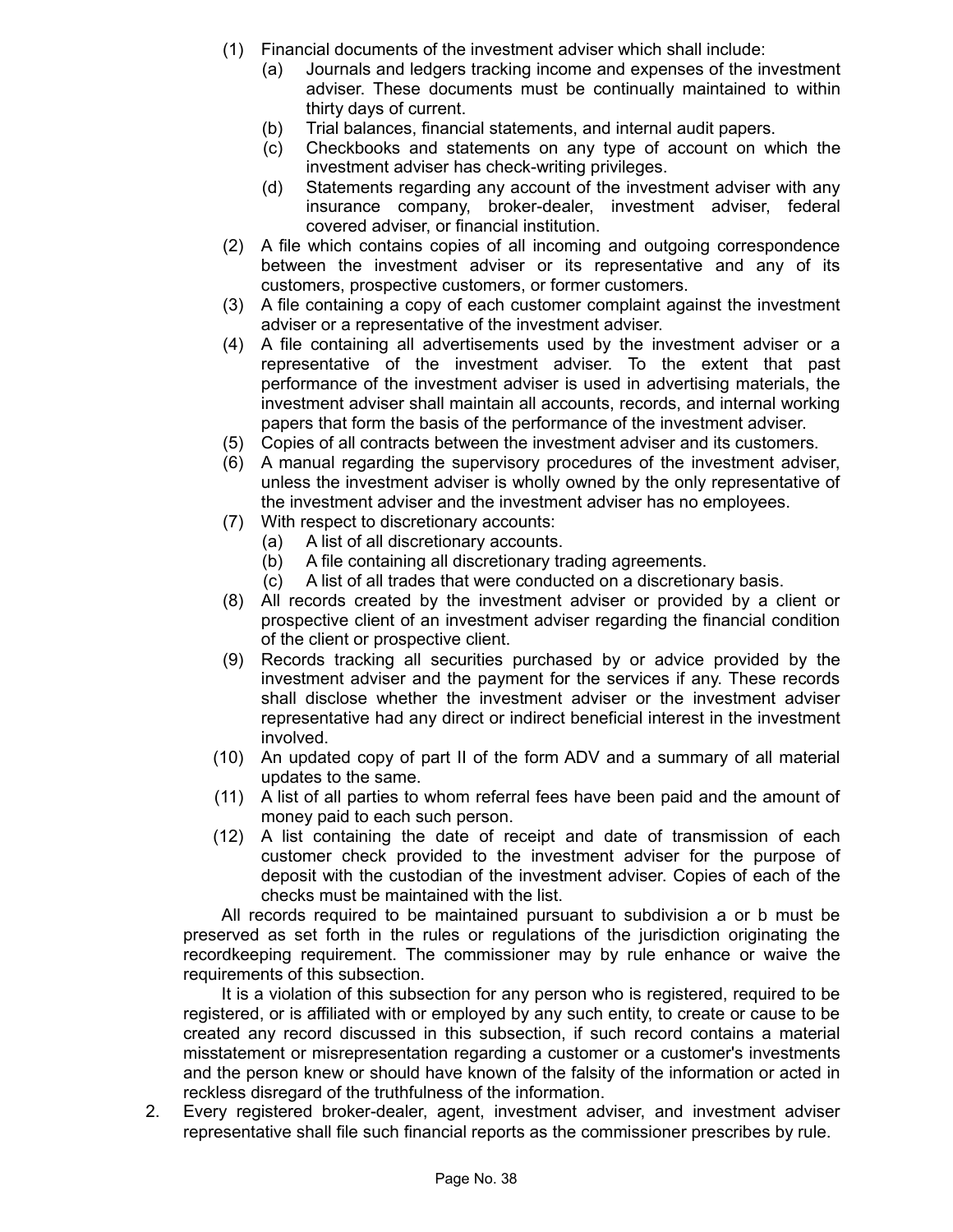- 3. If the information contained in any document filed with the commissioner is or becomes inaccurate or incomplete in any material respect, the registrant shall promptly file a correcting amendment.
- 4. All the records of any registered person are subject at any time or from time to time to such reasonable periodic, special, or other examinations by representatives of the commissioner, within or outside this state, as the commissioner deems necessary or appropriate in the public interest or for the protection of investors. For the purpose of avoiding unnecessary duplication of examinations, the commissioner, if deemed practicable in administering this subsection, may cooperate with the securities administrators of other states, the securities and exchange commission, any national securities exchange or national securities association registered under the Securities Exchange Act of 1934, or any other jurisdiction, agency, or organization charged by law or statute with regulating or prosecuting any aspect of the securities business, and in so cooperating may share any information obtained as a result of any investigation or examination.
- 5. The commissioner and the commissioner's representatives may copy records or require a registrant to copy records and provide the copies to the commissioner and the commissioner's representatives to the extent and in a manner reasonable under the circumstances.

#### **10-04-11. Suspension or revocation of broker-dealer's, agent's, investment adviser's, and investment adviser representative's registration.**

- 1. The commissioner may censure, place limitations on the activities of, suspend for a period not exceeding twelve months, or revoke the registration of any broker-dealer, agent, investment adviser, or investment adviser representative or any partner, officer, or director, any person occupying a similar status or performing similar functions, or any person directly or indirectly controlling the broker-dealer or investment adviser if, after a hearing or opportunity for hearing as provided in section 10-04-12, the commissioner finds that such registered broker-dealer, agent, investment adviser, or investment adviser representative:
	- a. Has violated or failed to comply with any provisions of this chapter or any order or rule of the commissioner under this chapter;
	- b. Is, in the case of a broker-dealer or investment adviser, insolvent;
	- c. Has engaged in dishonest, fraudulent, or unethical practices in the securities business;
	- d. Conducts business in purchasing or selling securities at such variations from current market prices as, in light of all the circumstances, are unconscionable or unfair to the purchasing public, or if such variance, including commissions on sales, unreasonably exceeds the price quoted by a recognized national quotation list as prescribed by the commissioner;
	- e. Has failed to file with the department any financial record required pursuant to section 10-04-10.3, or has refused to permit or has otherwise impeded an examination into the person's affairs as provided by section 10-04-10.3 and subsection 3;
	- f. Has filed an application for registration which, as of its effective date or as of any date after filing in the case of an order denying effectiveness, was incomplete in any material respect or contained any statement which was, in light of the circumstances under which it was made, false or misleading with respect to any material fact;
	- g. Has been convicted of an offense determined by the commissioner to have a direct bearing upon a person's ability to serve the public as a broker-dealer, agent, investment adviser, or investment adviser representative, or the commissioner finds that a person, following conviction of any offense, is not sufficiently rehabilitated under section 12.1-33-02.1;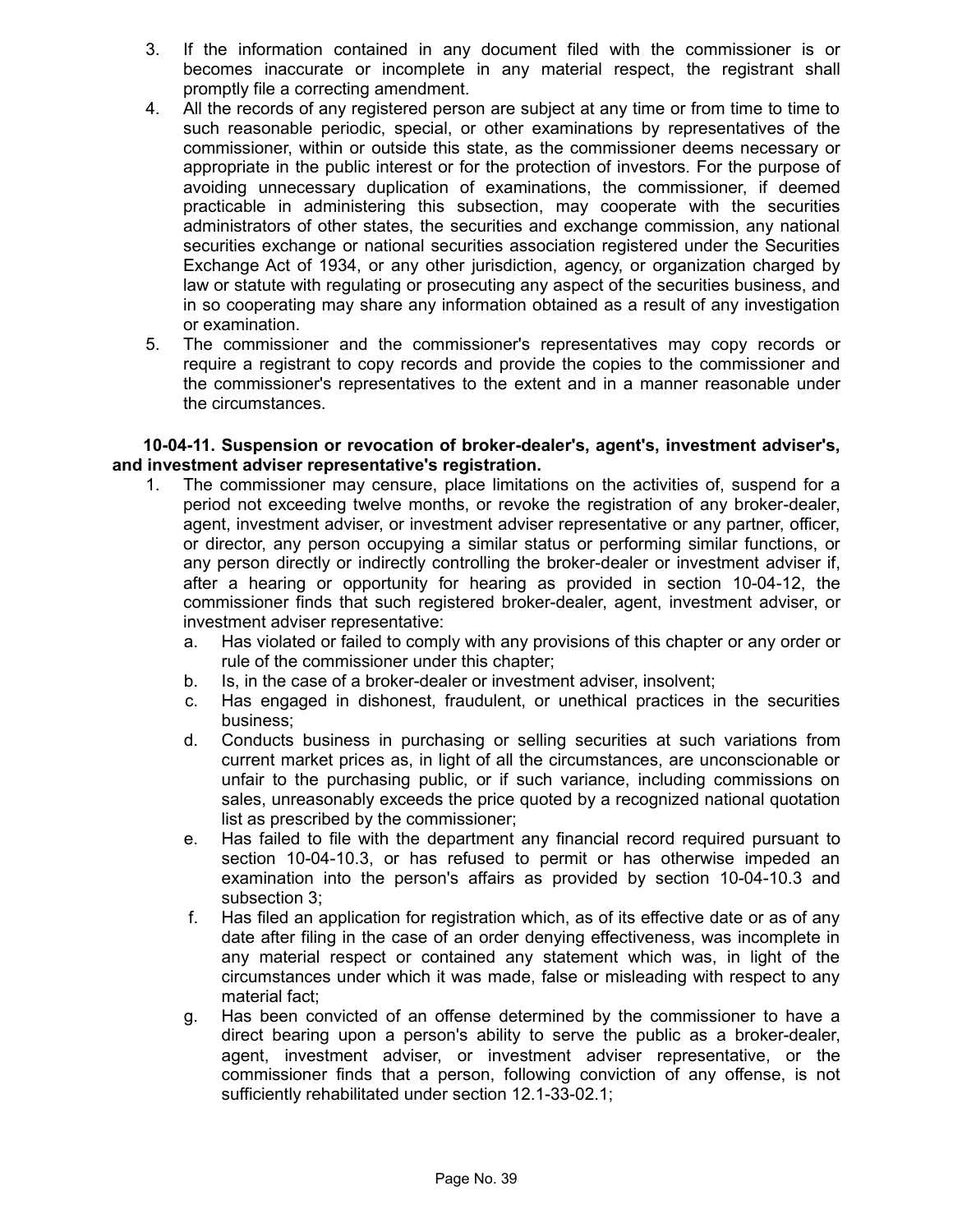- h. Is permanently or temporarily enjoined by any court of competent jurisdiction from engaging in or continuing any conduct or practice involving any aspect of the securities business;
- i. Is the subject of an order of the commissioner denying, suspending, or revoking registration as a broker-dealer, agent, investment adviser, or investment adviser representative;
- j. Is the subject of an order entered by the securities administrator of any other state or by the securities and exchange commission denying or revoking registration as a broker-dealer, agent, investment adviser, or investment adviser representative, or the substantial equivalent of those terms as defined in this chapter, or is the subject of an order suspending or expelling membership in or association with a member of a self-regulatory organization registered under the Securities Exchange Act of 1934, the Commodity Exchange Act, or the Investment Advisers Act of 1940; or is the subject of a United States post-office fraud order;
- k. Has, in connection with the offer, sale, or purchase of any security, directly or indirectly, effected a series of transactions creating actual or apparent active trading in any security, or to raise or depress the price of a security, for the purpose of inducing the purchase or sale of the security;
- l. Is not qualified on the basis of such factors as training, experience, and knowledge of the securities business;
- m. Has failed reasonably to supervise the person's agents if the person is a broker-dealer or the person's employees or investment adviser representatives if the person is an investment adviser; or
- n. Is the subject of an order entered by the insurance administrator of any state denying or revoking registration as an insurance producer, consultant, or the substantial equivalent of those terms as defined in section 26.1-26-02.

It is a violation for any person to engage in any conduct described in subdivisions a, c, d, e, f, and k and any administrative rules promulgated under any of those subdivisions, if the activities occurred in this state, or with respect to a resident of this state, or has caused or could have caused harm to investors in this state.

- 2. It is sufficient cause for revocation of registration of a broker-dealer or investment adviser as provided in this section, in case of a partnership, corporation, limited liability company, or any unincorporated association, if any member of a partnership or any officer or director of the corporation or association or any manager or governor of a limited liability company has been guilty of any act or omission which would be sufficient grounds for revoking the registration of an individual broker-dealer or investment adviser.
- 3. If the commissioner has reasonable grounds to believe that the registration of any registered broker-dealer, agent, investment adviser, or investment adviser representative should be censured, suspended, or revoked upon any grounds specified in this section, the commissioner or the commissioner's agent may conduct an examination into the affairs of any such registered broker-dealer, agent, investment adviser, or investment adviser representative. In making any such examination, the commissioner or the commissioner's agent shall have access to and may compel the production of all the books and papers of a registered broker-dealer, agent, investment adviser, or investment adviser representative, and may administer oaths to and examine the officers and employees of such broker-dealer or investment adviser as to the broker-dealer's or investment adviser's business and affairs.
- 4. If the commissioner makes written findings of fact to support the conclusion that grounds exist pursuant to subsection 1 for the commissioner to suspend or revoke any registration, the commissioner may by order summarily suspend registration pending final determination of any proceeding under this section. Upon the entry of the summary order, the commissioner shall promptly notify the applicant, as well as the employer or prospective employer if the applicant is an agent or investment adviser representative, that it has been entered and the reasons. The person subject to the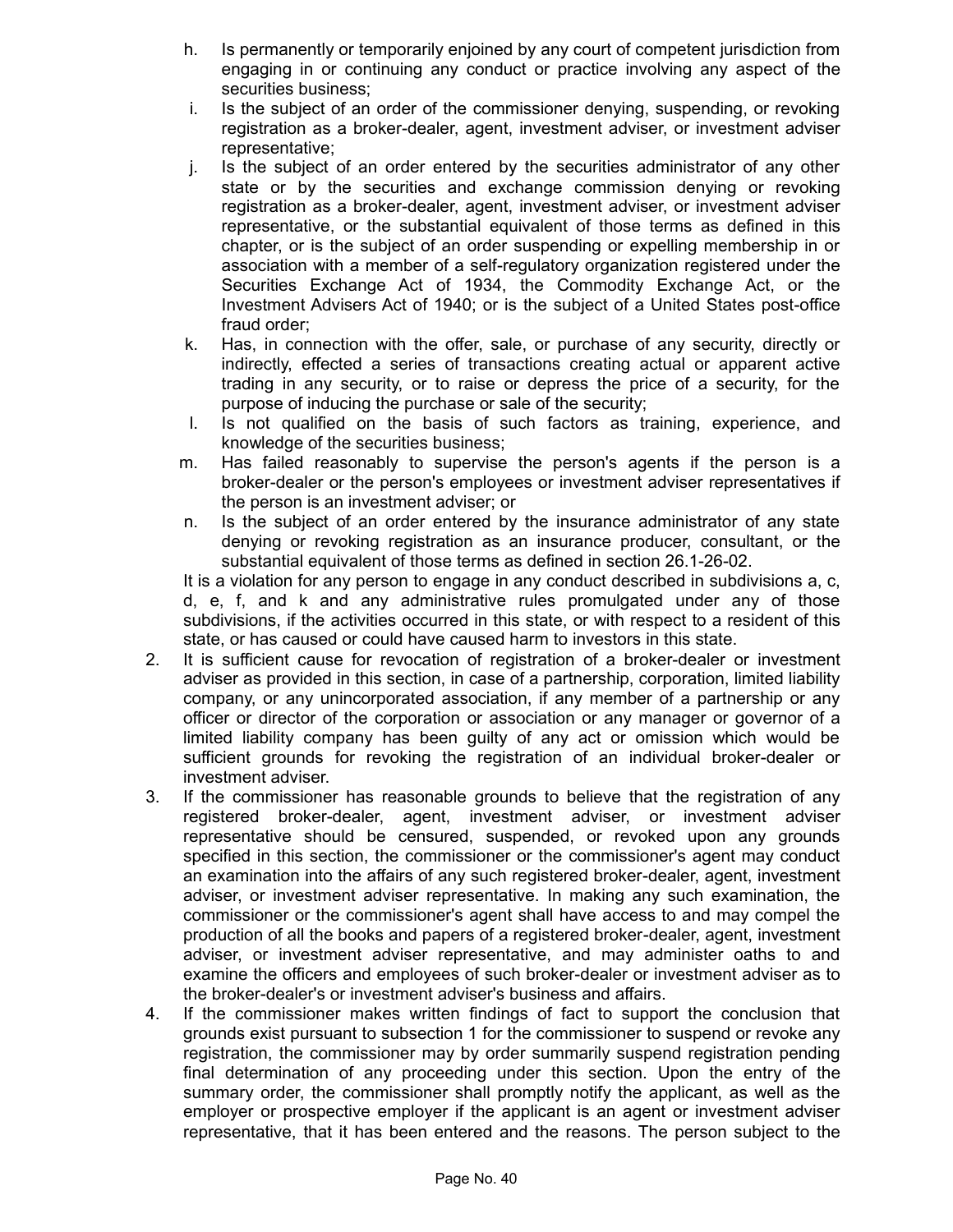order, if desiring a hearing, must make a written request for a hearing to the commissioner within fifteen days after receipt of the notice. Within fifteen days after receipt by the commissioner of a written request, the matter will be set for hearing to determine if the order should be modified, vacated, or extended pending a final determination. If a hearing is not requested and none is ordered by the commissioner, the order will remain in effect until modified or vacated by the commissioner.

- 5. If the commissioner finds, after affording a registered broker-dealer, a registered agent, a registered investment adviser, or a registered investment adviser representative a hearing or opportunity for hearing as provided in section 10-04-12, that there are grounds to censure, suspend, or revoke the registration of such broker-dealer, agent, investment adviser, or investment adviser representative, the commissioner may enter an order in the register of broker-dealers, agents, investment advisers, and investment adviser representatives censuring, suspending, or revoking the registration of such broker-dealer, agent, investment adviser, or investment adviser representative. Such order shall state specifically the grounds for its issuance. A copy of such order shall be sent by registered mail to the broker-dealer, agent, investment adviser, or investment adviser representative whose registration is censured, suspended, or revoked thereby at the person's business address and, if the censure, suspension, or revocation is of the registration of an agent or investment adviser representative, to the registered broker-dealer or registered investment adviser who employs such person. Suspension or revocation of the registration of a broker-dealer shall also suspend or revoke the registration of all of the broker-dealer's agents. Suspension or revocation of the registration of an investment adviser also suspends or revokes the registration of all of the investment adviser's investment adviser representatives. Suspension or revocation of the registration of an agent or investment adviser representative solely because of employment by a broker-dealer or investment adviser whose registration was suspended or revoked shall not prejudice subsequent applications for registration by such person.
- 6. No action may be brought under this section by the commissioner after ten years from the date of the alleged violation.

#### **10-04-12. Hearings.**

Before entering an order revoking the registration of any securities as provided in section 10-04-09, the commissioner shall send to the issuer of the securities, and if the application for registration of the securities was filed by a registered broker-dealer, to the registered broker-dealer, a notice of opportunity for hearing. Before entering an order refusing to register any person as a broker-dealer, agent, investment adviser, or investment adviser representative, as provided in section 10-04-10, or censuring, placing limitations, suspending, or revoking the registration of any person as a registered broker-dealer, agent, investment adviser, or investment adviser representative as provided in section 10-04-11, the commissioner shall send to that person, and if that person is an agent or investment adviser representative or an applicant for registration as an agent or investment adviser representative, to the registered broker-dealer or investment adviser who employs or proposes to employ that agent or investment adviser representative, a notice of opportunity for hearing.

- 1. Notices of opportunity for hearing must be sent by registered mail, return receipt requested, to the addressee's business address, and the notice must state:
	- a. The order the commissioner proposes to issue.
	- b. The grounds for issuing the proposed order.
	- c. That the person to whom the notice is sent may be afforded a hearing upon request to the commissioner if the request is made within fifteen days after receipt of the notice.
- 2. Whenever a person requests a hearing in accordance with this section, the commissioner shall immediately set a date, time, and place for the hearing and shall notify the person requesting the hearing. The date set for the hearing must be within thirty days, but not earlier than fifteen days, after the request for hearing has been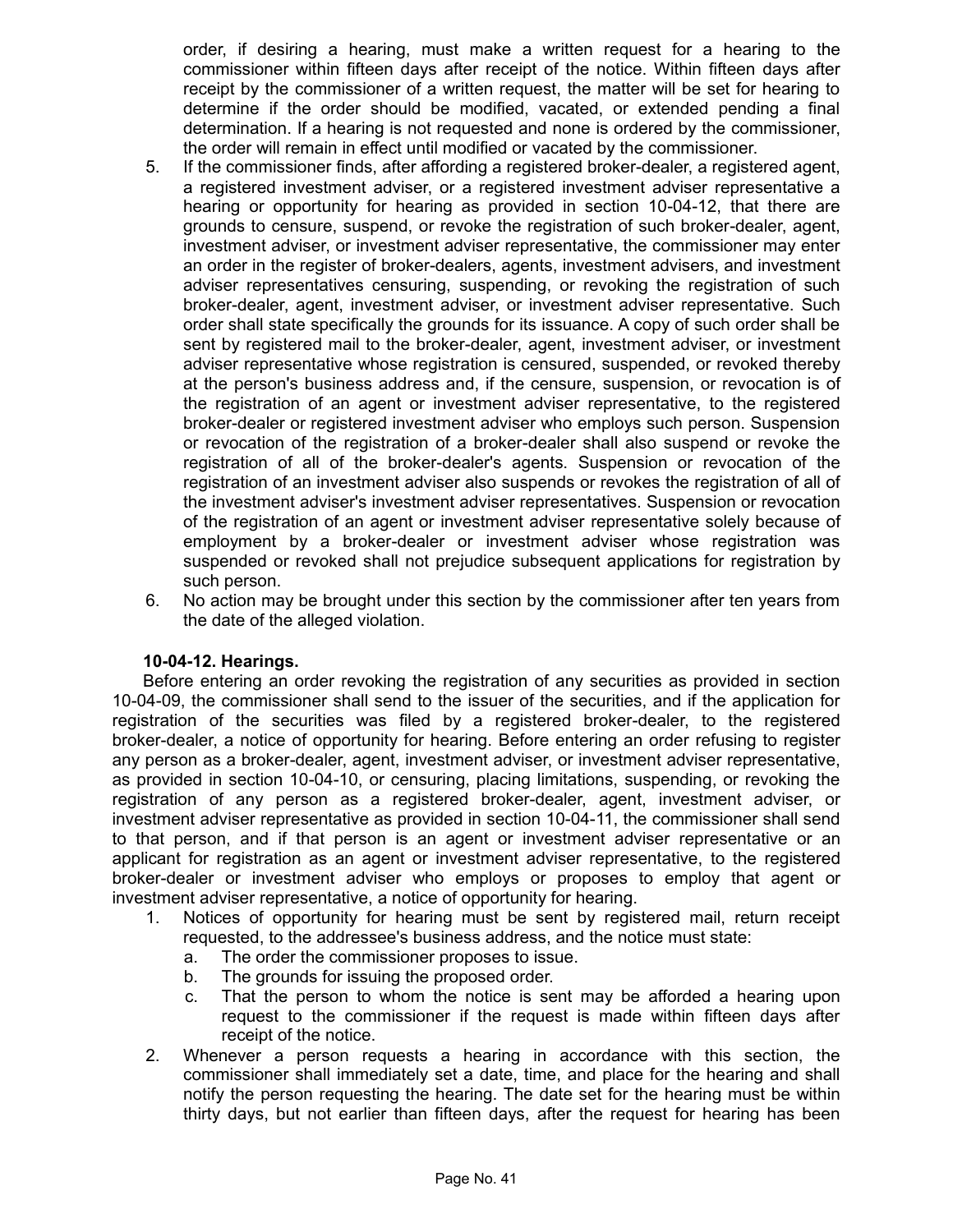made, unless otherwise agreed to by both the commissioner and the person requesting the hearing.

- 3. Any hearing conducted under this section must be conducted in accordance with chapter 28-32.
- 4. If the commissioner does not receive a request for a hearing within the prescribed time, the commissioner may enter a final order which must set forth the findings with respect to the matters involved.

### **10-04-12.1. Board of review.**

Repealed by S.L. 1983, ch. 128, § 7.

### **10-04-13. Appeals.**

Repealed by S.L. 1995, ch. 313, § 14.

### **10-04-14. Service of process.**

- 1. Every applicant for registration under this chapter, every issuer which proposes to offer a security in this state through any person acting on an agency basis in the common-law sense, and every person making a notice filing under subsection 2 of section 10-04-08.4 shall file with the department, in such form as the commissioner prescribes, an irrevocable consent appointing the commissioner or the commissioner's successor in office to be the applicant's attorney to receive service of any lawful process in any noncriminal suit, action, or proceeding against the applicant or the applicant's successor, executor, or administrator which arises under this chapter or any rule or order hereunder after the consent has been filed, with the same force and validity as if served personally on the person filing the consent. A person who has filed such a consent in connection with a previous registration or notice filing need not file another. Service may be made by leaving a copy of the process with the department, but it is not effective unless the plaintiff, who may be the commissioner in a suit, action, or proceeding instituted by the commissioner, forthwith sends notice of the service and a copy of the process by registered or certified mail to the defendant or respondent at the defendant's or respondent's last-known address on file with the department, and the plaintiff's affidavit of compliance with this subsection is filed in the case on or before the return day of the process, if any, or within such further time as the court allows.
- 2. When any person, including any nonresident of this state, engages in conduct prohibited or made actionable by this chapter or any rule or order hereunder, and the person has not filed a consent to service of process under subsection 1 and personal jurisdiction over the person cannot otherwise be obtained in this state, that conduct shall be considered equivalent to the person's appointment of the commissioner or the commissioner's successor in office to be the person's attorney to receive service of any lawful process in any noncriminal suit, action, or proceeding against the person or the person's successor, executor, or administrator which grows out of that conduct and which is brought under this chapter or any rule or order hereunder, with the same force and validity as if served on the person personally. Service may be made by leaving a copy of the process with the department, and it is not effective unless the plaintiff, who may be the commissioner in a suit, action, or proceeding instituted by the commissioner, forthwith sends notice of the service and a copy of the process by registered or certified mail to the defendant or respondent at the defendant's or respondent's last-known address or takes other steps which are reasonably calculated to give actual notice, and the plaintiff's affidavit of compliance with this subsection is filed in the case on or before the return day of the process, if any, or within such further time as the court allows.
- 3. When process is served under this section, the court, or the commissioner in a proceeding before the commissioner, shall order such continuance as may be necessary to afford the defendant or respondent reasonable opportunity to defend.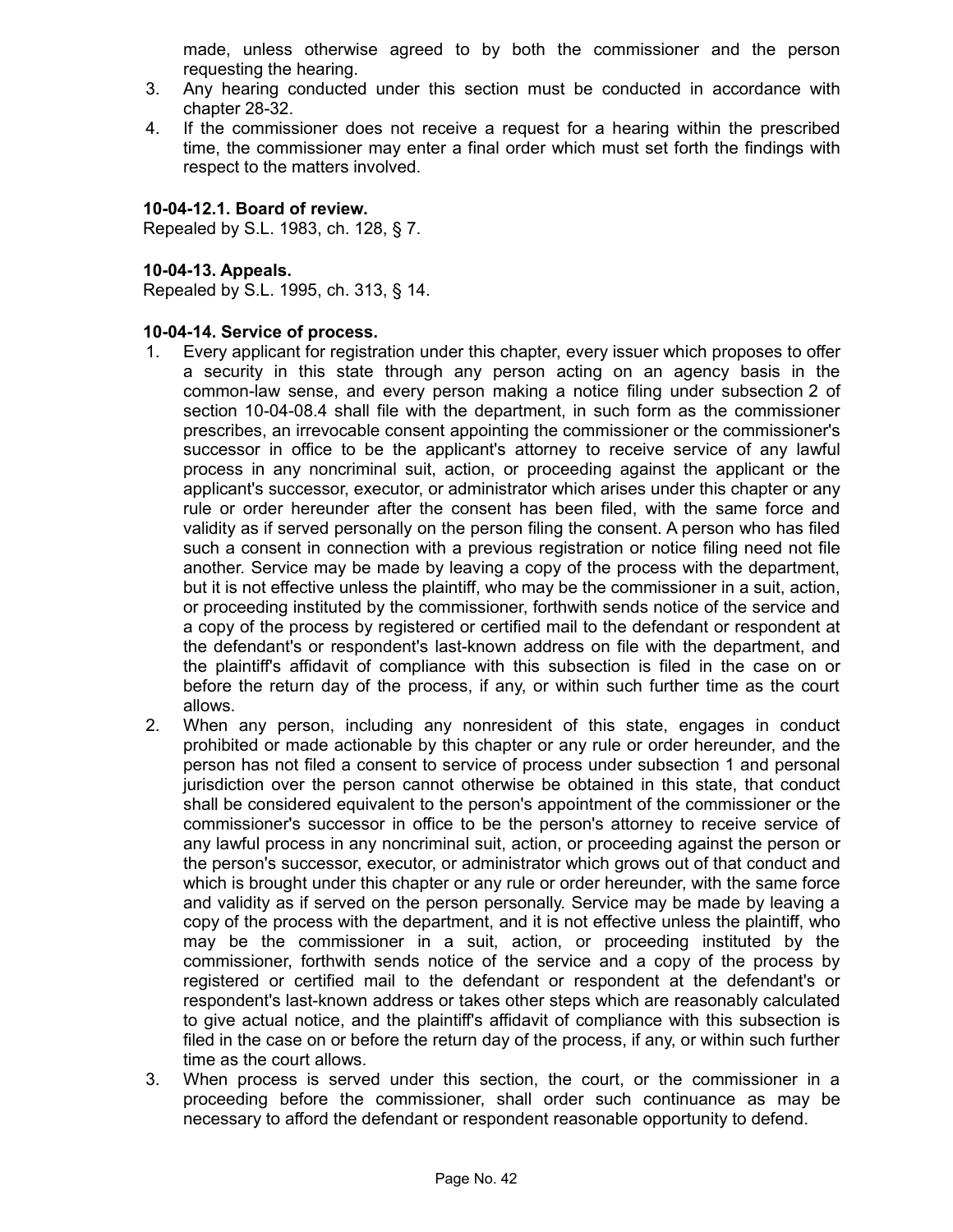## **10-04-15. Fraudulent practices.**

It shall be a fraudulent practice and it shall be unlawful:

- 1. For any person knowingly to subscribe to, or make or cause to be made, any material false statement or representation in any application, financial statement, or other document or statement required to be filed under any provision of this chapter, or to omit to state any material statement or fact in any such document or statement which is necessary in order to make the statements made, in light of the circumstances under which they are made, not misleading.
- 2. For any person, in connection with the offer, sale, or purchase of any security, directly or indirectly, to:
	- a. Employ any device, scheme, or artifice to defraud;
	- b. Make any untrue statement of a material fact or to omit to state a material fact necessary in order to make the statements made, in light of the circumstances under which they are made, not misleading; or
	- c. Engage in any act, practice, or course of business which operates or would operate as a fraud or deception upon purchasers or the public.
- 3. For any person that advises others for compensation, either directly or indirectly or through publications or writings, as to the value of securities or the advisability of investing in, purchasing, or selling securities or that, for compensation as part of a regular business, issues or promulgates analyses or reports relating to securities:
	- a. To employ a device, scheme, or artifice to defraud another person; or
	- b. To engage in an act, practice, or course of business that operates or would operate as a fraud or deceit upon another person or the public.
- 4. For any person, in connection with the offer, sale, or purchase of any security, or advising a person to offer, sell, or purchase any security, directly or indirectly, to effect a series of transactions creating actual or apparent active trading in any security, or to raise or depress the price of a security, for the purpose of inducing the purchase of the security.

## **10-04-16. Orders, injunctions, and prosecutions for violations - Civil penalty.**

If it appears to the commissioner, either upon complaint or otherwise, that any person has engaged in, or is engaging in, or is about to engage in any act or practice or transaction that is prohibited by this chapter or by any order of the commissioner issued under this chapter or which is declared to be illegal in this chapter, the commissioner may:

1. Issue any order, including cease and desist, rescission, stop, and suspension orders, which the commissioner deems necessary or appropriate in the public interest or for the protection of investors. The commissioner may, in addition to any other remedy authorized by this chapter, impose by order and collect a civil penalty against any person found in an administrative action to have violated any provision of this chapter, or any rule or order adopted or issued under this chapter, in an amount not to exceed ten thousand dollars for each violation. The commissioner may bring actions to recover penalties pursuant to this section in district court. A person aggrieved by an order issued pursuant to this subsection may request a hearing before the commissioner if a written request is made within fifteen days after receipt of the order. If a request for hearing is made under this subsection, the commissioner shall schedule a hearing within a reasonable time. Subsections 3 and 4 of section 10-04-12 apply to any hearing conducted under this subsection. If, after a hearing, the commissioner sustains an order previously issued, the sustaining order is subject to appeal to the district court of Burleigh County according to the procedures set forth in chapter 28-32. Any order issued under this subsection is a final order if it is properly served and no hearing was requested within the required timeline. If an order issued under this subsection is sustained or modified after a hearing held in accordance with section 10-04-12, the order sustaining or modifying that order is a final order. If the final order is not appealed in accordance with the procedures set forth in chapter 28-32 or if the final order is sustained on appeal, the securities department may file a certified copy of the final order with the clerk of a court of competent jurisdiction. The order so filed has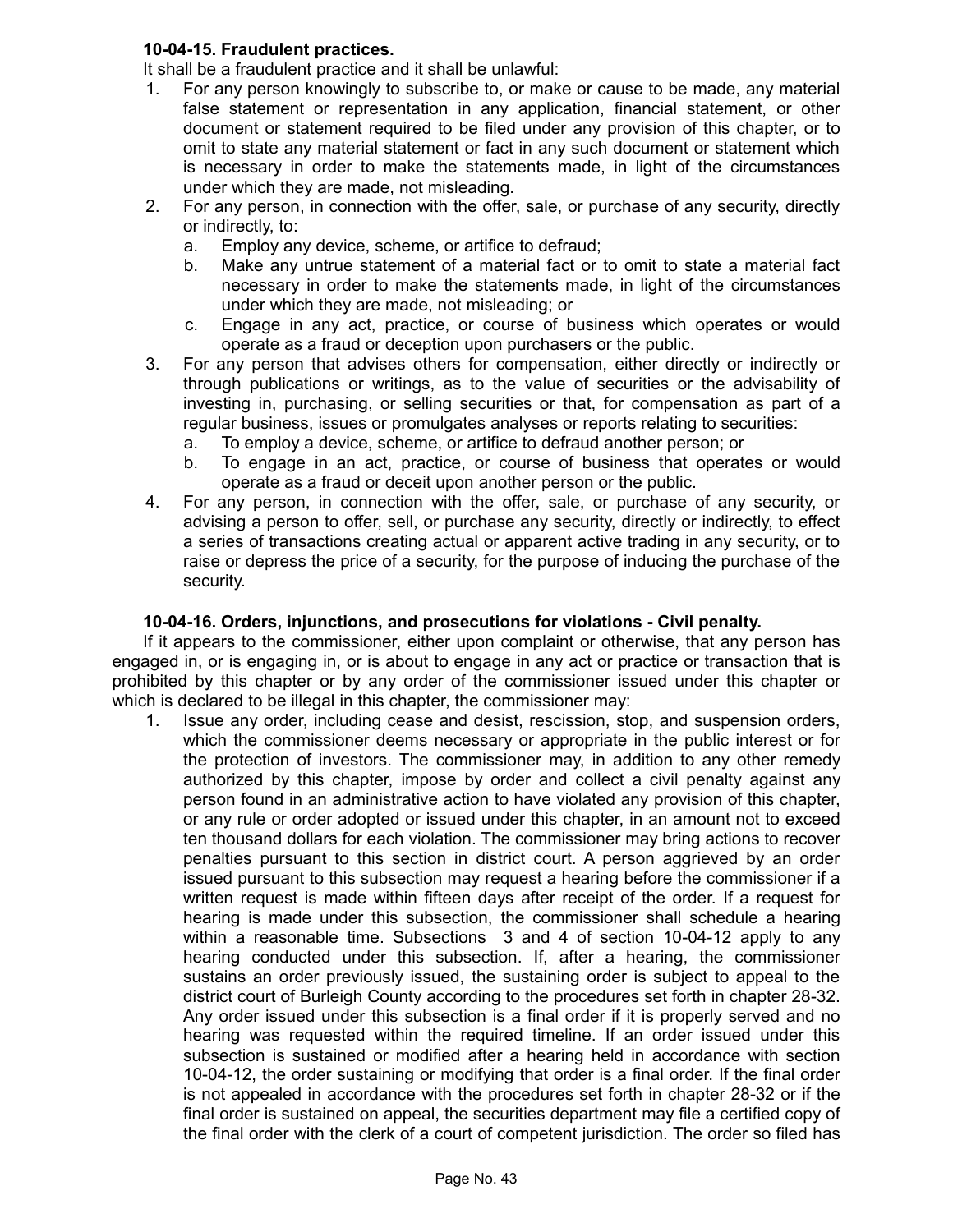the same effect as a judgment of the court and may be recorded, enforced, or satisfied in the same manner as a judgment of the court.

- 2. Apply to the district court of any county in this state for an injunction restraining the person and the person's agents, employees, partners, officers, and directors from continuing the act, practice, or transaction or engaging therein or doing any acts in furtherance thereof, and for such other and further relief as the facts warrant. In any proceeding for an injunction, the commissioner may apply for and on due showing be issued the court's subpoena requiring the appearance forthwith of any defendant and the defendant's agents, employees, partners, officers, or directors, and the production of the documents, books, and records necessary for the hearing upon the petition for an injunction. Upon proof of any of the offenses described in this section, the court may grant the injunction as the facts warrant, and a receiver or conservator may be appointed for the defendant or the defendant's assets, and the court may assess civil penalties in an amount not to exceed ten thousand dollars for each violation of this chapter, and any rules promulgated thereunder or orders issued thereunder. The court shall not require the commissioner to post a bond.
- 3. Refer any evidence available concerning the act, practice, or transaction to the appropriate criminal prosecutor who may, with or without the reference, institute the necessary criminal proceedings. The prosecutor may apply for and on due showing be issued the court's subpoena requiring the appearance forthwith of any defendant and the defendant's agents, employees, partners, officers, and directors, and the production of any documents, books, and records necessary for the prosecution of the criminal proceedings.

# **10-04-16.1. Investigations and subpoenas.**

- 1. The department may:
	- a. Make such public or private investigations within or outside of this state as deemed necessary to determine whether any person has violated, is violating, or is about to violate any provision of this chapter or any rule or order hereunder, or to aid in the enforcement of this chapter or in the prescribing of rules and forms hereunder.
		- (1) For the purposes of this section, an investigation may include an examination of the books and records of any person registered under the provisions of this chapter. In the discretion of the commissioner, the expense reasonably attributed to an investigation under this section must be paid by the broker-dealer, agent, investment adviser, or investment adviser representative whose affairs are investigated.
		- (2) No person is liable to a broker-dealer, agent, investment adviser, federal covered adviser, or investment adviser representative for defamation relating to a statement that is contained in a record required or requested by the securities department pursuant to this subsection or required to be maintained under section 10-04-10.3, unless the person knew, or should have known at the time the statement was made, that it was false in a material respect or the person acted in reckless disregard of the statement's truth or falsity.
	- b. Require or permit any person to file a statement in writing, under oath or otherwise, as to all the facts and circumstances concerning the matter to be investigated.
	- c. Publish information concerning any violation of this chapter or any rule or order hereunder and may keep confidential the information or documents obtained or prepared in the course of any investigation conducted under this section but only during an active and ongoing investigation. If an investigation under this section extends beyond six months, the commissioner shall, upon a request by any party, state in writing that the need for confidentiality still exists, the general reason why the need exists, and the date, as can best be determined at the time, when the need for confidentiality will cease.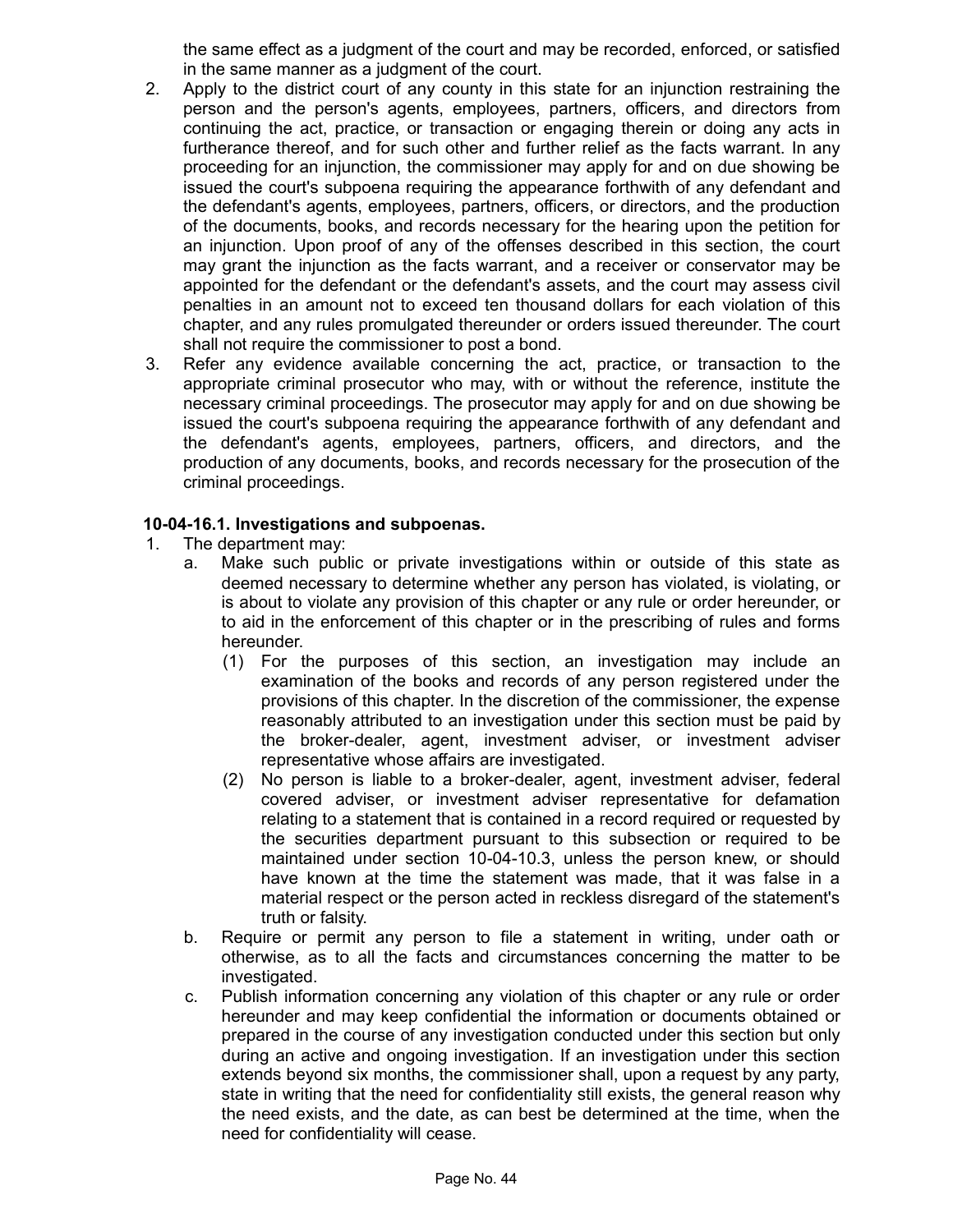- 2. For the purpose of any investigation or proceeding under this chapter, the commissioner or any officer designated by the commissioner may administer oaths and affirmations, subpoena witnesses, compel their attendance, take evidence, and require the production of any books, papers, correspondence, memoranda, agreements, or other documents or records which the commissioner deems relevant or material to the inquiry.
- 3. The commissioner may issue subpoenas in this state at the request of a securities agency or administrator of another state if the activities constituting an alleged violation for which information is sought would be a violation of this chapter if the activities had occurred in this state.
- 4. In case of contumacy by, or refusal to obey a subpoena issued to, any person, the district court, upon application by the commissioner, may issue to the person an order requiring the person to appear before the commissioner, or the officer designated by the commissioner, there to produce documentary evidence if so ordered or to give evidence touching the matter under investigation or in question. Failure to obey the order of the court may be punished by the court as a contempt of court.
- 5. No person is excused from attending and testifying or from producing any document or record before the commissioner, or in obedience to the subpoena of the commissioner or any officer designated by the commissioner, or in any proceeding instituted by the commissioner, on the ground that the testimony or evidence, documentary or otherwise, required of the person may tend to incriminate the person or subject the person to a penalty or forfeiture. No testimony or evidence, documentary or otherwise, compelled from an individual after a valid claim of the privilege against self-incrimination has been made may be used against the individual in any criminal proceeding, or in any proceeding to subject the individual to a penalty or forfeiture, except that the individual testifying is not exempt from prosecution and punishment for perjury or contempt committed in testifying.

# **10-04-17. Remedies.**

- 1. Every sale or contract for sale made in violation of any of the provisions of this chapter, or of any rule or order issued by the commissioner under any provisions of this chapter, shall be voidable at the election of the purchaser. The person making such sale or contract for sale, and every director, officer, or agent of or for such seller who shall have participated or aided in any way in making such sale shall be jointly and severally liable to such purchaser who may sue either at law or in equity to recover the full amount paid by such purchaser, together with all taxable court costs, interest as provided in this subsection, and reasonable attorney's fees, less the amount of any income received on the securities, upon tender to the seller, in person or in open court, of the securities sold or of the contracts made, or for damages if the purchaser no longer owns the securities. Damages are the amount that would be recoverable upon a tender less the value of the securities when the purchaser disposed of them and interest as provided in subsection 2 from the date of disposition. No purchaser shall claim or have the benefit of this section if the purchaser shall have refused or failed to accept, within thirty days from the date of such offer, an offer in writing of the seller to take back the securities in question and to refund the full amount paid by such purchaser, together with interest on such amount for the period from the date of payment by such purchaser down to the date of repayment. Any offer made pursuant to this subsection must be registered or exempt from registration under this chapter in order to preclude a subsequent civil action by the purchaser. For the purposes of this subsection, interest shall be computed as follows:
	- a. In case such securities consist of interest-bearing obligations, at the same rate as provided in such securities, less the amount of any income received on the securities.
	- b. In case such securities consist of other than interest-bearing obligations, at the legal rate specified in section 47-14-05, less the amount of any income received on the securities.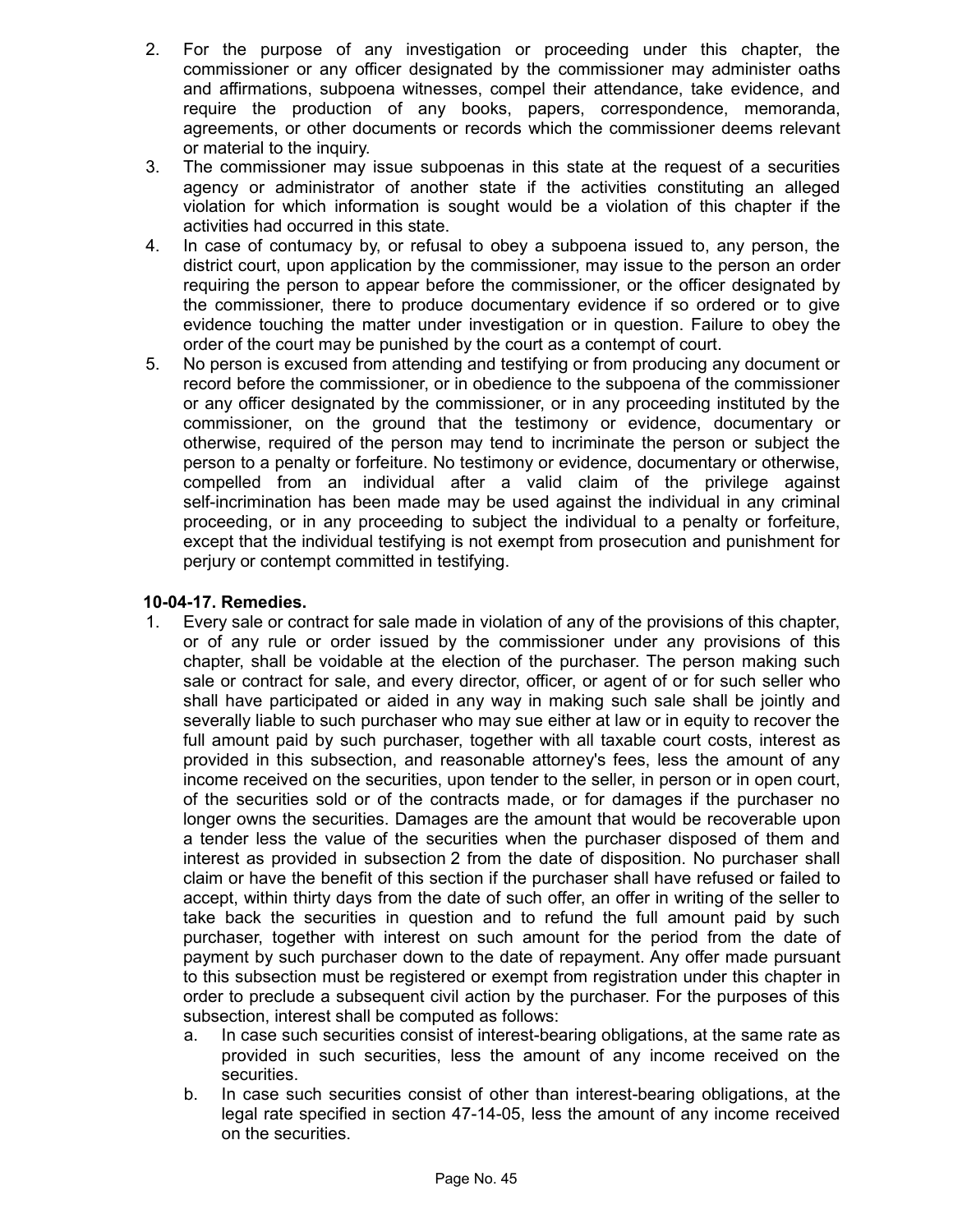- 2. Any person that receives directly or indirectly any consideration for providing investment advice to another person and violates this chapter is liable to the other person as follows:
	- a. For violations of section 10-04-15, the person is liable for the actual damages caused by the violative conduct, interest at the rate as specified in section 47-14-05, costs, and reasonable attorney's fees, less the amount of any income received as a result of the violative conduct.
	- b. For all other violations of this chapter, or any rule promulgated thereunder, the person is liable for all income collected in connection with the violative conduct.
- 3. The provisions of this section do not apply to a violation of section 10-04-08.4.
- 4. Nothing in this chapter shall limit any statutory or common-law right of any person in any court for any act involved in the sale of securities.
- 5. No action may be taken under this section after five years from the date that the aggrieved party knew or reasonably should have known about the facts that are the basis for the alleged violation.
- 6. Each of the following persons are liable jointly and severally with and to the same effect as persons liable under this section:
	- a. A person who controls, supervises, or serves as an officer, director, or managing partner of a person liable under this section, unless the person did not know, and in the exercise of reasonable care could not have known, of the conduct by reason of which the liability is alleged to exist.
	- b. An individual who is an employee of or associated with a person liable under this section and who materially aids the conduct giving rise to the liability, unless the individual did not know, and in the exercise of reasonable care could not have known, of the conduct by reason of which the liability is alleged to exist.
	- c. A person who is a broker-dealer, agent, investment adviser, or investment adviser representative that materially aids the conduct giving rise to the liability under this section, unless the person did not know, and in the exercise of reasonable care could not have known, of the conduct by reason of which the liability is alleged to exist.

## **10-04-18. Penalties.**

- 1. Any person who willfully violates any provision of this chapter, except section 10-04-08.4 or subsection 4 of section 10-04-10, or any rule or order of the commissioner made pursuant to the provisions of this chapter, or who engages in any act, practice, or transaction declared by any provision of this chapter to be unlawful shall be guilty of a class B felony.
- 2. As used in this section, the term "willfully", except as it applies to subdivisions a and b of subsection 1 of section 10-04-10.1 and subdivisions a and c of subsection 2 of section 10-04-15, means that the person acted intentionally in the sense that the person was aware of what the person was doing. Proof of evil motive or intent to violate the law or knowledge that the law was being violated is not required.
- 3. Each violative act or omission constitutes a separate offense, and a prosecution or conviction for any one offense shall not bar a prosecution or conviction for any other offense.
- 4. An information must be filed or an indictment must be found under this chapter within five years after the alleged violation.
- 5. No action may be brought under this chapter by the commissioner after five years from the date that the commissioner knew or reasonably should have known about the facts that are the basis for the alleged violation. This subsection does not apply to any action under sections 10-04-09 and 10-04-11.

# **10-04-19. Evidentiary matters.**

1. In any action, civil or criminal, when a defense is based upon any exemption provided for in this chapter, the burden of proving the existence of such exemption shall be upon the party raising such defense.